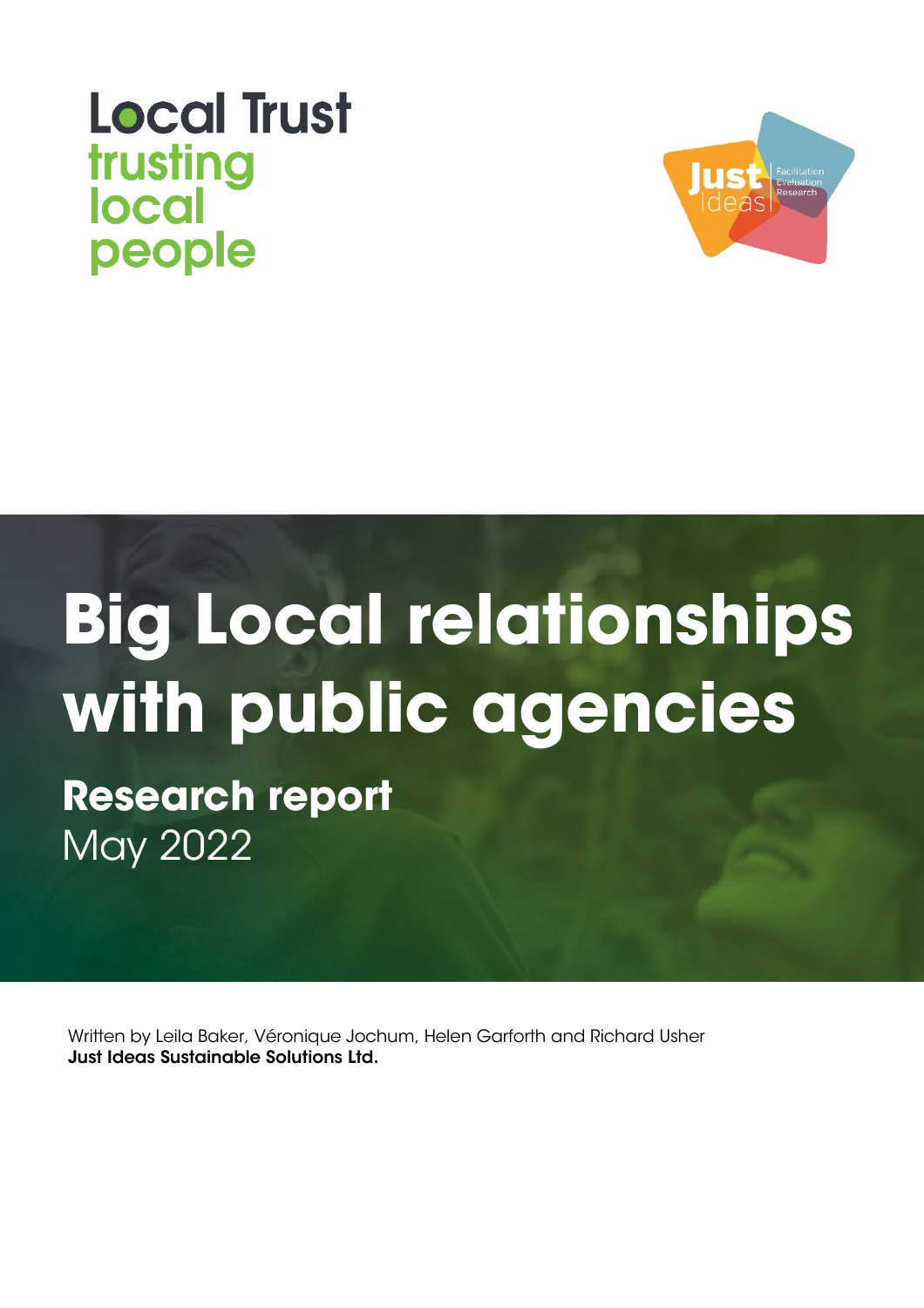# Authorship and acknowledgements

This report has been written by Leila Baker, Véronique Jochum, Helen Garforth and Richard Usher and is based on research carried out by the authors together with Graeme Fancourt, Amardeep Kainth, Lisa Meaney and Charlotte Pace.

We would like to thank all the participants we worked with, who gave so generously of their time, insight and experience. Thanks also to the research team at Local Trust for working with us to shape the research and this report.

# About this report

This report was commissioned by Local Trust to understand relationships between Big Local areas and the public agencies they were connecting with and sits within a wider context of growing policy emphasis on public involvement in local decision-making.

Published May 2022. This work is licensed under the Creative Commons Attribution-NonCommercial-ShareAlike 4.0 International License. To view a copy of this license, visit <http://creativecommons.org/licenses/by-nc-sa/4.0/>

# creative<br>commons

Local Trust is registered in England and Wales, charity number 1147511, company number 07833396. http://localtrust.org.uk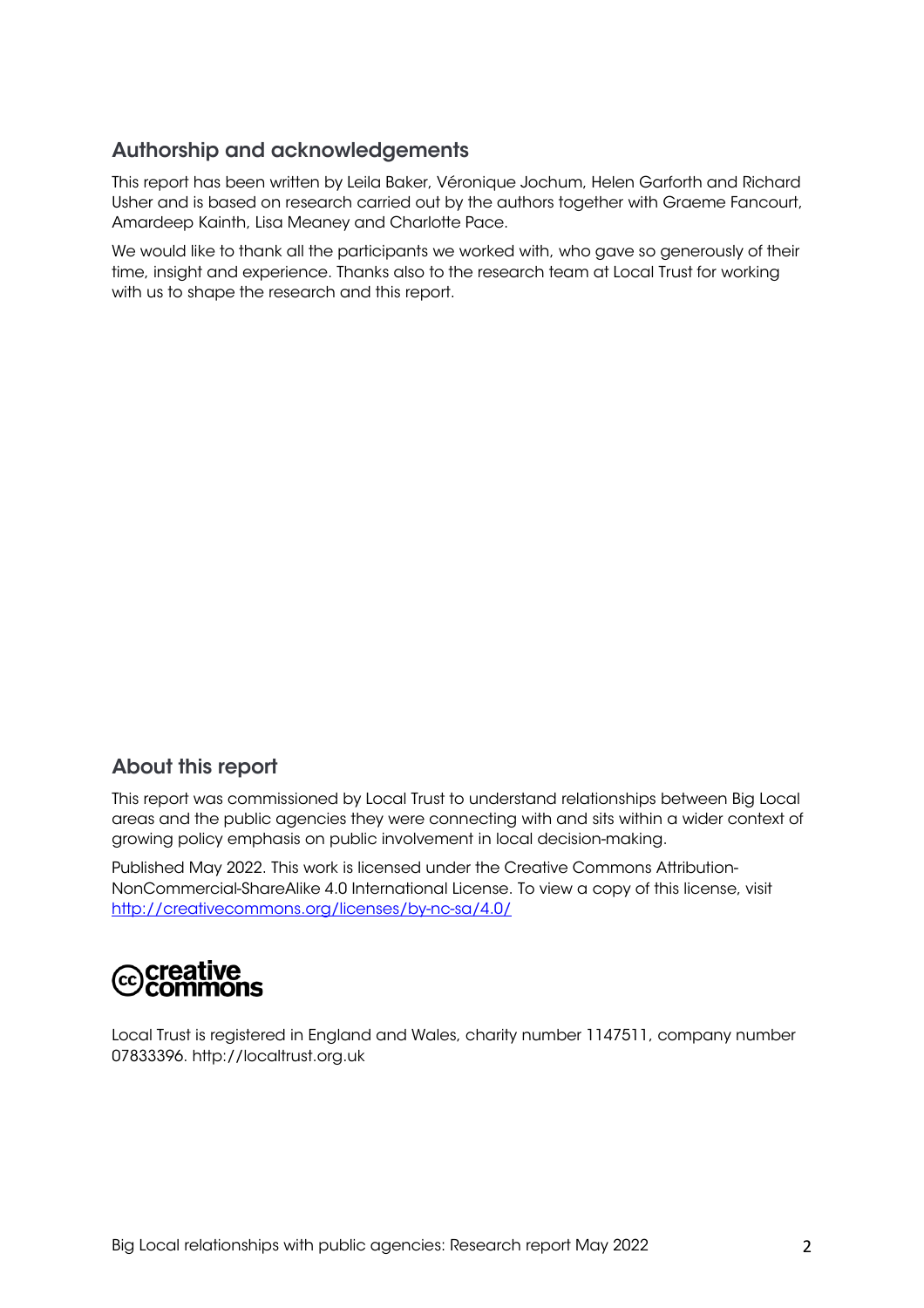# **Contents**

| 2.1 Which public agencies do Big Local partnerships have relationships with? 13 |
|---------------------------------------------------------------------------------|
|                                                                                 |
|                                                                                 |
| 2.4 How closely do Big Local areas and public agencies work together?  18       |
|                                                                                 |
|                                                                                 |
|                                                                                 |
|                                                                                 |
|                                                                                 |
|                                                                                 |
|                                                                                 |
|                                                                                 |
|                                                                                 |
|                                                                                 |
|                                                                                 |
|                                                                                 |
|                                                                                 |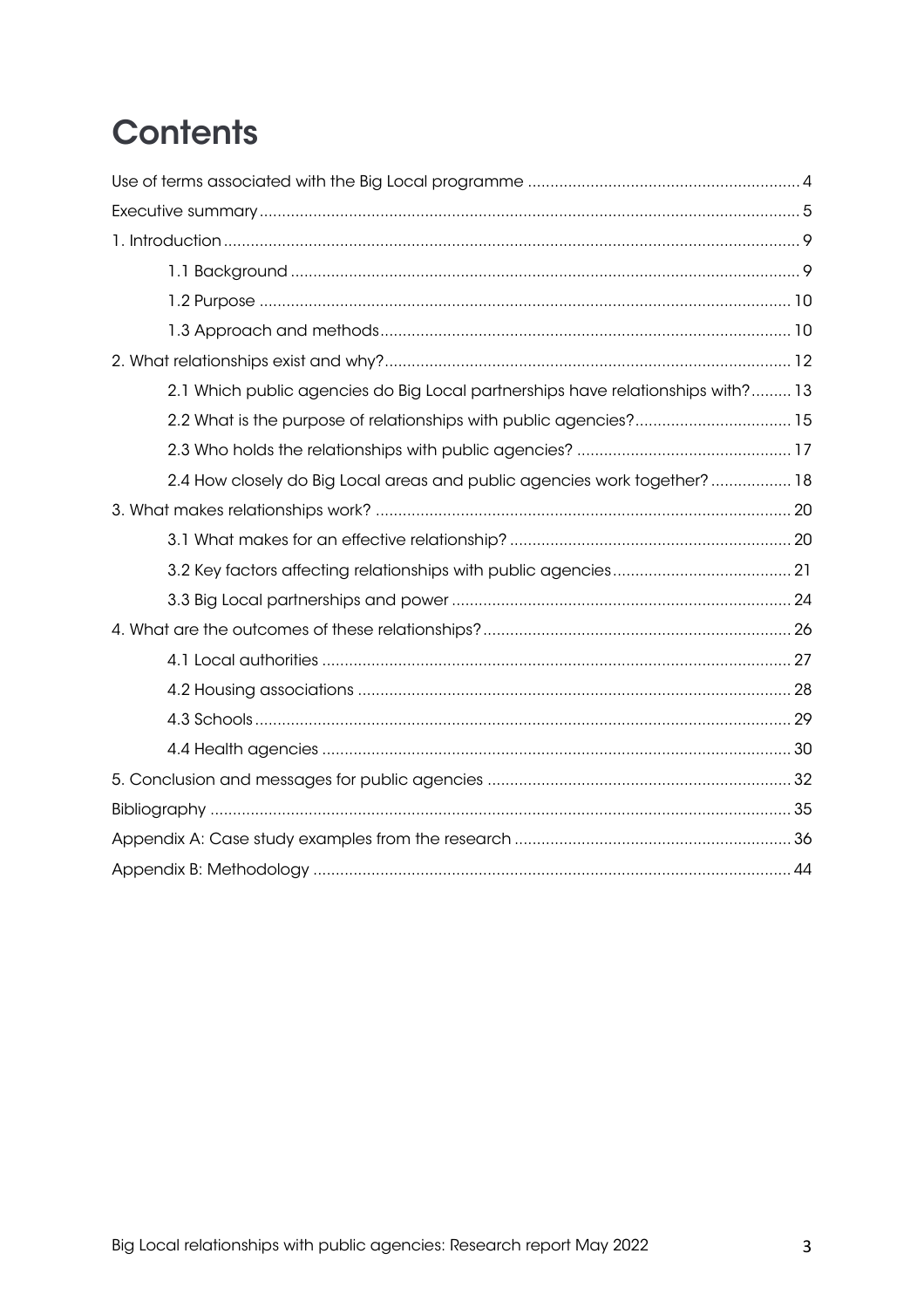# <span id="page-3-0"></span>Use of terms associated with the Big Local programme

Big Local is a resident-led funding programme providing 150 areas in England with £1.15m each to spend across 10-15 years to create lasting change in their neighbourhoods.

Big Local area refers to the Big Local areas that took part in the research.

Big Local partnership refers to a group made up of at least eight people that guides the overall direction of a Big Local area.

Each Big Local partnership is required to produce a Big Local plan which is a document they write for themselves, their community and Local Trust. It is a guide and action plan that the partnership can follow, share and use to get others involved.

Big Local worker: Many Big Local partnerships fund workers to support the delivery of Big Local. Big Local workers are paid individuals, as opposed to those who volunteer their time.

Locally trusted organisation (LTO): A locally trusted organisation is the organisation chosen by people in a Big Local area or the partnership to administer and account for funding, and/or deliver activities or services on behalf of a partnership. Areas might work with more than one LTO depending on the plan and the skills and resources required.

Big Local reps are individuals appointed by Local Trust to offer tailored support to a Big Local area.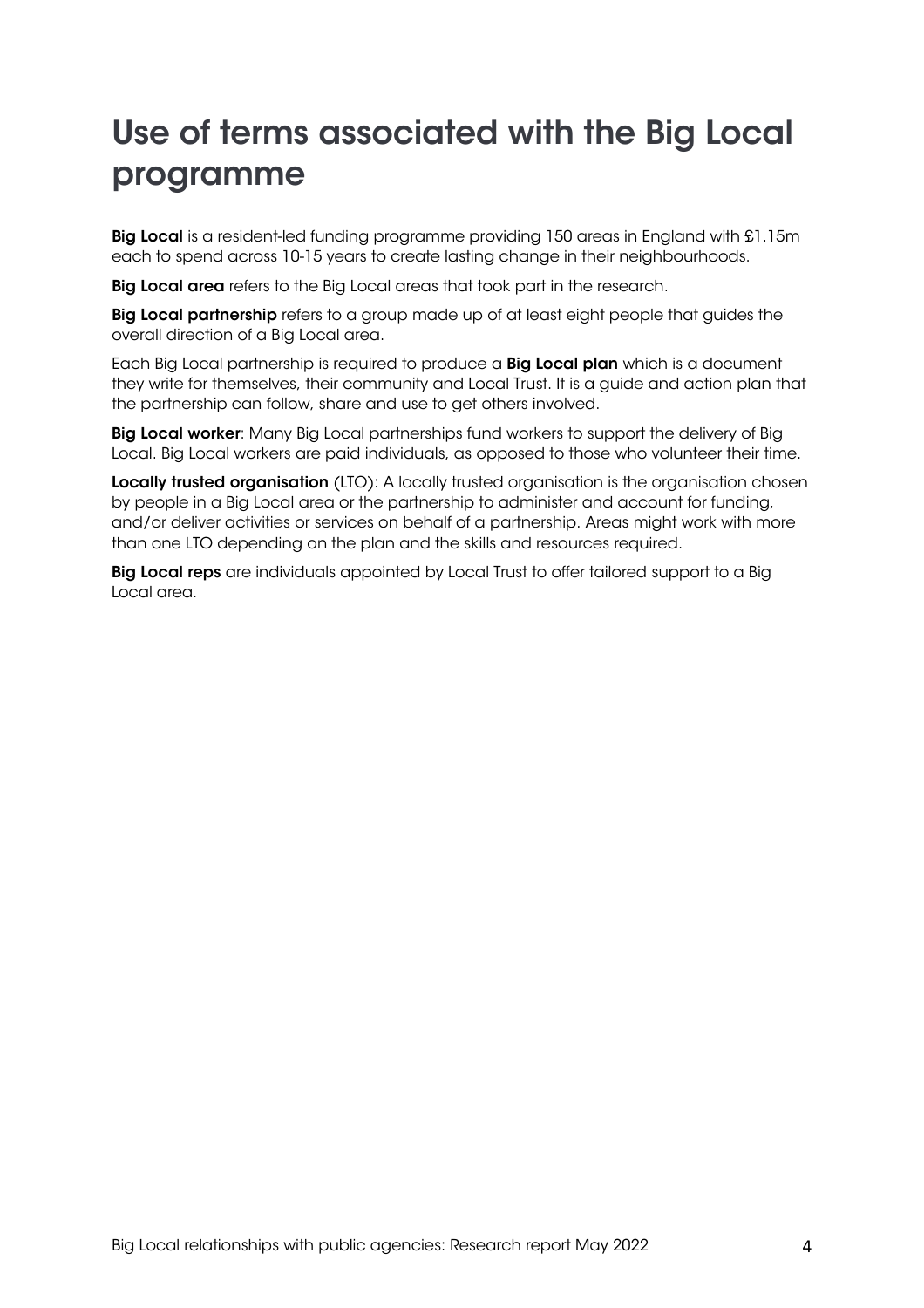# <span id="page-4-0"></span>Executive summary

Local Trust commissioned this research in order to understand relationships between Big Local areas and the four most common types of public agencies (Local Trust, 2021) they were connecting with: local authorities, housing associations, schools and health agencies.

The research will be of interest to public agencies and people working in communities who want to achieve lasting change and recognise that they are more likely to succeed if they work together. It sits within a wider context of growing policy emphasis on public involvement in local decision-making. How this translates on the ground, in different communities and public agencies, varies hugely.

This research is about what can be learned from the rich variety of experience in Big Local areas and the public agencies they have worked with. It builds on previous experiences of collaboration between communities and public agencies. From this, we know that context and history affect relationships between communities and public agencies; that considerable effort is required to understand and navigate different public agency structures and processes; and that it takes time to build trust on both sides.

Through creative workshops, facilitated conversations and interviews with 38 people working in public agencies and 65 people in communities, the research has addressed four questions:

- To what extent are Big Local areas developing relationships with public agencies?
- What are the outcomes of these relationships?
- To what extent are these relationships effective?
- How can communities and public agencies best work together now and in the future?

### Working with public agencies: Relationship insights

- The majority of all 150 Big Local areas have partnerships with public agencies most commonly with local authorities, followed by public agencies in education, housing and health.
- The purpose of these relationships fell under six categories: funding, asset and infrastructure, co-design and co-delivery, sharing and networking, routes into community or public agency, and informal support and guidance.
- These relationships require time and energy. They could come and go, affected by changes in public agency structures or personnel, or the energy and capacity of the individuals involved.
- Big Local areas identified eight criteria for effective relationships covering: mutual knowledge and understanding, trust and respect; common language and shared goals; defined roles but willingness to be flexible; and the capacity and resources to follow through with agreed actions and decisions.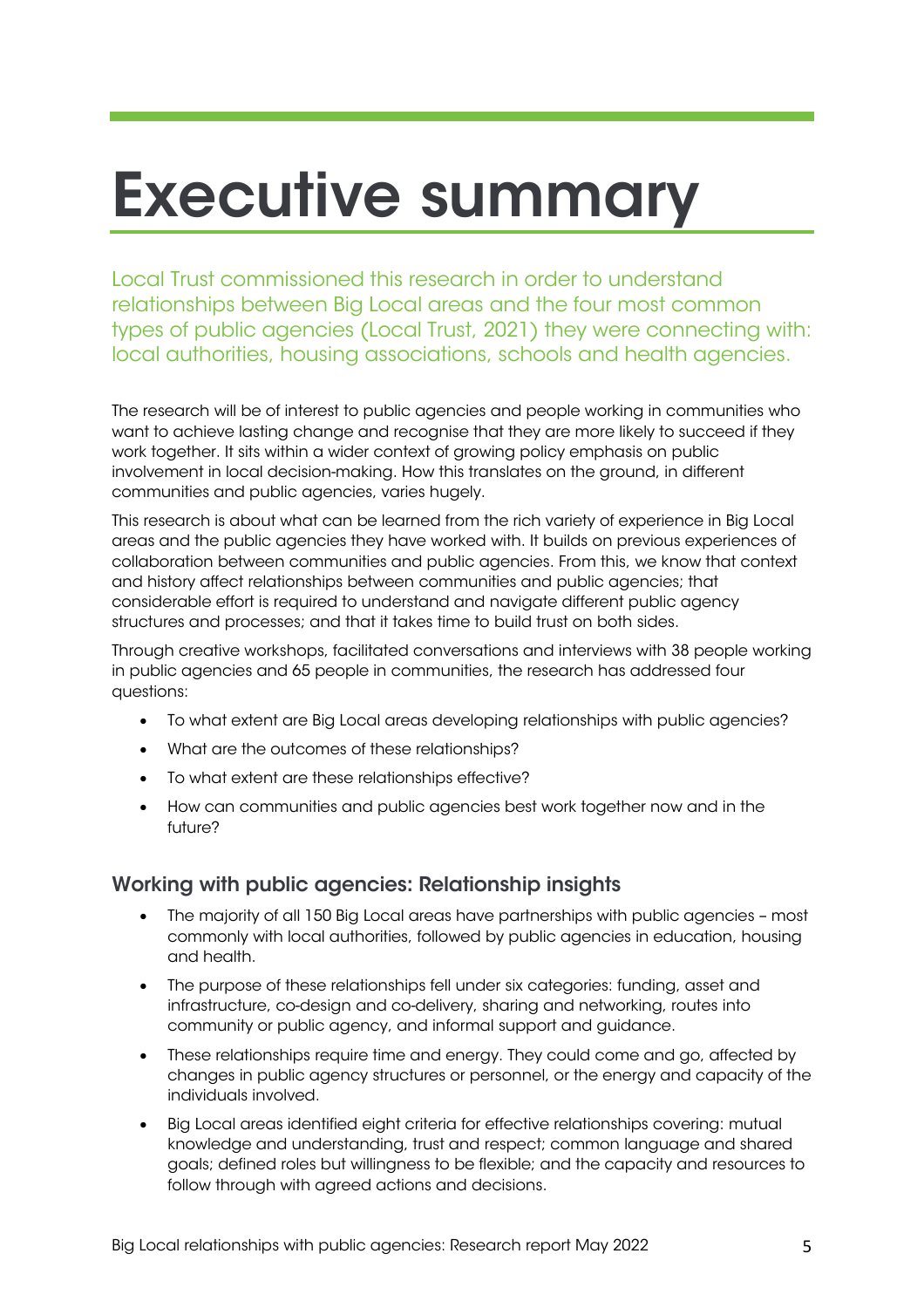- Whether a Big Local partnership knows its own power and how to use it was also critical to the effectiveness of their relationships.
- Having the paid capacity of a community or development worker who could help maintain momentum was identified as a key ingredient in building relationships between communities and public agencies.

# Types of relationships

Having an awareness of the types of relationship that exist appeared helpful. Three broad types emerged:

- Powerful allies who are supportive of the Big Local area and have the power to turn ideas into action.
- Friends and acquaintances who have good relationships with the Big Local area and can be called upon for support when needed.
- Clients and contractors with whom the Big Local area has a contractual arrangement to carry out work.

### Summary of relationship outcomes

Relationships between communities and public agencies achieved positive outcomes (laid out in the table below) for the Big Local partnership, the public agency and the wider community in question. These outcomes can interact with each other in various ways.

| Positive outcomes for the Big<br>Local partnership                                                                                      | Positive outcomes for the<br>public agency                                                                                            | Positive outcomes for the Big<br>Local area                                                                                                                                             |
|-----------------------------------------------------------------------------------------------------------------------------------------|---------------------------------------------------------------------------------------------------------------------------------------|-----------------------------------------------------------------------------------------------------------------------------------------------------------------------------------------|
| Profile, visibility and a<br>positive reputation, which<br>helped them to build even<br>more connections with other<br>public agencies. | New routes in and access to<br>communities, leading to<br>improved connections and<br>communication with<br>residents.                | Leveraged funding and<br>investment in local people,<br>their skills and employment,<br>health and wellbeing and<br>positive ways to address<br>crime and anti-social<br>behaviour.     |
| Opportunities to have a seat<br>at the strategy table and be<br>part of local decision-<br>making.                                      | Increased knowledge about<br>the local area and its<br>residents, and somewhere to<br>go to when they need<br>additional information. | Putting a human face to<br>regeneration, which in turn<br>gives local people a greater<br>sense of civic pride and<br>ownership over large scale<br>development projects and<br>change. |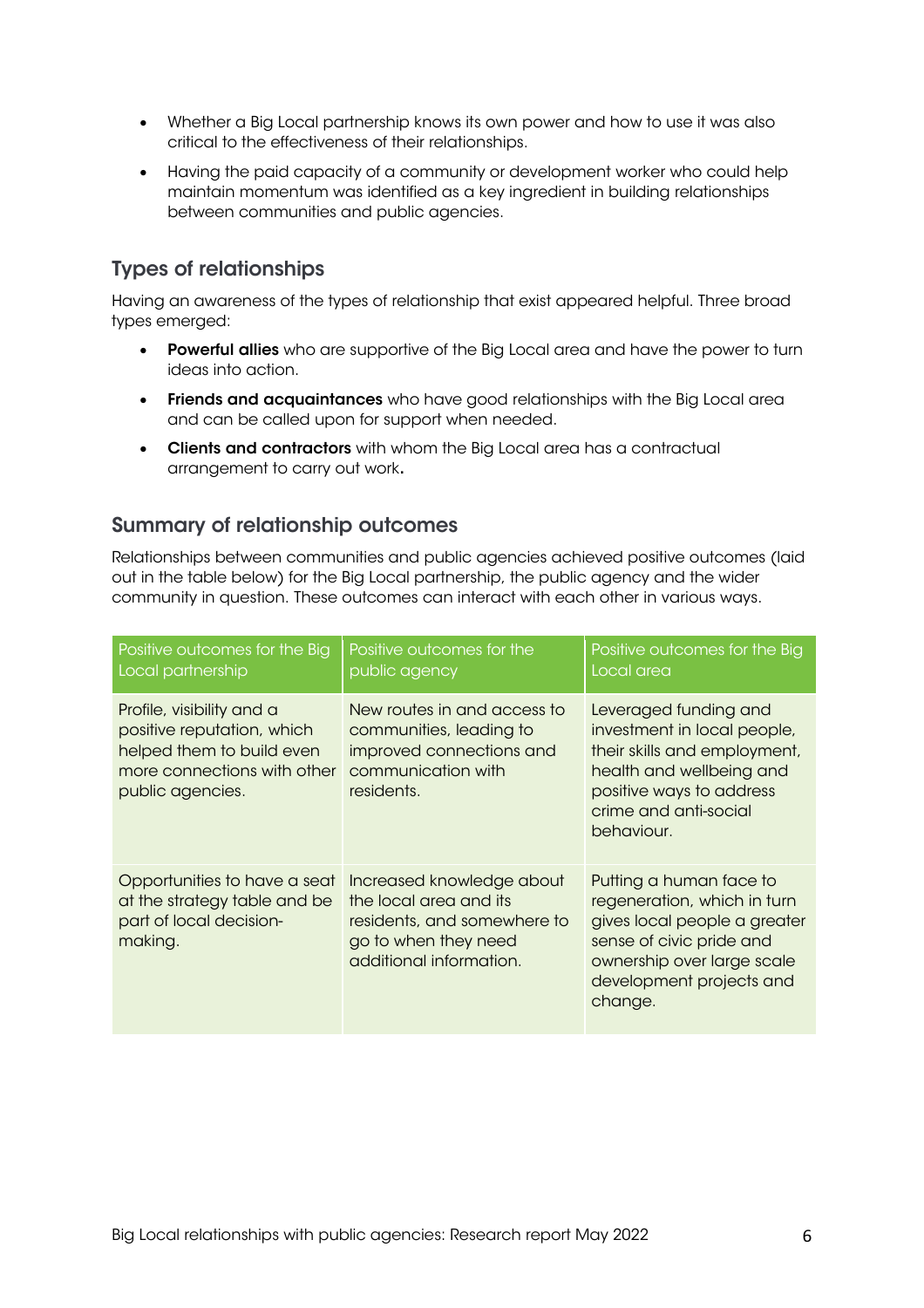| Introductions and new<br>connections in the public<br>and voluntary sectors. | Ability to make their services<br>and funding reach further<br>and better because of being<br>able to work through the Big<br>Local area or co-locate<br>(share or collaborate on)<br>services with them. | Local assets, especially<br>community centres, located<br>within the hyperlocal area.                                                                |
|------------------------------------------------------------------------------|-----------------------------------------------------------------------------------------------------------------------------------------------------------------------------------------------------------|------------------------------------------------------------------------------------------------------------------------------------------------------|
| Practical help and support<br>with area improvement<br>plans and projects.   | Ability to work in a more<br>inclusive way.                                                                                                                                                               | Support for these to be<br>community-led and more<br>generally, for these and<br>other services and places to<br>become inclusive and<br>accessible. |

### Key messages

From the research, we have identified key messages about relationships between communities and local authorities, housing associations, schools and health agencies.

#### Local authorities

#### Having a relationship with the local authority is essential.

Local authorities, including councillors, will find there is a need for multiple relationships between the community and different departments and layers in the hierarchy.

Accepting that there is history on both sides and finding where working together is in fact possible may be more effective than either ignoring historical disagreements or attempting to unpick them.

Funding cuts may have dismantled local authority capacity for community engagement, but by joining up with Big Local partnerships (or other local community groups and organisations), new routes into the community can be established.

#### Housing associations

#### Housing association relationships, while less common, can be powerfully supportive.

Housing associations can be a powerfully strong ally in a community, provided that their governance and leadership see the value of working with the whole community and not just their own tenants.

Housing associations can add value to community work in many ways, from helping with the acquisition, development or running of a community hub to co-locating their community investment activities, such as employment and training, health and wellbeing, and support for young people.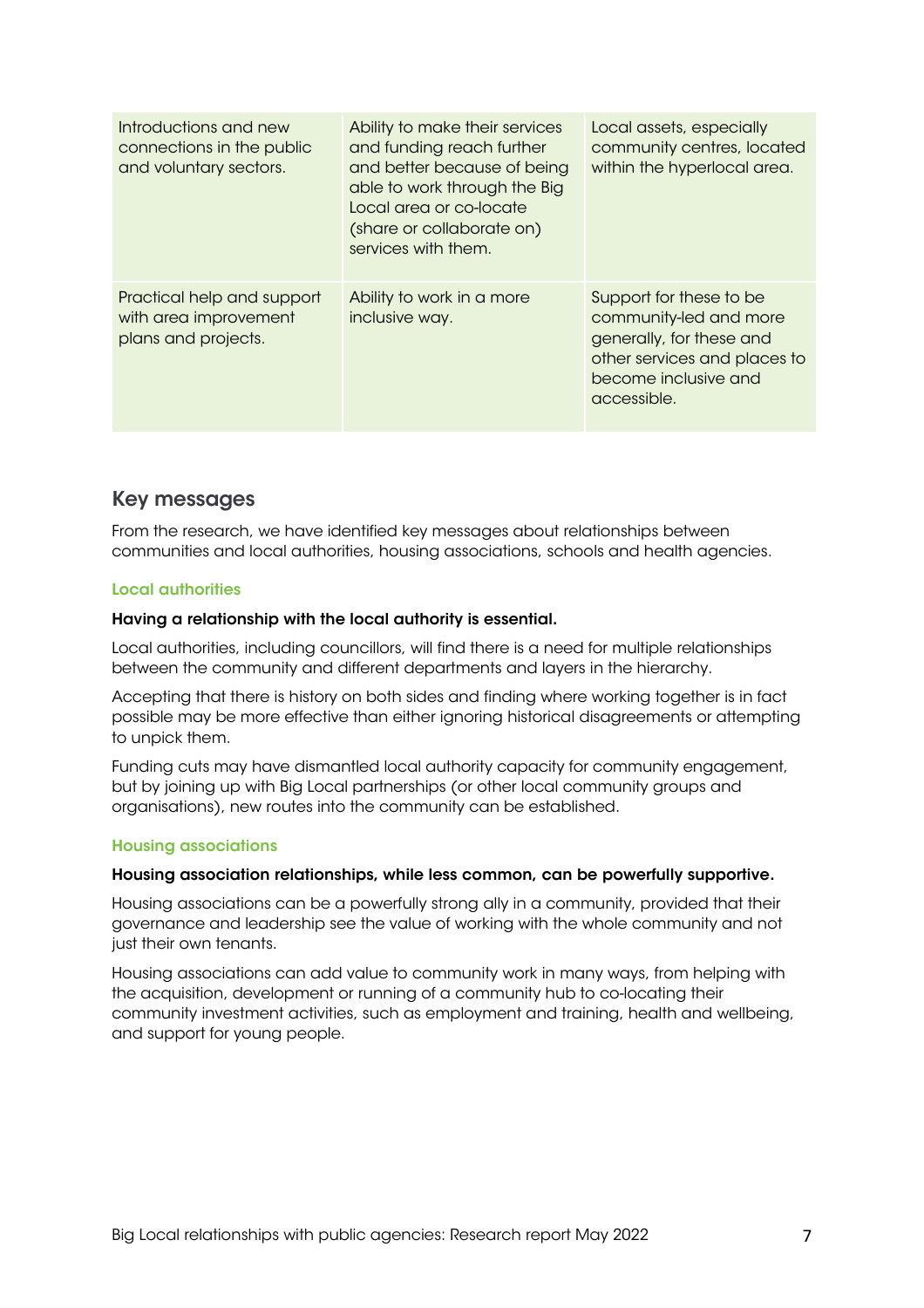#### **Schools**

#### School connections tend to be ad hoc, except where there is some means of ongoing dialogue.

Through ongoing dialogue with local residents, schools have gained new insights into the community around them and have been able to pursue projects that they could not have carried out alone.

This dialogue has been managed through the Big Local partnership, but in other communities it could be achieved through other local groups. Through this kind of collaboration, schools and communities come to understand one another's priorities and can see the potential of working together.

Reaching this level of understanding can take time – something that some stretched schools currently lack.

One effective, practical way to build this understanding is through a member of the Big Local partnership sitting on a school's governing board, and vice versa. Finding ways to open up governance structures between schools and communities in this way can be beneficial to both parties.

However, some schools and Big Local partnerships have been content with an ad hoc relationship that pops up around one-off events or activities, and find this pragmatic and useful. For some schools and communities, starting with a one-off opportunity or invitation to work together or get involved might be a realistic and productive way to build a closer relationship.

#### Health agencies

Building relationships with health agencies can be challenging for communities – just finding a way to start a conversation often counts as significant progress.

Health agencies can be difficult for communities to understand. Finding ways to demystify processes, governance and other structures can be helpful.

Communities and health agencies getting together to understand the way one another works, and the kinds of health and wellbeing issues that are being prioritised on both sides, can also help.

Key for health agencies is to understand the health and wellbeing work that communities are delivering outside the NHS and public health context, and to work out how their own public-sector work can usefully fit together with that of the community.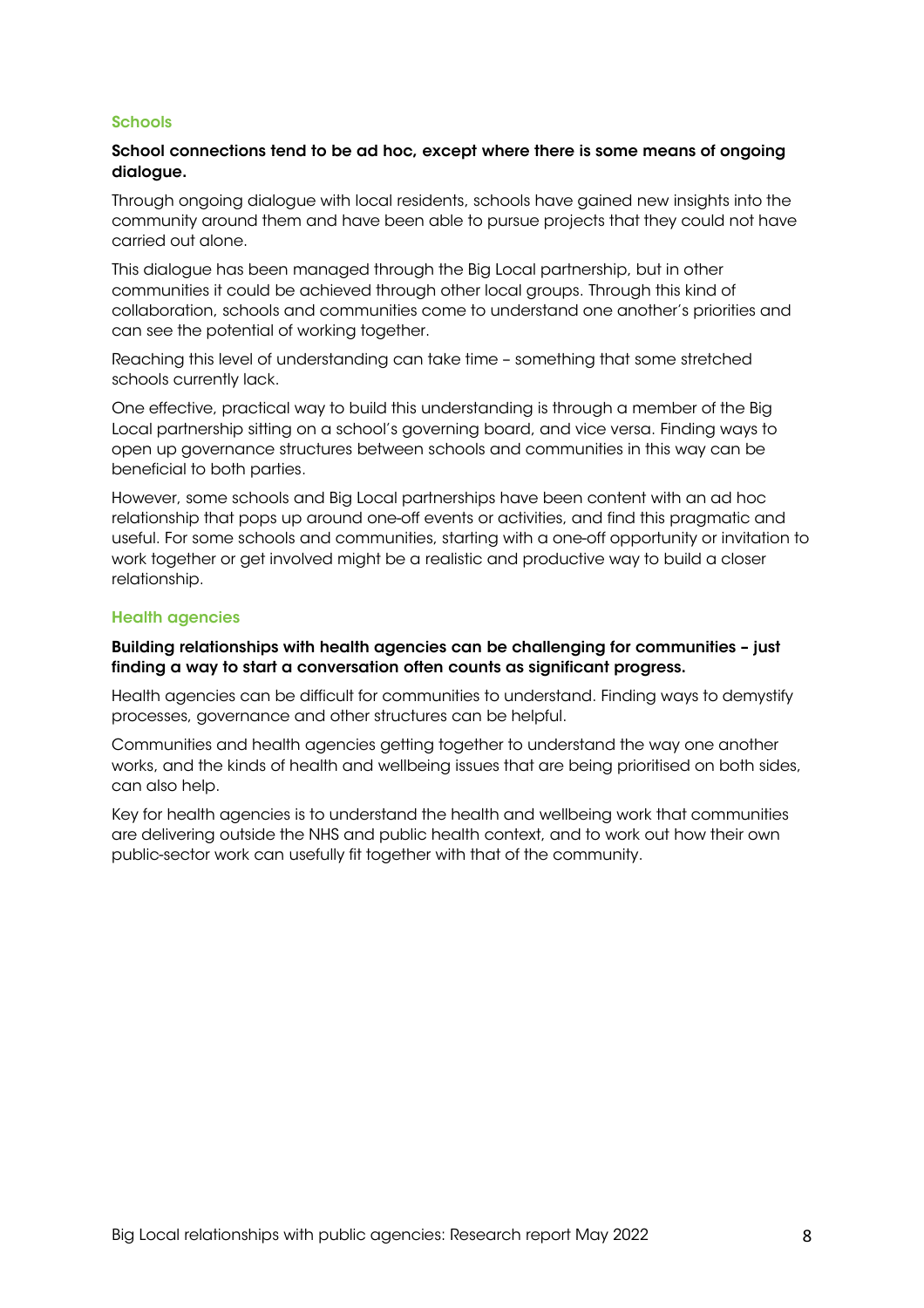# <span id="page-8-0"></span>1. Introduction

This report will be of interest to public agencies and communities who want to achieve lasting change and recognise that they are more likely to be successful in this if they work together. It sits within a wider context of growing policy emphasis on public involvement in local decision-making, and broader policy and good-practice around closer working between communities and public agencies.

Policy and good practice around communities and public agencies working together

#### Local authorities: The Local [Government](https://www.legislation.gov.uk/ukpga/1999/27/contents) Act 1999

places a duty on councils to continuously improve and requires that they consult with people who are likely to use services or have an interest in the area. The Local Government [and Public Involvement](https://www.legislation.gov.uk/ukpga/2007/28/contents) 

in [Health](https://www.legislation.gov.uk/ukpga/2007/28/contents) Bill 2007 develops this requirement and places a 'duty to involve' upon all authorities from April 2009.

Housing associations: Community investment is the work that housing providers undertake with communities, which is in addition to their responsibilities for providing housing and is intended to help those communities thrive. This is explained and defined by the [Centre for Excellence in Community Investment.](https://www.ceci.org.uk/what-is-community-investment/)

Schools: The Ofsted [Education Inspection Framework](https://www.gov.uk/government/publications/education-inspection-framework/education-inspection-framework) includes a requirement that "leaders engage effectively with learners and others in their community, including – where relevant – parents, carers, employers and local services".

Health agencies: There is a legal duty to involve patients and the public in commissioning health services. This is known as the 'duty to involve' and is set out in [statutory guidance for CCGs and NHS England.](https://www.england.nhs.uk/publication/patient-and-public-participation-in-commissioning-health-and-care-statutory-guidance-for-ccgs-and-nhs-england/)

How this plays out in different communities and public agencies varies significantly. This research is about what can be learned from the rich variety of on-the-ground experience of residents in Big Local areas and the public agencies they have worked with.

# <span id="page-8-1"></span>1.1 Background

The success of Big Local areas in achieving the priorities they have chosen to work on is to some extent dependent on them having good relationships with other groups, organisations and institutions operating in their locality. Previous research commissioned by Local Trust (Nicol and Raven, 2020; McCabe et al., 2019; Baker et al., 2016) has shown that public agencies – especially local authorities, health agencies and housing associations – can play a significant role in Big Local areas being able to make things happen.

<span id="page-8-2"></span>Research has also shown that to understand relationships between communities and public agencies there is a need to explore the wider environment in which they take place and the contextual factors that affect them. As Big Local areas move towards thinking about the future and their legacy beyond the Big Local programme, which comes to an end in 2026, these relationships are expected to become even more important.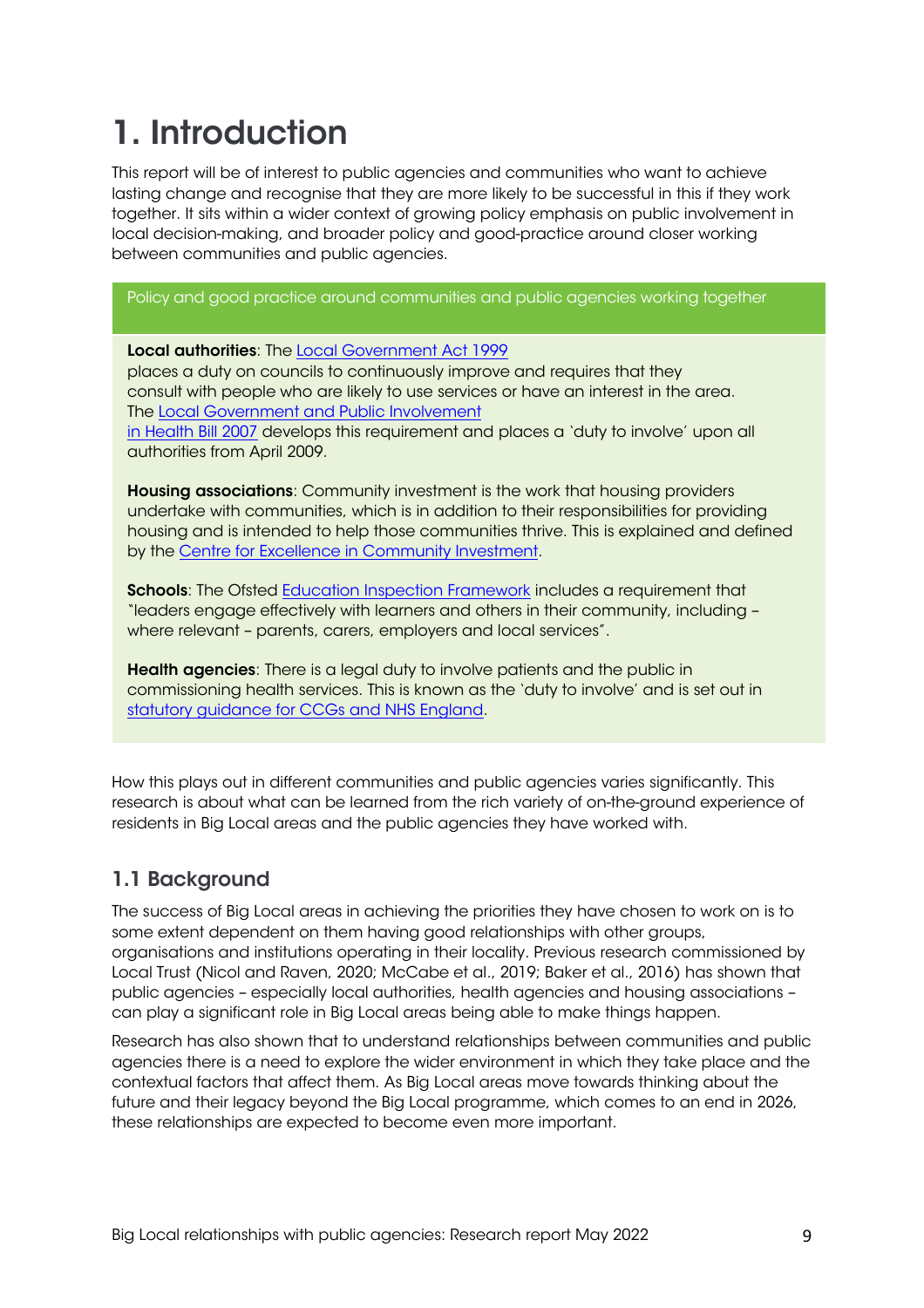# 1.2 Purpose

Local Trust commissioned this research to understand relationships between Big Local areas and the four most common types of public agencies (Local Trust, 2021) they were connecting with: these were local authorities, housing associations, schools and health agencies.

Local Trust was interested in understanding the nature, quality and outcome of these relationships, and how they can best work together to achieve the lasting and sustainable change that Big Local areas want to see. They wanted to understand what can enable and undermine these relationships, what an effective relationship looks like, and what is needed for other disadvantaged or 'left behind' communities to have effective relationships with these organisations now and in the future. The four types of agency are defined below.

- A local authority is responsible for many of the public services and facilities in a particular area. It is a universal term to describe unitary, district and county, parish councils as well as park authorities.
- Housing associations, also called registered social landlords (RSLs), offer similar types of housing as local councils, often to people on a low income or who need extra support.
- Schools deliver teaching at primary and secondary level. Some Big Local partnerships have also developed relationships with their local Further Education colleges.
- Health agencies includes an area's Primary Care Network (GP practices working together with community, mental health, social care, pharmacy, and hospital and voluntary services in their local areas); Clinical Commissioning Group (a clinically led group that includes all the GP groups in a geographical area and has responsibility for organising the delivery of NHS services), and GP surgeries.

Specifically, the research addressed four questions:

- 1. To what extent are Big Local areas developing relationships with public agencies?
- 2. What are the outcomes of these relationships?
- 3. To what extent are these relationships effective?
- 4. How can communities best work together now and in the future?

### <span id="page-9-0"></span>1.3 Approach and methods

The research took place during the COVID-19 pandemic, specifically between June and October 2021. At that time, Big Local areas were in the process of resuming some in-person meetings and activities, as well as experimenting with hybrid ways of working together. All adults had been offered a vaccine and schools had reopened. People working and volunteering in communities as well as health agencies described feeling exhausted (at least one Big Local and its rep formally closed its doors for the whole of August).

There were three phases to the research:

- Phase one: Scoping interviews including other Big Local areas and public agencies, desk review of 48 reports, and analysis of Big Local survey data.
- Phase two: In-depth fieldwork in 10 Big Local areas with people in communities and public agencies.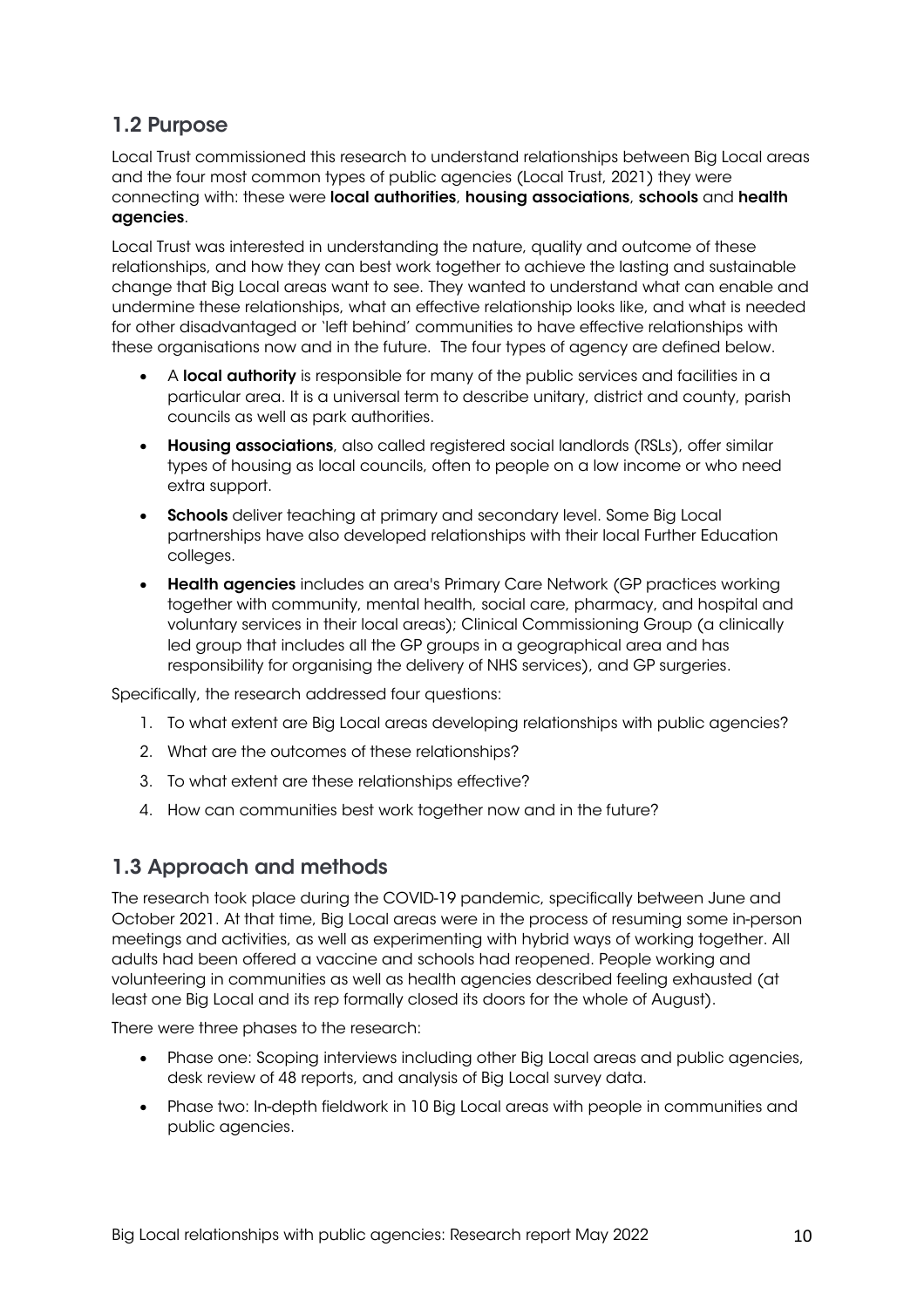• Phase three: Analysis, including a workshop with Local Trust and the Big Local Policy and Advocacy Panel, a forum created in January 2020 for Big Local areas to be involved in shaping Local Trust's policy and advocacy work.

The fieldwork was carried out in 10 Big Local areas. The main criteria for inclusion had to be areas' capacity and willingness to take part in the research, because the timing of the project during the pandemic ruled this out for a great number of Big Local areas. After this consideration, the focus was on identifying areas with a range of relationships with the four types of public agency for us to learn from, and achieving the best possible coverage across the England regions.

Participating areas and agencies have been anonymised. They are located across six regions (two in each of Yorkshire & Humber, South East and North West regions, and one each in East Midlands, East of England, South West and London). They are mostly urban, with two coastal communities included in the sample.

The fieldwork in these 10 areas engaged 38 people working in public agencies and 65 people in communities. Many of these individuals engaged with the research more than once, and some held more than one relevant role (for example, a Big Local worker seconded by a housing association).

A range of methods were used, including:

- semi-structured in-depth interviews with Big Local partnerships, reps and public agencies
- participatory mapping workshops with Big Local partnerships and their partners
- facilitated conversations between Big Local partnerships and public agencies
- and additional calls and conversations with Big Local partnerships, reps and workers.

The report findings are laid out in three parts, reflecting the research questions. The conclusion brings together the findings and puts forward some key messages for people in communities and public agencies. The appendix contains four case studies of relationships between Big Local areas and each of the four types of public agency that this research has focused on.

The research team developed and shared with participants a set of principles specifically for this project. These build on and reflect Big Local principles, requiring that research is carried out "sensitively and empathetically with Big Local areas, and that the Big Local partnerships who participate in the research benefit from it"; and that it is guided by the Big Local ethos and values of being resident-led and going at the pace of the Big Local area.

#### The principles that the research team developed and shared with Big Local areas were:

- We will listen to the people who choose to take part, and do not just expect them to fit in with our plans.
- **The way we work is grounded in a desire to support communities, and for Local** Trust to understand their context better.
- We hope to make the research an enjoyable experience that leaves behind learning that will help achieve the change you [the community] want to see.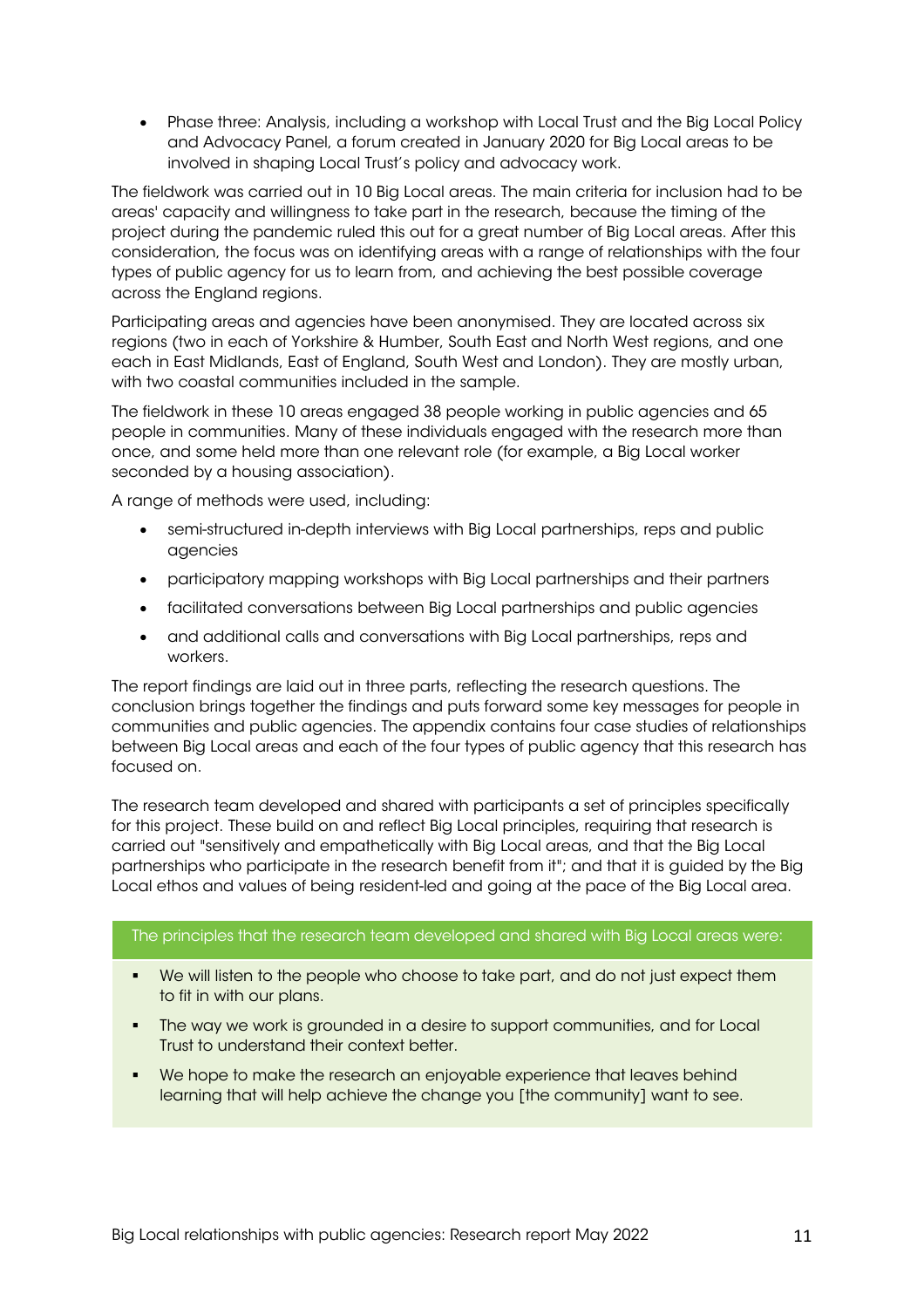# <span id="page-11-0"></span>2. What relationships exist and why?

#### Summary of key findings

The majority of all 150 Big Local areas have partnerships with public agencies, most commonly with local authorities, followed by public agencies in education, housing and health.

The purpose of these relationships fell under six categories: funding, asset and infrastructure, co-design and co-delivery, sharing and networking, routes into community or public agency, and informal support and guidance.

These relationships require time and energy. They could come and go, affected by changes in public agency structures or personnel, or the energy and capacity of the individuals involved.

Having an awareness of the types of relationship that exist appeared helpful, and three broad types emerged:

- **Powerful allies** who are supportive of the Big Local area and have the power to turn ideas into action.
- **Friends and acquaintances** who have good relationships with the Big Local area and can be called upon for support when needed.
- Clients and contractors with whom the Big Local area has contractual arrangements to carry out work.

This section looks at the extent of relationships in four ways: what relationships exist, why they exist, who specifically holds the relationship, and how close they are. The findings below are drawn from a programme-wide survey of Big Local reps in Quarter 1 2021 (the 'reps survey'); and from qualitative data collected in the 10 Big Local areas that took part in the fieldwork.

The findings build on previous research commissioned by Local Trust and wider literature (for example, Pollard et al., 2021). These indicate that the extent of relationships is shaped by context, which in turn affects what triggers these relationships and what it takes to make them happen, as well as the strength and intensity of the relationships and their outcomes. More specifically, the evidence suggests the relationships vary according to a range of internal and external factors. These are:

- the Big Local partnership itself particularly who is involved and makes decisions, their skills and capacity, and group dynamics
- the area profile, including in terms of the local economy, employment, housing stock and transfer, and previous community development initiatives
- the social infrastructure that supports social relationships and networks locally, such as community hubs, green spaces and digital platforms
- the institutional context in which local agencies operate, for instance the political makeup of local councils, the local markets including housing and the mixed economy of healthcare services, spending budgets, commissioning processes, and organisational structures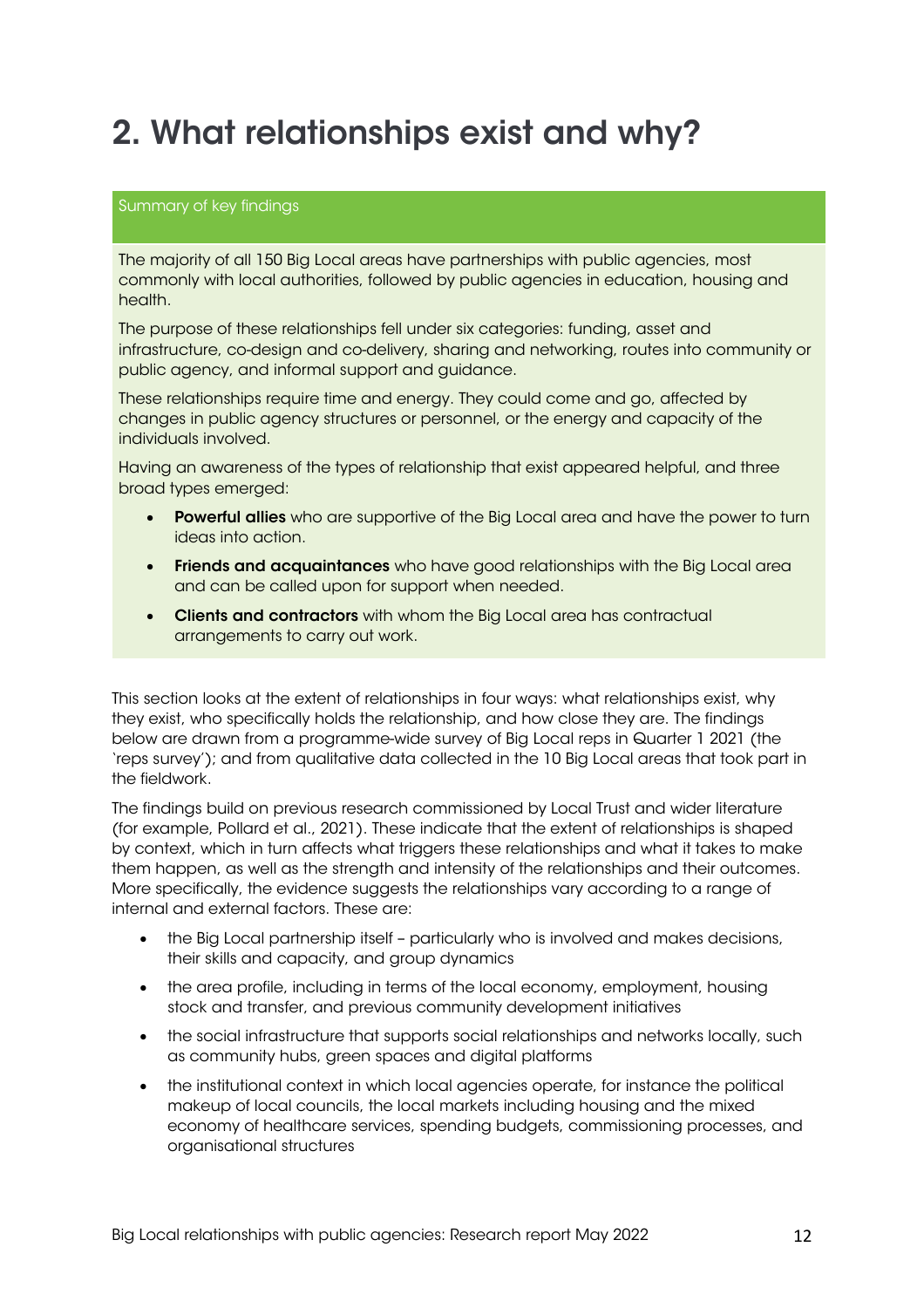• the wider context at national level and beyond, such as government policies and the COVID-19 pandemic.

In addition to these factors, the evidence highlights the way relationships are embedded in history and memory. Local community activism usually predates Big Local, and the residents' experiences of past local campaigns and initiatives, whether successful or not, may partly explain present relationships with public agencies. Section three provides more information on how the relationships with public agencies are developed and what makes them work.

# <span id="page-12-0"></span>2.1 Which public agencies do Big Local partnerships have relationships with?

The programme-wide Big Local 'reps survey' (Quarter 1 2021) suggests that most Big Local areas currently have relationships with public agencies. Only four out of the 131 Big Local areas that responded to the survey were said to have no current relationships with any public agency.

Local authorities are the public agencies that Big Local areas are the most likely to have relationships with, followed by those in education, housing and health. Almost a third of Big Local areas have relationships with the police – a similar proportion to health agencies.



Figure 1: Types of public agency that Big Local areas have relationships with (%) n=131

Source: Survey of Big Local reps in Quarter 1, 2021

The figures from the Big Local reps survey also show that building and maintaining relationships is an important element of the Big Local areas' work and this was confirmed in the fieldwork. As in previous research (McCabe et al., 2018), the fieldwork carried out for this research report highlighted that the state of Big Local areas' relationships with public agencies is diverse and varies in quality and intensity from one area to the other and from one public agency to the other. Big Local areas hold relationships with a range of public agencies simultaneously, but they also hold relationships with other local stakeholders such as community groups, charities and businesses that are all part of the wider ecosystem.

Research on community responses to the pandemic showed how important the local ecosystem is, with local efforts particularly successful where good relationships between Big Local areas, voluntary and community organisations and public agencies existed and where there was a history of working well together (McCabe et al., 2020).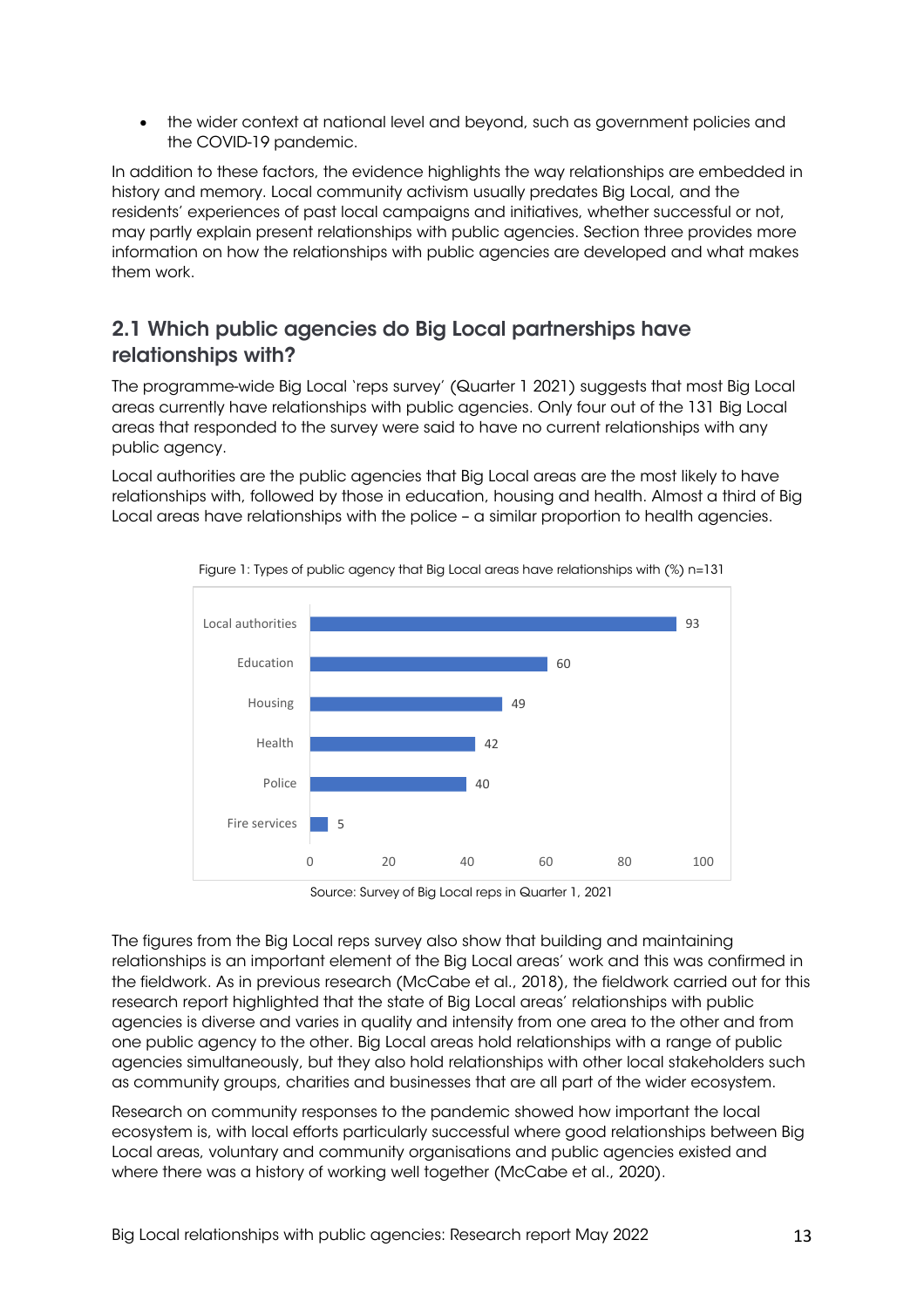Local authority departments and elected councillors: These relationships are critical to achieving sustained change. Communities may have a mixture of positive and difficult relationships with different departments and councillors, who themselves don't always work in a joined-up way. Many Big Local partnerships operate in areas with multiple layers of local government (for instance, areas where parish councils exist), and this makes things significantly more complex and difficult to navigate.

#### Examples on the ground

- In one of the Big Local areas, the relationship is long-standing and based on a small number of officers who understand the ethos of Big Local and are willing to champion its work. Contact with councillors is distant and it has been difficult to find an ally among these elected representatives similarly willing to spend time engaging with Big Local in order to understand what the partnership can offer.
- In another Big Local area, there is a strong relationship with the parish council, but the direction of effort is perceived to be one way and very much about the Big Local partnership making all the effort to engage with, understand and work within parish processes.

Housing associations: Links with housing associations are less common than with local authorities, but where they work well these are helpful connections to have in terms of influence and advocacy. There are some great examples of joint work and cooperation between communities and housing association community investment teams<sup>1</sup>. A critical factor is whether or not the housing association perceives an interest in the area in general, and not just its own properties and tenants.

#### Examples on the ground

- In one Big Local area, the local housing association is also the locally trusted organisation (LTO) for the Big Local partnership. LTOs hold Big Local funds and provide services that only an incorporated body can (such as insurance and employment and so on). This housing association offers advice and is very supportive, especially in the Big Local area's relationship with elected representatives.
- In another area, the existing relationship with one of the local housing associations is supportive and collaborative, but even with such a positive relationship, changes in personnel have created challenges and made joint work more complicated due to a lack of continuity in relationships and shared ways of working together.

Schools: Where they exist, these relationships are good. They are often ad hoc and focused on one-off projects or events. As such, the relationship may come and go over time. Where there is a long-term, more stable relationship, there appears to be more awareness on both sides of common goals. A Big Local partnership can have strong relationships with one school in the area, but none or very few with others.

<span id="page-13-0"></span><sup>1</sup> Community investment has been defined by HACT as ['the work social housing organisations do](https://www.ceci.org.uk/wp-content/uploads/2020/02/CommunityInvestmentIs_v2.pdf)  [alongside people and communities to help them thrive'](https://www.ceci.org.uk/wp-content/uploads/2020/02/CommunityInvestmentIs_v2.pdf) (Centre for Excellence in Community Investment, 2020)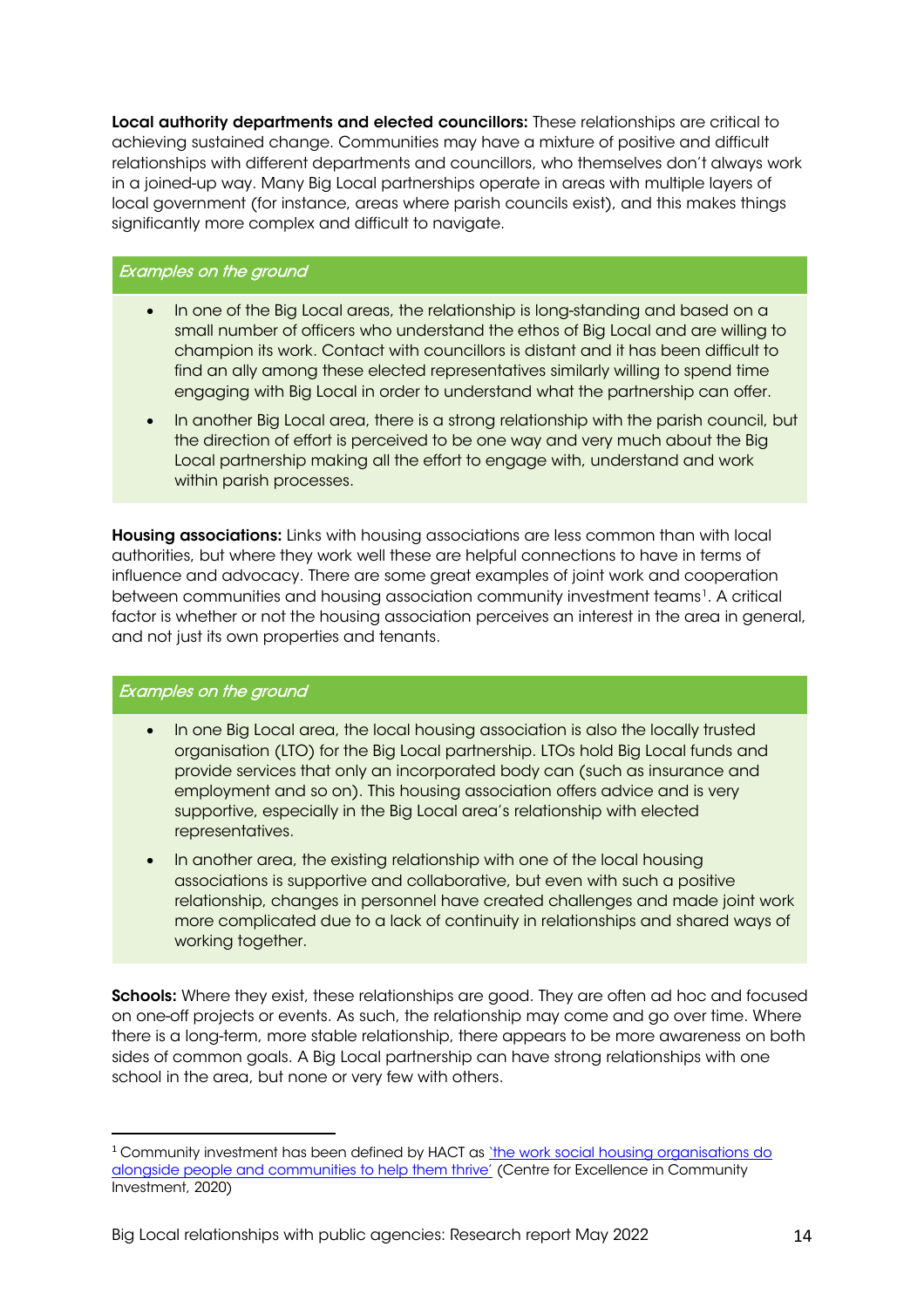#### Examples on the ground

- One Big Local partnership agreed a long-term maintenance contract for a community facility on the land leased to the school on a peppercorn rent from the council.
- Another partnered with the local college to develop a community café, supporting learning and families with children with autism.

Health agencies: These relationships are often about getting started locally and finding ways to understand health structures (sometimes through being in touch with national networks). Despite health being a major theme for Big Local areas (often around preventative health care) and frequently included in their plans, they are not always working on this with public health agencies, but rather trying or aspiring to do so. They may be working with another public agency or a local charity. Where they are working with public health agencies, these include GP practices, healthy-living teams and Clinical Commissioning Groups (CCGs).

#### Examples on the ground

- In one area, the Big Local partnership had a good relationship with a public sector healthy-living team, but following a restructure, contact ceased and the community lost touch with a key individual that had championed their work.
- In another area, the Big Local partnership runs a volunteer-led service in collaboration with the local GP surgery providing residents with support for health and wellbeing, housing, work, financial or family problems.

# <span id="page-14-0"></span>2.2 What is the purpose of relationships with public agencies?

What a relationship between a Big Local and public agency looks like – the frequency of contact, the strength of the connection – is partly linked to the purpose it serves, which is largely related to the Big Local area's plans, the priorities the areas have set themselves and what outcomes they wish to achieve.

From the reps survey we identified six main reasons for these relationships. Ranked in order of frequency of mention in the survey, the reasons were:

- Co-design and co-delivery (for example, developing or delivering projects, activities or services in partnership/collaboration).
- Sharing and networking (for example, participating in networks and forums with public agencies; promoting and sharing information about respective projects, activities and services).
- Informal support and guidance
- Routes into the community for public agencies and vice versa (for example, consulting and gathering community feedback on public sector projects, activities or services; providing routes into the community, and a trusted platform for the public agency; providing routes into the public agency for community members).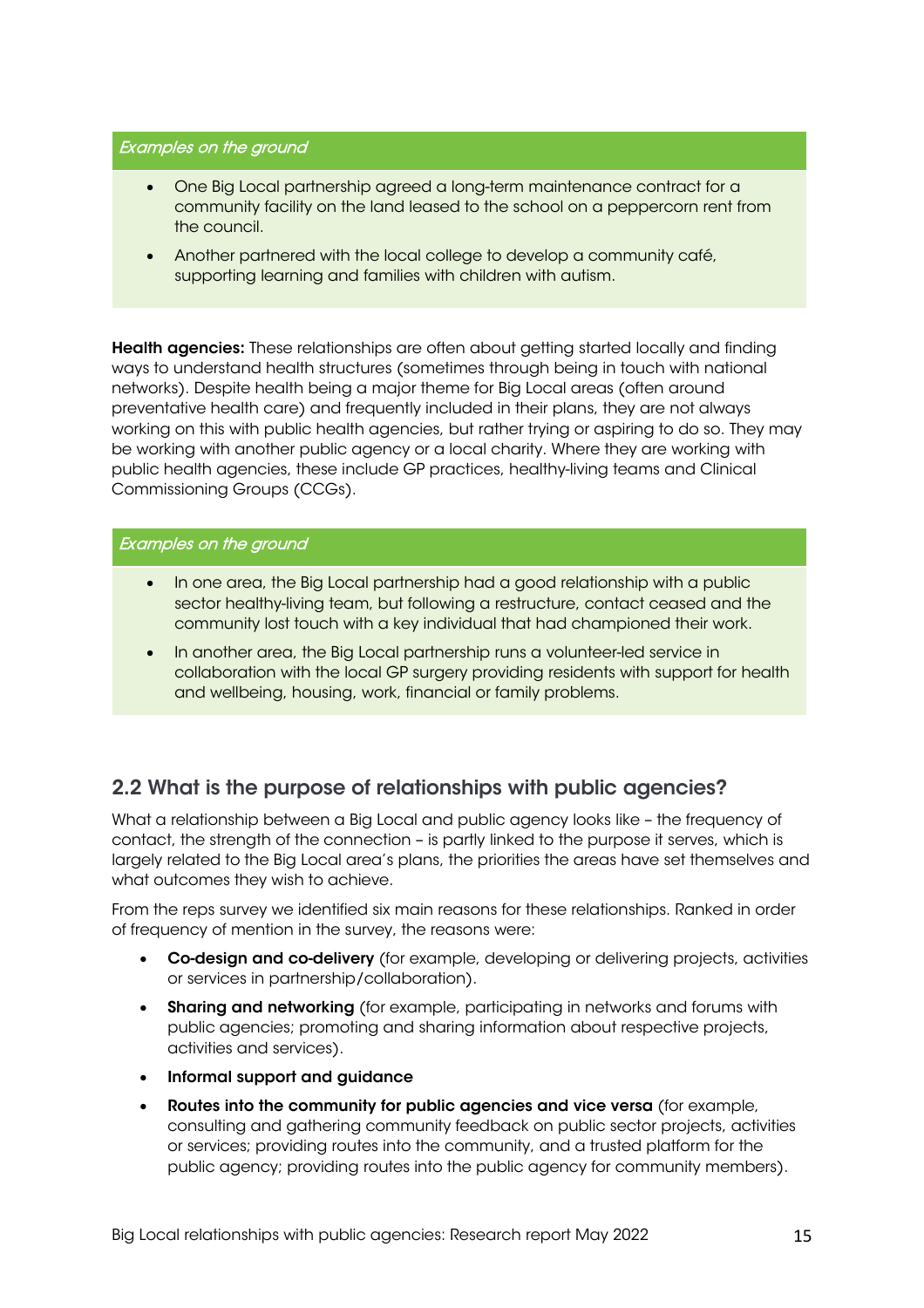- Assets and infrastructure (for example, developing or acquiring assets from the public agency; working on large development/infrastructure projects with the public agency).
- Funding (for example, receiving funding from the public agency to deliver projects, activities or services; funding the public agency to deliver projects, activities or services).

Participants in the 10 Big Local areas that took part in the fieldwork talked about getting involved in complex projects that required them to work with several public agencies. This had led Big Local areas to understand their own role in the wider ecosystem of voluntary and public agencies locally, and to see how building relationships with public agencies could help them to achieve their own aims.

"In the early days we had lots of ideas. It's gradually dawning that we have to work with public agencies because they have the power and they are allowed to do things. As a group of volunteers we're not allowed. So we're forced to work with them to get things done". (Big Local partnership)

#### Examples on the ground

- A Big Local area had become part of a multi-agency effort to address drug use and drug-related crime among young people locally. In doing so it had been able to build connections between the school, with which it already had a good relationship, and the police force, with which it (and the wider community) did not.
- A Big Local partnership decided to fund the initial capital outlay to pay for a sports area and the council agreed to take responsibility for its ongoing maintenance.
- A multi-agency collaboration between a Big Local partnership, local council, and police force led to the creation of a large community leisure space comprising a playing field, play area, and skateboard park. After opening this facility, antisocial behaviour was reduced by 35 per cent and has stayed at the new level ever since.

At the other end of the spectrum, the fieldwork highlighted that some relationships that focus on the sharing of information and networking are based on occasional, casual or light-touch interactions. These relationships primarily help Big Local areas to promote their activities to public agencies, gain support, and cultivate existing connections while building new ones. Perhaps to a lesser extent, they also help Big Local areas get insights, tap into informal support or guidance, and see how they fit into the bigger picture.

These relationships can be piecemeal, but they are still very useful. If they are in line with the community's own plans and priorities they can grow over time and lead to something more significant that involves greater collaboration.

For public agencies, the relationship with a Big Local area can be a route into the community that can help them understand what residents think of a service or want from an initiative. Providing these routes into the community can strengthen the impact of Big Local areas for residents when it gives them opportunities to get their voices heard and to shape future decisions. If community engagement is underpinned by common values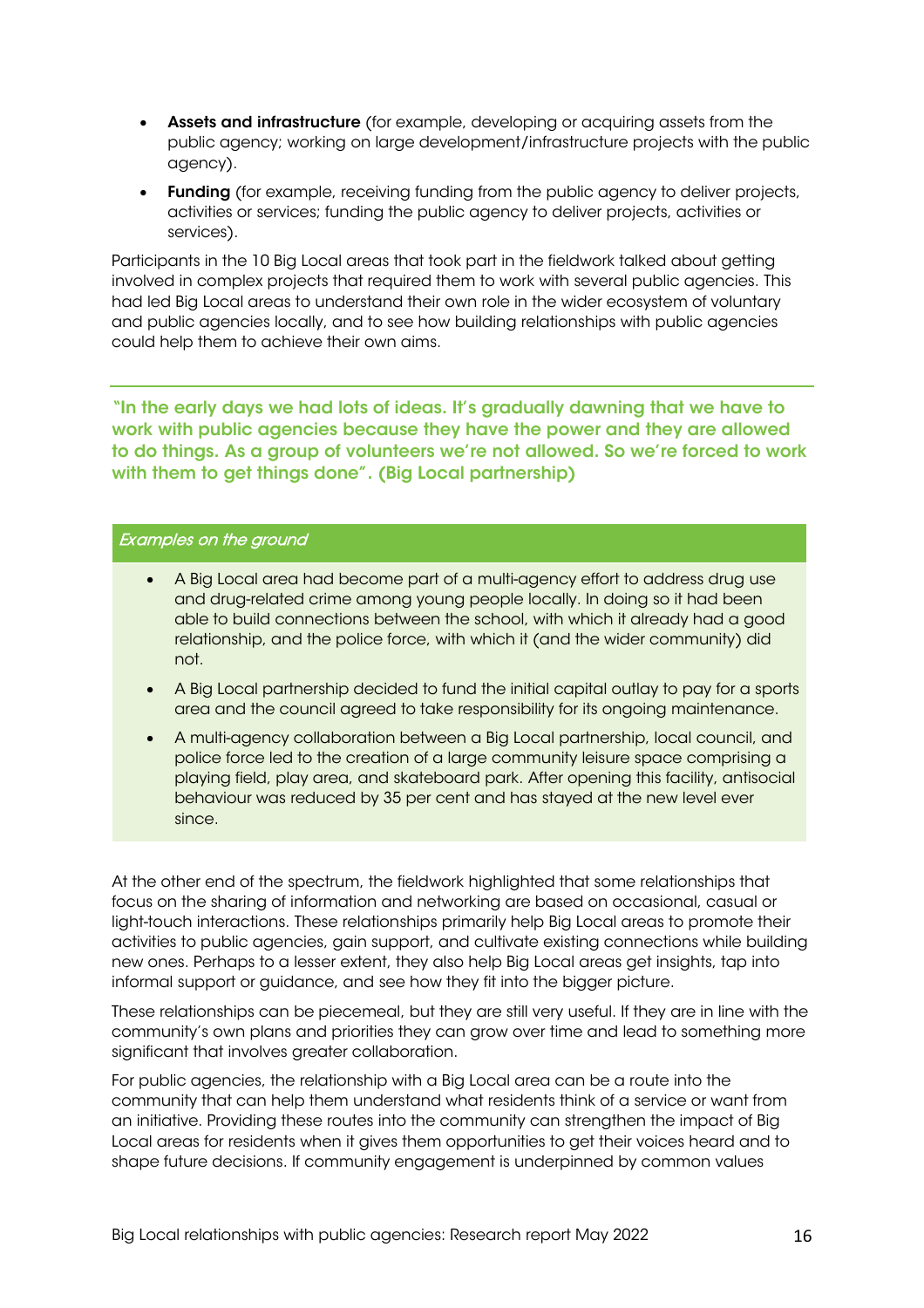shared by the Big Local areas and public agencies, consultations and occasions to get community feedback benefit both parties.

#### Examples on the ground

• One Big Local partnership worked with the local authority to rewrite a community survey so that it addressed issues the community wanted to focus on and used accessible language. They successfully demonstrated that the local authority's initial approach to consultation had been rushed and carried out by people who lacked the local knowledge to yield a good response rate. The response rate for the revised survey was considerably higher than the local authority usually experiences. The local authority welcomed the Big Local partnership designing and administering a subsequent survey (although it took about a year for them to be formally commissioned to do so).

Relationships around the funding of activities and services can also work both ways – they can be about receiving funding from public agencies as well as supporting their work. Participants in both Big Local communities and their public agency partners commented that having the Big Local pot of money had changed the dynamics of some of the relationships and contributed, in some cases, to addressing existing power imbalances.

"The budget contribution helps get things done more quickly and residents see the difference. The match funding makes it unique." (Local authority)

### <span id="page-16-0"></span>2.3 Who holds the relationships with public agencies?

The Big Local worker plays a key role in building and maintaining relationships. From the Big Local reps survey, we learned that where there are two or more people holding these relationships, the worker was mentioned the most (99 times) followed by the chair (90 times) and other resident partnership members (70 times). Also involved were LTOs (50 times), nonresident partnership members (23 times) and reps (10 times). Mainly relationships were held by more than one person.

The fieldwork findings backed this up, and confirmed that the roles of the worker and chair are generally central to relationships, but that it is also common for there to be a range of people with responsibility over different relationships. This depends on the purpose of the relationship and the complexity and scale of the projects, and what specific knowledge and expertise is required (Lyon et al., 2021). In some cases, this leads to the involvement of non-resident partnership members (for example, local councillors) or professionals with specialist skills. People's involvement and roles are also shaped by personal experience, connections, interests and passions. The potential for conflicts of interest to arise was raised by some participants; for example, where a partnership member is also a tenant of the housing association, LTO, or is also a council employee. The extent to which arrangements were in place to manage this varied.

Participants talked about the time and energy that establishing and maintaining new and changing relationships requires, and how sharing the workload makes it more manageable. In some areas, everyone in the partnership is involved to some extent, but this means continually ensuring that others are kept informed and that there are opportunities to feed back. Given that the purpose and focus of these relationships can be large – such as acquiring assets and developing programmes together – the workers' input is helpful in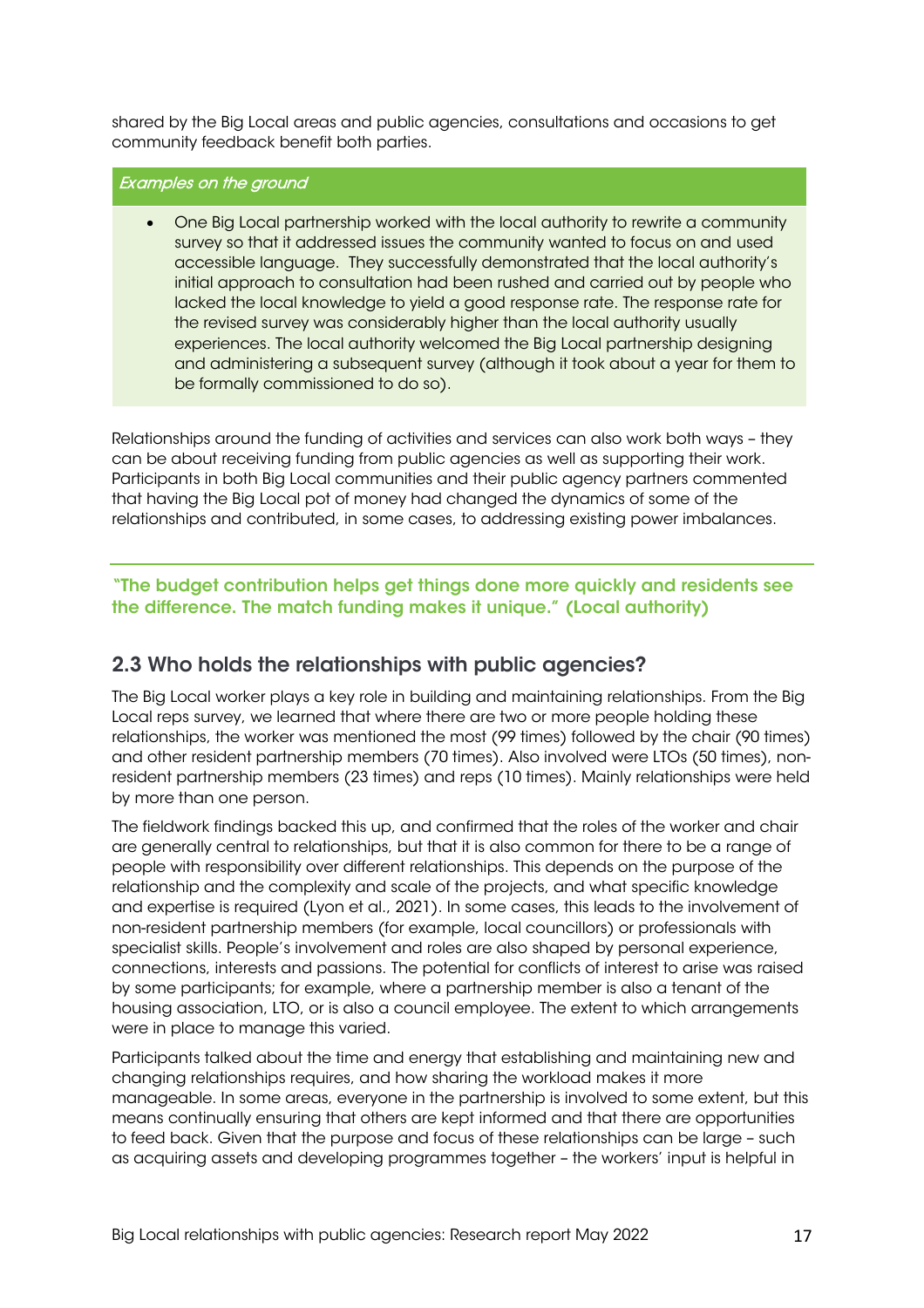providing the consistency and greater coordination required by collaborative projects. We revisit the significance of paid capacity for what can be achieved in section 4.

# <span id="page-17-0"></span>2.4 How closely do Big Local areas and public agencies work together?

Looking at how relationships have changed over time can help put things into perspective and show how a mix of formal and informal opportunities for connection can strengthen relationships and outcomes going forward.

Over the years, some participants have developed strong personal relationships with officers and councillors. They also highlighted how fragile these informal and/or personal relationships could be, with people moving jobs and changes in administration and organisational restructures. They recognised how risky this can be for the future. Previous research (Baker et al., 2016) has shown that it is not uncommon for communities to have to navigate finding allies who are prepared to work with them, building connections based on trust and understanding, and ensuring that relationships are sustainable in the longer term.

The Big Local areas that took part in the research were offered the opportunity to have an independently facilitated conversation with one of their public agency partners. One Big Local area that took part with their local authority partners identified a number of actions that they hoped might help their relationship to be more strategic and stable. By widening the relationship, both parties believed they might secure it for the long term. This included holding regular meetings that connect even more officers to the Big Local community, and vice versa; starting to plan now for what happens to the places held on strategic boards once the Big Local programme ceases to exist; and raising awareness of what has been the added value of working with Big Local.

"This is where it comes back to have understanding how [Big Local] hits outcomes like health etc; some elected reps don't understand what [Big Local] is about; and moving [Big Local] under a portfolio holder; if you have an exhibition, do an evening for elected members". (Local authority)

In another Big Local area that also met with the local authority for an independently facilitated conversation, participants discussed having lost the relationship in the past and having learned the lessons from this, as this extract from their meeting summary illustrates:

"Having a point of contact helps, [Big Local area] have experienced losing that in a restructure for example, showed how much that matters. Is it about the relationship with [the Big Local area] and the public agency even? Or is it the person? Now there is more than one person to connect to, and a handover happens if someone is going to be away. And with the practical work - it's rarely a one-person job so it has to be a team approach. [Big Local area] are like a part of our team". (Local authority)

In this way, this and other Big Local areas might be able to resist or mitigate the fragility of some relationships, as highlighted in a briefing on community responses to COVID-19. In this, the authors wrote about the "ebb and flow of collaborative working between communities and councils [that] can pass rapidly through repeated cycles of retreat and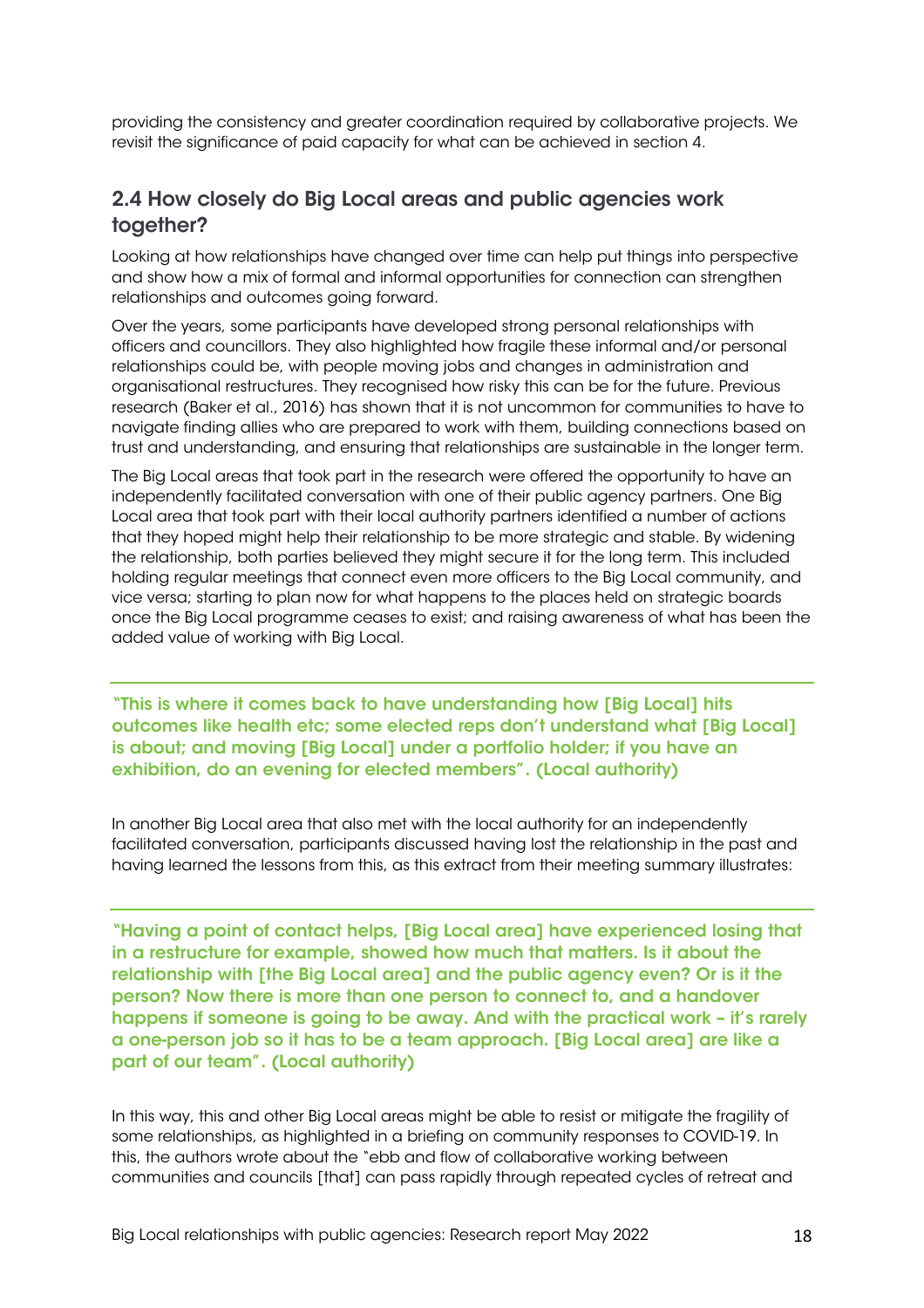advance" (Wilson et al., 2021). In the interviews and workshops, it became apparent that this "see-saw" effect relates to any relationships (not just those with local authorities), and not only during the pandemic.

Whether Big Local areas choose to cultivate and sustain their relationships with public agencies depends on context, objectives and resources, but also on the type of relationship. The fieldwork brought to the fore three main types of relationship that Big Local areas had to consider in order to assess strategically how much to invest and how to proceed:

- Powerful allies who are supportive of the Big Local area and have the power to turn ideas into action, whether because they possess the resources, capacity or authority to do so. An example might be the housing association community investment manager who has been on the patch for years and whose team will continue to work there after the Big Local programme has come to an end.
- Friends and acquaintances who have a good relationship with the Big Local area and can be called upon for support when needed. Examples might include schools that get involved occasionally in one-off events or training, and other education providers who promote opportunities through Big Local.
- Clients and contractors with whom the Big Local area has a contractual arrangement to carry out work. This could include council officers or health providers who commission the Big Local to deliver a service or an activity.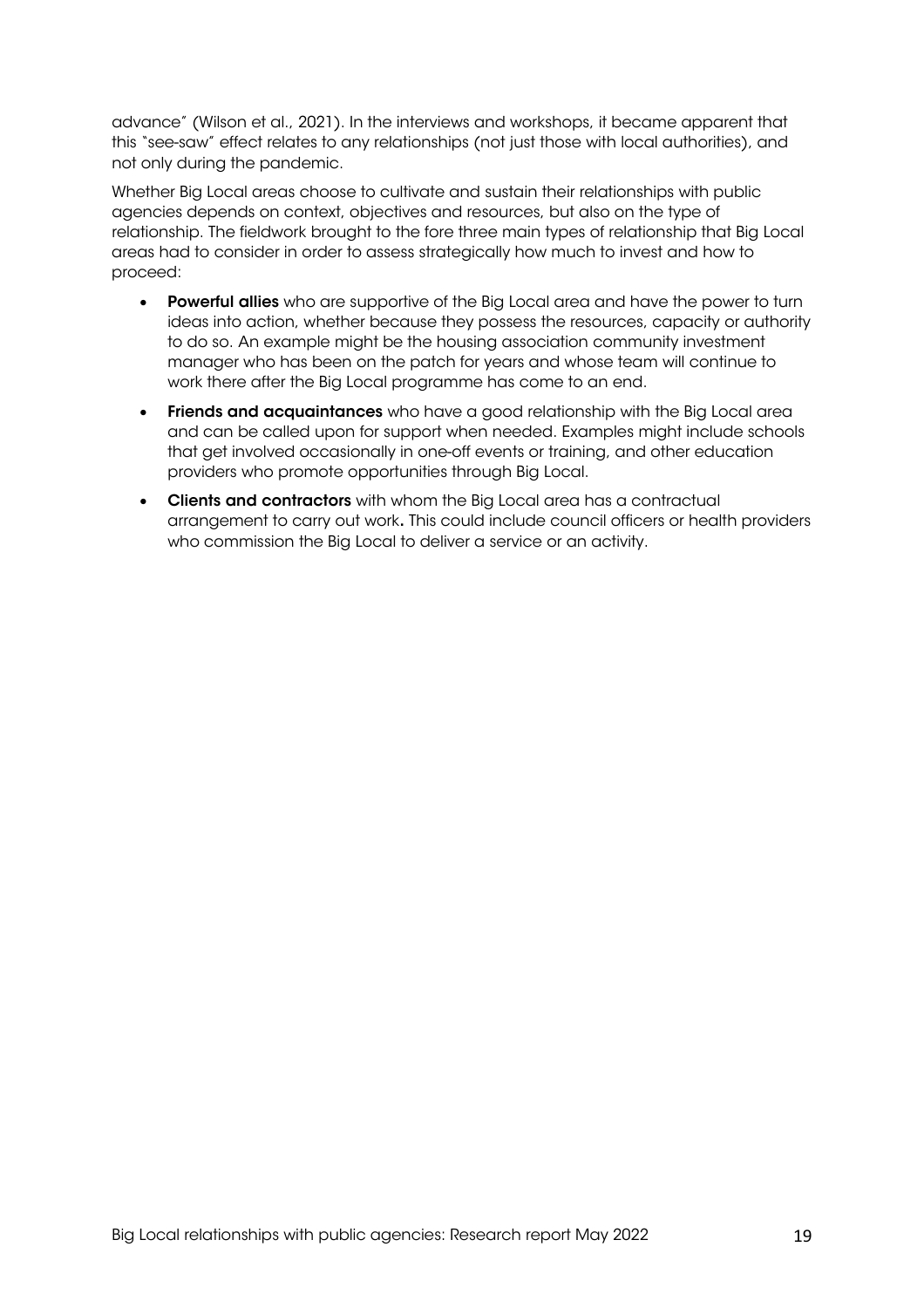# <span id="page-19-0"></span>3. What makes relationships work?

#### Summary of key findings

- Big Local areas identified eight criteria for effective relationships, covering: mutual knowledge; understanding; trust; respect; common language; shared goals; defined roles but willingness to be flexible; and the capacity and resources to follow through with agreed actions and decisions.
- Whether a Big Local partnership knows its own power and how to use it was also critical to the effectiveness of their relationships.
- Having the paid capacity of a community or development worker who could help maintain momentum was identified as a key ingredient in building relationships between communities and public agencies.

The previous section described the extent of relationships between Big Local areas and public agencies. This section looks at whether those relationships are effective and the key factors for effectiveness.

Participation of communities in shaping service delivery and holding service providers to account has been connected to public sector reform. However, cuts to public spending and procurement processes have considerably limited the scope of progress (Lent and Studdert, 2021). Recent research has suggested that while the pandemic may have resulted in an increase in community involvement and collaboration across sector boundaries, growing pressures are likely to influence whether they are able to work together effectively in the future (Cook et al., 2020).

Research has also shown that public agencies' capacity to engage with communities and Big Local partnerships also depends on who else is operating in their sector (Nicol and Raven, 2020). For instance, the power and resources held by the private sector in housing development impacts significantly on what gets built in an area and who is included in decision-making.

Likewise, the mixed health economy – which has seen the emergence of hybrid organisations such as Community Interest Companies (CICs) that are part of the publicly funded NHS – is shaping how health agencies are working with communities. The way public agencies are organised and managed internally impacts on their capacity to engage. Leadership within public agencies can determine what the power dynamics are, the way strategic decisions are made and whether community engagement is prioritised or not (Lent and Studdert, 2021).

# <span id="page-19-1"></span>3.1 What makes for an effective relationship?

During the relationship-mapping workshops that were held in each Big Local area, participants selected what for them were the most important criteria for an effective relationship. There was common ground in responses from across the areas, with the choices largely lining up with Local Trust's research (Tjoa, 2018; Terry, 2020) and wider literature on partnership working, especially regarding public service delivery and the voluntary and community sector (Lent and Studdert, 2021; Young and Goodall, 2021).

Although the areas did not specifically call out consistency (a criteria that does feature in the literature) they did talk about the effects of changes in personnel, restructures or what they characterised as a 'revolving door' of different people coming to meetings.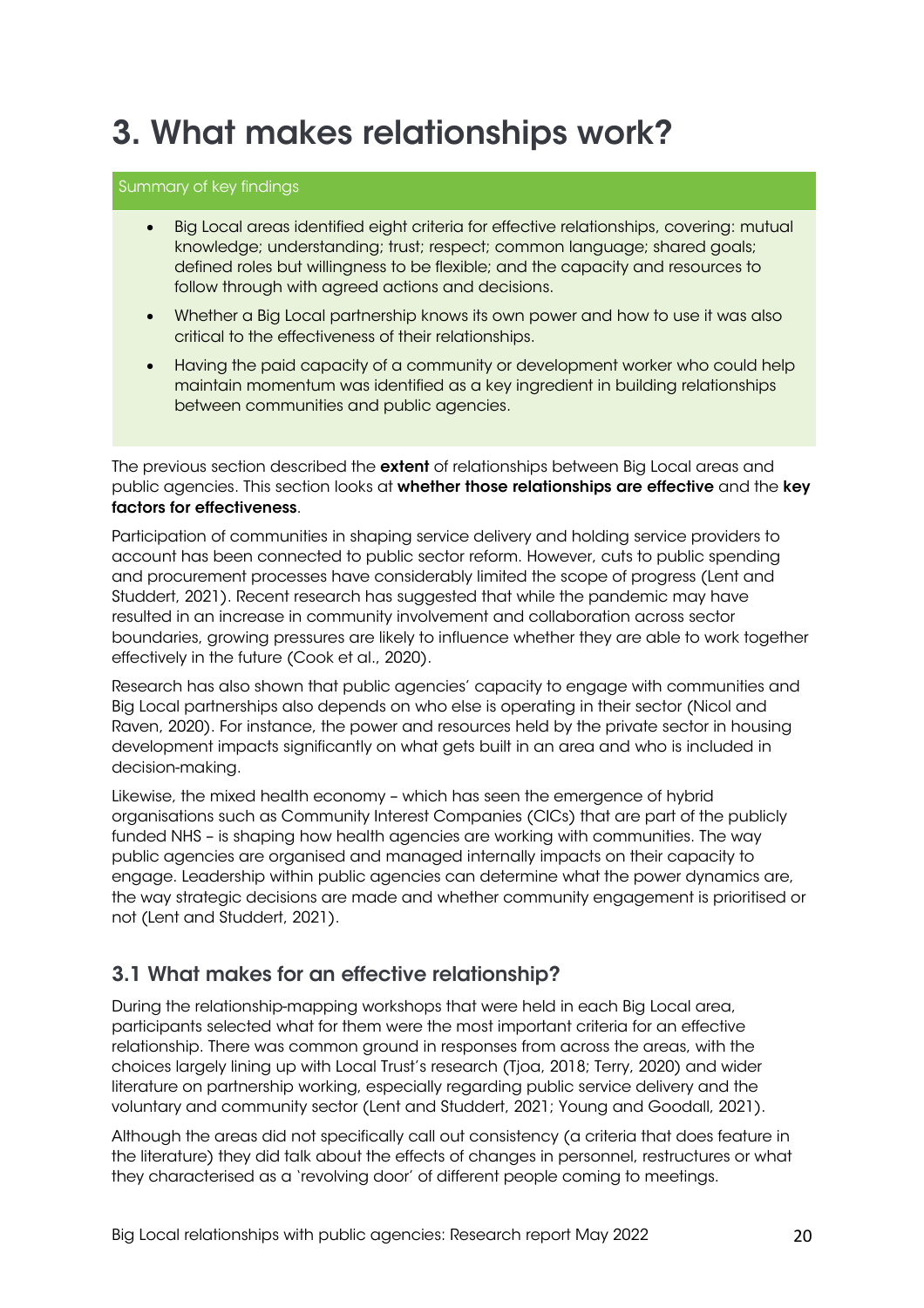Figure 2: Big Local areas' most important criteria for an effective relationship



Some participants described how the criteria interact in relationships between Big Local areas and public agencies; for example, that good communication can help build trust and respect, or a lack of (public sector) resources can limit follow-through, even where there is great potential and shared interest.

# <span id="page-20-0"></span>3.2 Key factors affecting relationships with public agencies

Previous research has identified a range of factors affecting relationships with public agencies, including:

- a lack of knowledge and mutual understanding (Big Local areas and public agencies not knowing enough about each other, why decisions are made and by whom, and the pressures they face)
- the time and capacity required to build lasting relationships based on trust clashing with the processes and procedures of public agencies
- the perception that Big Local partnerships lack legitimacy because of their hyperlocal nature
- the complexity of the eco-system in which they operate (the range of stakeholders and the power dynamics among them) (Baker et al, 2016; McCabe et al, 2018; Lyon et al, 2021).

The fieldwork for this research identified the following factors that may either help or hold back relationships. These largely echo the findings of previous research.

• Having independent (Big Local) funding: Funding gives areas leverage and negotiating power, so long as Big Local is not perceived as being solely about the funds. The research found examples of Big Local areas having the confidence to resist council requests to fund some projects and negotiating to jointly fund others. These Big Local partnerships, unlike other voluntary and community bodies, are not asking for funding. Big Local partnerships have their own resources, so relationships are not always predicated on financial transactions.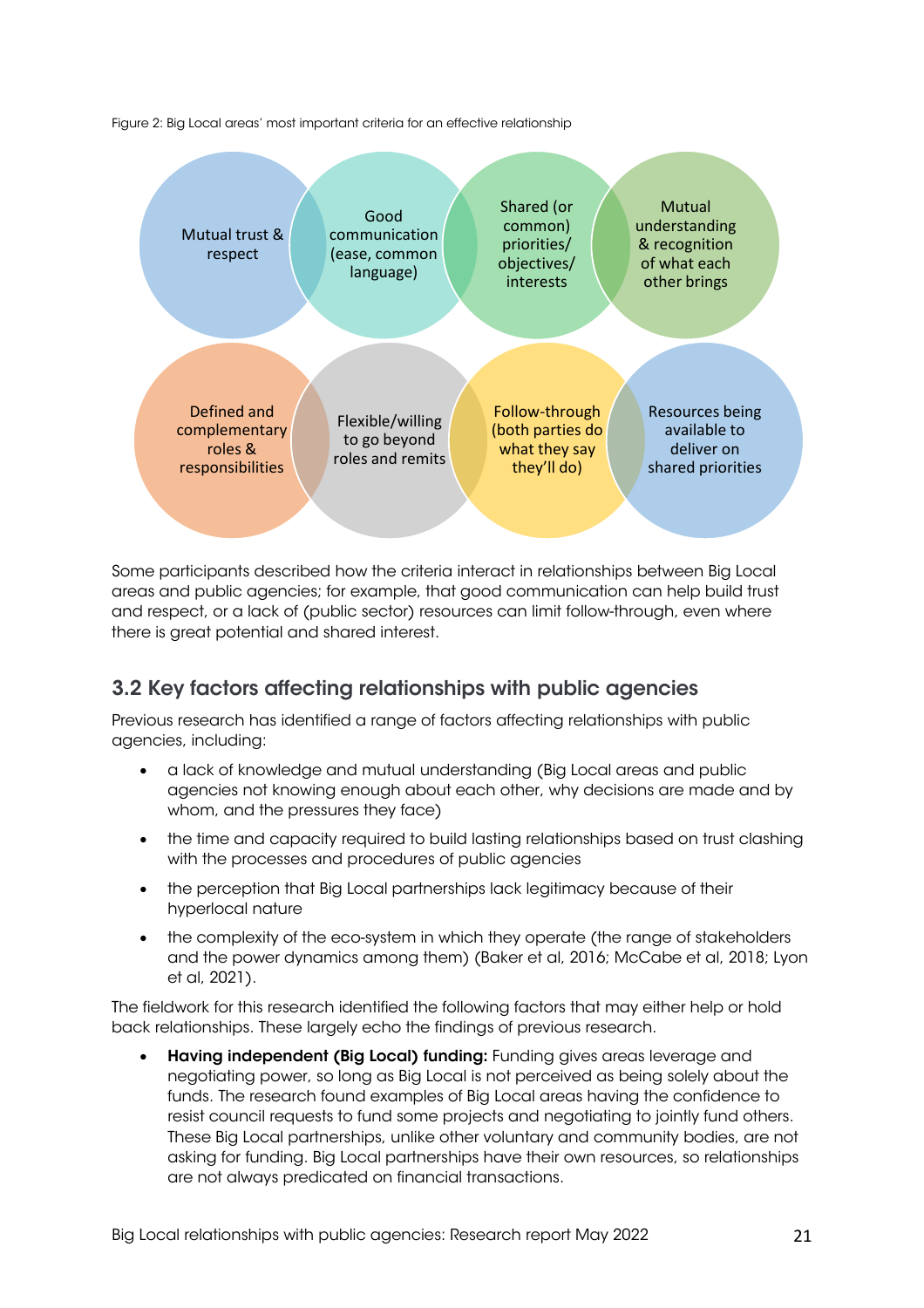- Public agencies feeling the pinch: Public sector funding cuts have already led to the loss of or severe reduction in teams with the skills and capacity for community engagement, which affects their ability to follow through on ideas that have a lot of potential but need resourcing. This was especially the case in councils but was also affecting housing associations' community investment work. Participants said this work was more project-oriented, with an emphasis on projects that will support tenancy sustainment.
- Having both the skills and the structures for community engagement: Council officers acknowledged their responsibility to make room for communities to be part of conversations about policy and strategy. Even with the will, the infrastructure of local authorities and health agencies often does not line up with how communities approach issues – for example, a housing association separating their tenant services and regeneration work. These mismatches can limit the potential for communities to work with public agencies and can also reinforce the perception in public agencies of resident-led groups being unskilled, or lacking understanding. This in turn affects the power balance in and outcomes of relationships between Big Local areas and public agencies.

"Things would have been very different without the [Big Local-led forum] – we'd have gone along without any meaningful input from local people, who have a say in this. We at the council are costly, not flexible, and don't know communities that well. What we can do is facilitate and enable. It's so much more cost-effective and more importantly more effective to work with communities. We are here to support and deliver. What made it really effective was setting out where we want to get to and sharing objectives. It's all about taking action and building trust together". (Local authority)

#### Examples on the ground

• One Big Local partnership has set up a forum for community discussions and input into a regeneration scheme – and invited the council to sit round that table. This feels like a powerful opportunity for the community representatives led by the Big Local partnership to set the agenda and create a more equal footing for a discussion: as one resident put it, *"If you're not at the table, you're on the menu".*

Managing disagreement: The process of building a relationship with a community takes time and is dependent on community engagement skills. Where they were present, this combination often meant that the public agency was more comfortable with disagreement and debate. One local authority department, which had overcome a difficult historical relationship, said: "We engage with objectors to understand [them]. Objection is something we fully expect to happen. The Big Local has been on side, [but] they also have their own funding and objectives".

Ability to 'speak the language' of health or education: Big Local areas that have gained confidence in the language associated with health or education are more able to make the case for why these public agencies should work with them, to explain how their plans and priorities align with those of the public agency, and to articulate common goals. This often comes from the experience of Big Local staff or partnership members having held public agency roles. This ability is important in shifting a relationship towards being more strategic; being able to understand the priorities or strategic direction of a public agency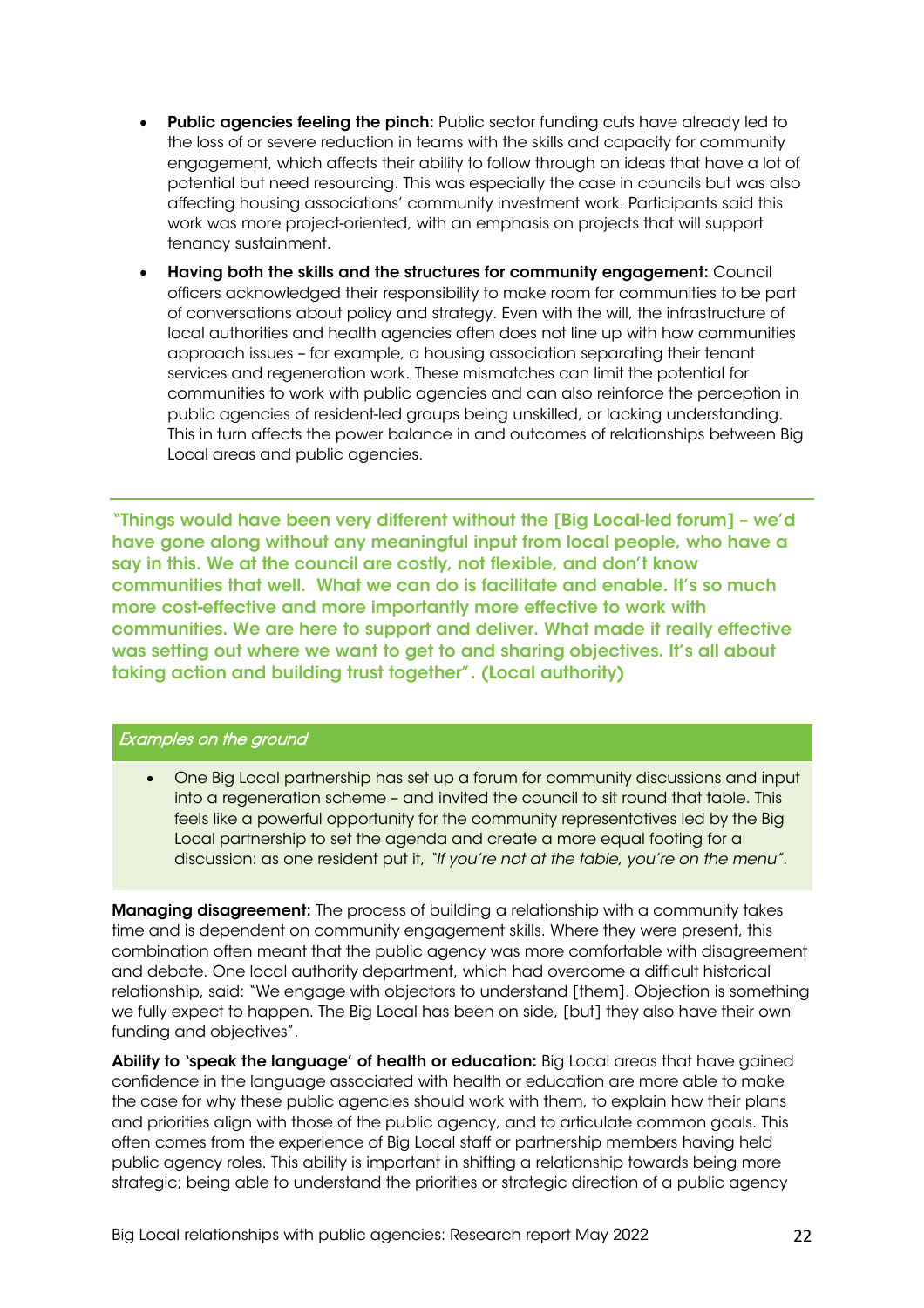and come together to discuss the shared need and will to contribute to achieving that. Particularly in relation to heath, being able to show how Big Local-supported community activity is feeding into the wider determinants in an area, approaching a health agency with a clear picture of how they can help them.

#### Examples on the ground

- A partnership chair and local resident explained how he has been supporting community members to understand the language of the health system in order to help them get what they need and navigate their way through, for example, an appointment system.
- A local authority and community that had previously had a tense and difficult relationship had begun to work well together. This was in part due to initially having one person on the Big Local partnership who could speak the language of the council highways department. This had helped build trust and understanding – as the local authority put it: "We speak the same language – we have good rapport and collaborative approach … when we work with [Big Local partnership] there are people who get it – we don't need to explain".

Understanding the system: It can be hard to understand who does what within public agencies, and this is compounded by frequent restructuring, secondments and the loss or drastic reduction in community engagement posts and teams. All the Big Local areas that took part in the research and the public agencies they work with had been affected by one or more of these factors. The box below offers some examples from the fieldwork about how Big Local partnerships have sought to address this.

#### Examples on the ground

- One Big local area councillor acknowledged that it was hard for Big Local partnership members to understand the different roles and remits of councillors and officers, which negatively impacted the effectiveness of their communications and influence.
- In another of the areas we worked with, the partnership, led by the chair and workers, generally make a significant effort to maintain relationships with institutions and the people who work in them. As soon as a councillor or officer moves on they arrange a walk-about with the new post-holder. This helps them keep contact and positive relationships – particularly with the council, who are a key ally.

Local presence and 'footprint': Schools and housing associations have properties and assets in Big Local areas, as well as connections with people who live there, including pupils, parents and tenants. Housing associations understand the geography of the area and have a stake in the community's success (at the very least in terms of tenancy sustainment and property maintenance). Conversely, where public agencies – typically health and local authorities – don't know the area, Big Local areas tend to become the goto for local insight and connections.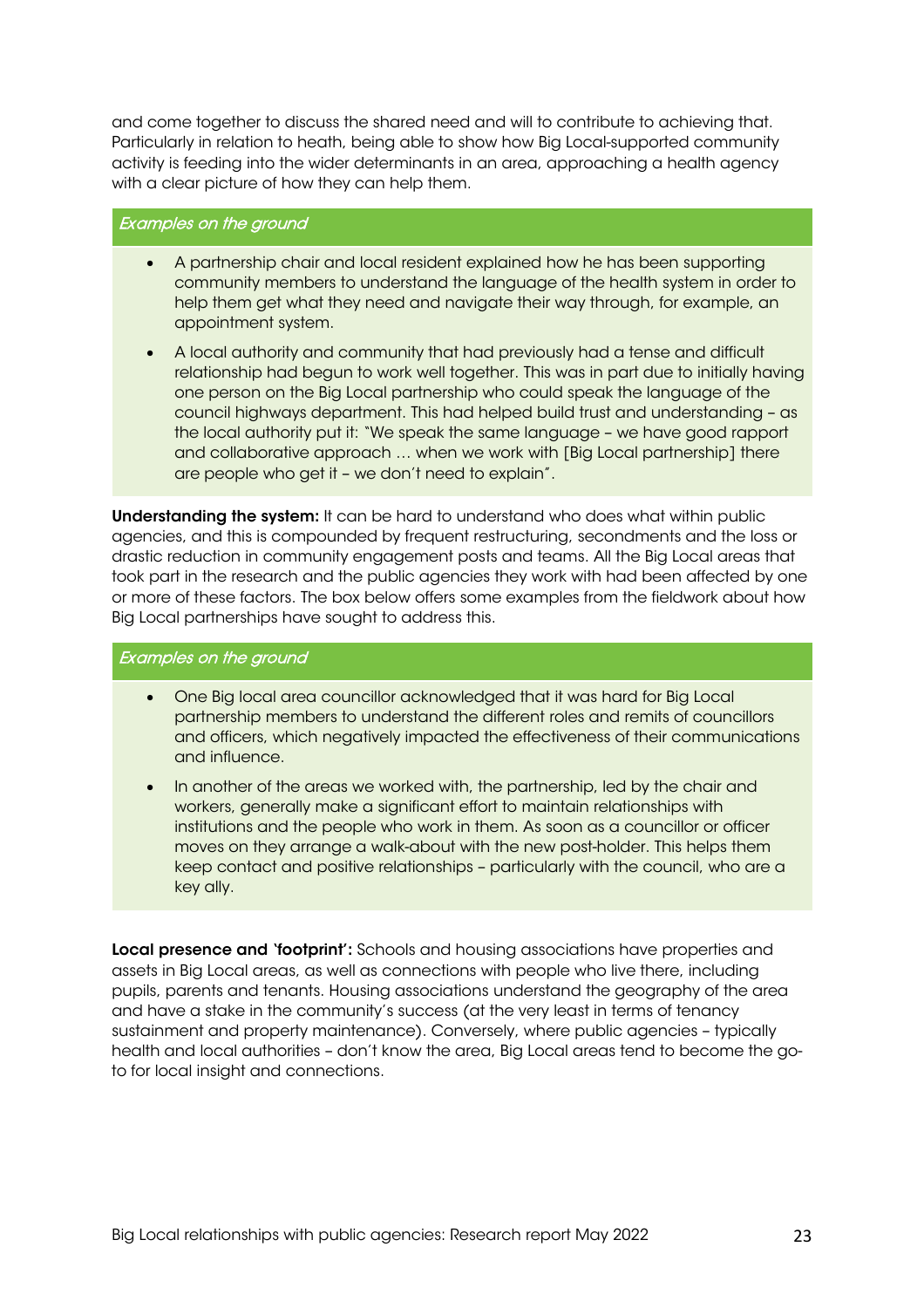#### Examples on the ground

- A school had a history of working with a local residents' association. When that folded, they joined up with the Big Local partnership instead, because they wanted to continue to have a local community group to work with.
- A housing association and a Big Local partnership with mutual interest in work around training and employment for young people and people whose work had been affected by the pandemic were pleased to be able to co-locate a range of support, including job fairs and other local opportunities.

Being able to see the results of working together: Achieving shared outcomes together builds conviction in the ongoing value of building a relationship, with both parties recognising what the other brings. It is important for both parties to see their contribution being acknowledged, sometimes in marketing and branding. This in turn enables Big Local partnerships to gain confidence and know their power in the relationship (see section 3.3).

Keeping relationships going: Big Local areas used a range of strategies to keep public agency contacts fresh, including extending invitations to visit the partnership or attend events and walkabouts.

# <span id="page-23-0"></span>3.3 Big Local partnerships and power

When Big Local partnerships realise and use their power it makes a critical difference to the effectiveness and quality of the relationships they form. Participants described four features of Big Local partnerships that understand their own power:

- Confidence: Big Local areas said they feel more confident in their relationships. This has resulted in changes in behaviours, such as having the confidence to say 'no' to partners about opportunities or requests in order to manage their capacity or stay focused on their priorities; and seeing themselves as helping set the agenda for change. In some areas this had extended to feeling more confident to manage conflicts of interest that interfered with their relationships with public agencies, typically where a partnership member was a public agency employee or councillor.
- Skills: Participants in Big Local areas noted skills they have acquired (or discovered they already possessed) that have helped them work effectively with public agencies – especially around language. One Big Local partnership commented: "We have a lot of power and quite a lot of influence, but we have to be diplomatic and negotiate. These aren't cuddly relationships". There were varying levels of awareness among some local authorities that they were more inclined to work with communities able to communicate on their terms. As one Big Local chair put it: "[I realise I] have become a small-p politician – knowing how to play the game and work with the system to get results for the community."
- Evidence and experience: Having the skills and confidence described above has made Big Local areas feel "not afraid to bring our lived experience in the room". They have found that lived experience can be a powerful driver for change, especially when combined with wider evidence, whether published or collected by the partnership.
- **Support and paid capacity:** For a partnership to realise its power, it needs support. Having the support and capacity of an effective community or development worker was critical to successful relationships for some partnerships.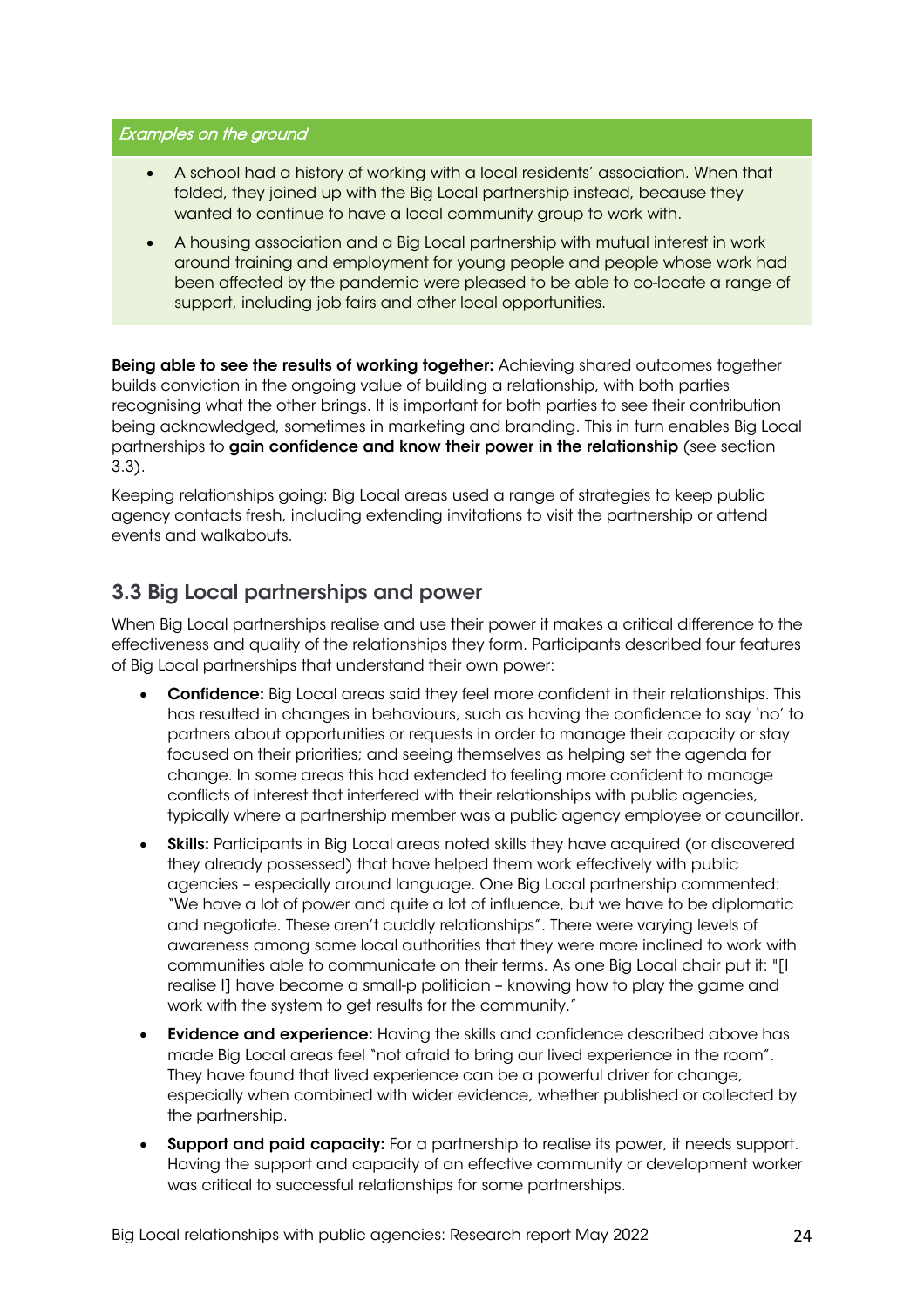#### Examples on the ground

• In one area, it had been very powerful having someone who had been directly affected by the council's decisions about a housing development involved in the Big Local partnership. This had helped draw attention to the way people living there were experiencing the council's decisions and attitudes. By then going a step further and gathering evidence from other people living there – by knocking on doors and asking – they were able to provide the council with both evidence and experience to support their case. Having a paid worker who could do some of the door-knocking and help maintain momentum had been important.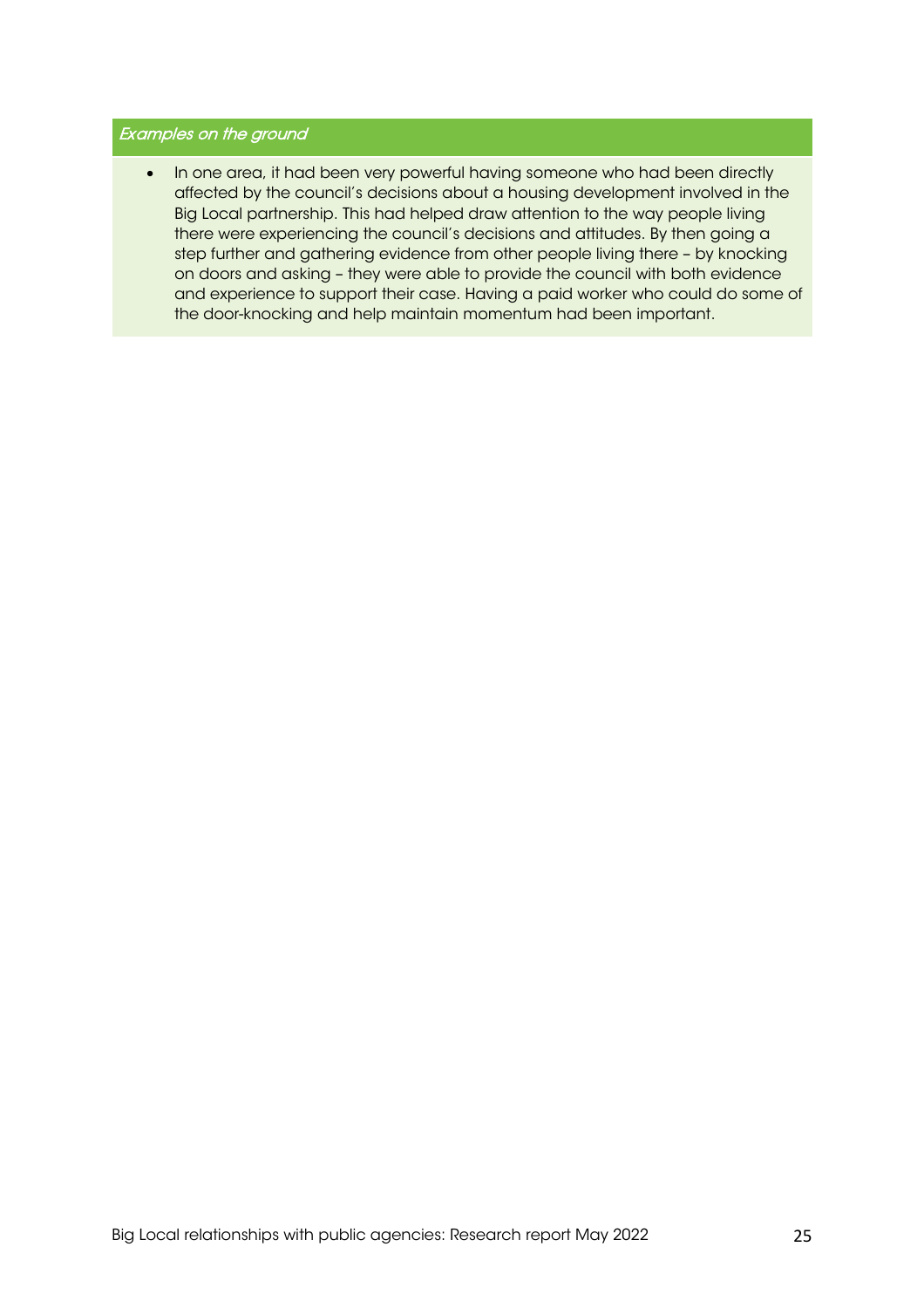# <span id="page-25-0"></span>4. What are the outcomes of these relationships?

#### Summary of key findings

- Relationships between communities and public agencies had achieved positive outcomes for the Big Local partnership, the public agency and the wider community. These outcomes are set out separately, although they do interact (for example, an increase in civic pride helps a local authority engage communities).
- Big Local partnership outcomes:
	- o Profile, visibility and a positive reputation, which helped them to build even more connections with other public agencies.
	- o Opportunities to have a seat at the strategy table and be part of local decision-making.
	- o Introductions and new connections in the public and voluntary sectors.
	- o Practical help and support with area improvement plans and projects.
- Public agency outcomes:
	- o New routes into and access to communities, leading to improved connections and communication with residents.
	- o Increased knowledge about the local area and its residents, and a new source of additional information when needed.
	- o Ability to make their services and funding reach further and better because of being able to work through the Big Local area or co-locate services with them.
	- o Ability to work in a more inclusive way.
- Big Local area outcomes:
	- o Leveraged funding and investment in local people, their skills and employment, health and wellbeing and positive ways to address crime and anti-social behaviour.
	- o Putting a human face to regeneration, in turn giving local people a greater sense of civic pride and ownership over large-scale development projects and change.
	- o Local assets (especially community centres) located within the hyperlocal area, and support for these to be community-led – and more generally, for these and other services and places to become inclusive and accessible.
- Political apathy (especially from elected councillors), hostility or tensions can undermine and jeopardise all of the benefits and achievements described above.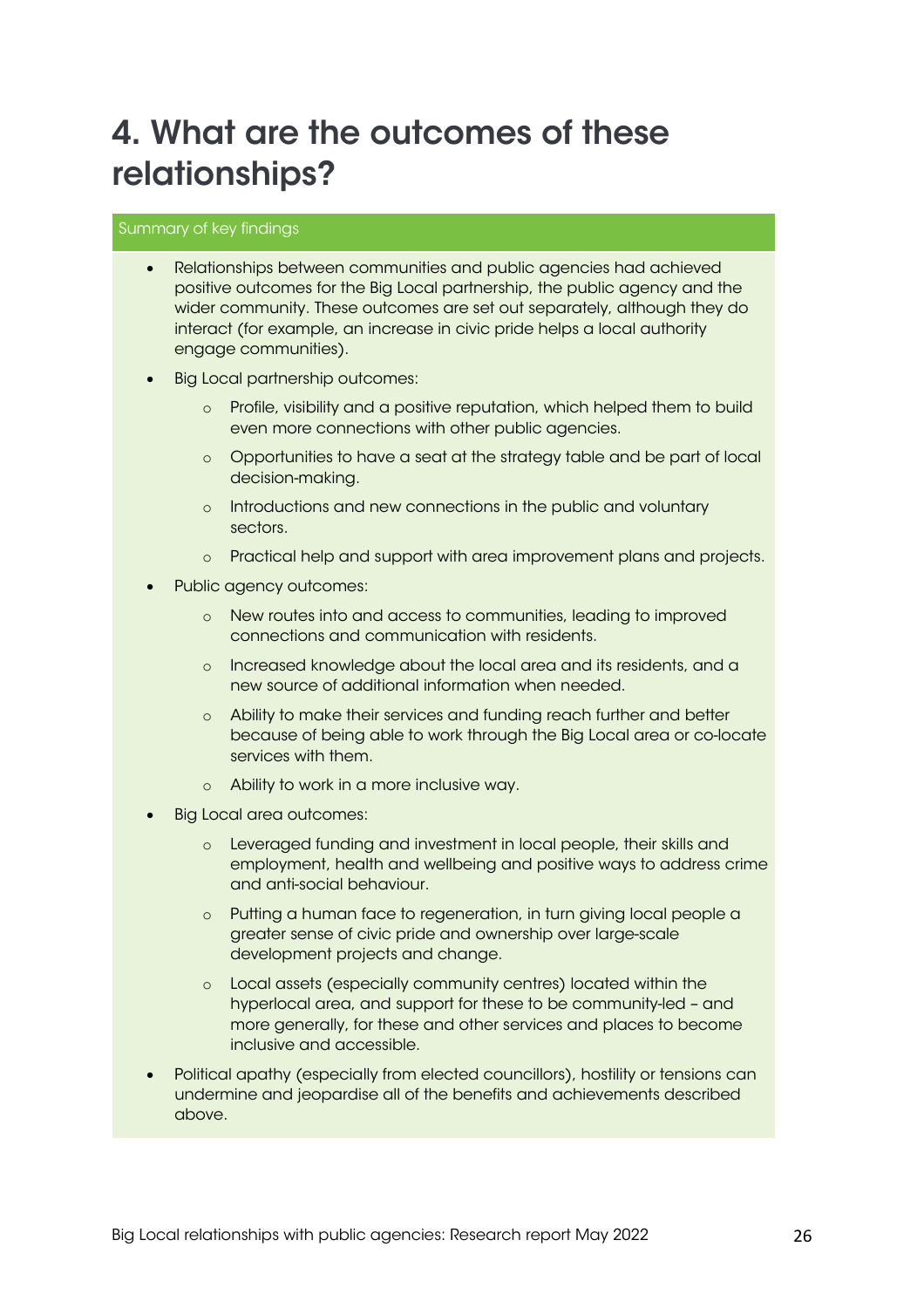This section looks at the outcomes of relationships with public agencies by type of public agency. It draws on all the fieldwork interviews and conversations, including the visual mapping and learning about the wider context in which relationships were formed. This learning builds on previous research that shows how the wider context and history of an area can affect their ability to work in partnership with public agencies.

# <span id="page-26-0"></span>4.1 Local authorities

Through closer working relationships with local authorities, some Big Local partnerships said that they have gained profile and visibility, and that this has led to being heard, invited onto committees, and building a reputation as a positive and useful voice to have at the table. Developing skills and confidence through Big Local support helped them achieve these outcomes, but it was the experience of being involved that enabled them to understand their power – and in doing so become even stronger.

Local authorities that had formed a relationship with a Big Local area said that they (and in one case their contractors) had developed a better connection with residents and knowledge of the Big Local area, and that this was helping them take a more inclusive approach to their work there. Big Local partnerships offering to walk the area with officers (and councillors) had been an effective way for these authorities to mitigate their lack of familiarity with or presence in the area.

Participants identified the following outcomes:

- Civic pride: Big Local areas being involved in and working with local authorities on activities promoting public art and heritage, community activities and social infrastructure (such as creating or breathing new life into community centres) have helped promote a sense of pride in the area. Some agencies said that they felt this had helped address and reduce incidence of anti-social behaviour.
- Funding: By working together, Big Local areas and public agencies have been able to leverage more funding into the area and/or pursue joint funding bids.
- Reach: Local authority funding (particularly grants to community groups) is more effective because Big Local areas know how to promote it and encourage and support applications. Big Local areas highlight how the distribution of small grants can be a way for community members to get together and develop ideas and projects. One local authority councillor said: "A lot of our grants have been able to be channelled much better with the support from [name] Big Local".
- **Human face:** Big Local areas have ensured that regeneration and housing supply have a human face; that they are about creating homes rather than just houses, and are reflective of local need rather than just developer interests. This has led to residents' views and opinions being taken into account in decisions affecting regeneration in their area, and to the local authority beginning to proactively seek their advice as new issues and questions around regeneration arise.
- Seat at the strategy table: This means being involved in strategic conversations about issues beyond the hyperlocal area. In order to be at the table for local authority strategy discussions, Big Local areas needed to show themselves to be willing to be involved at that broader level, and demonstrate understanding about how wider change could benefit their area. The two examples in the box below illustrate how this has worked in practice.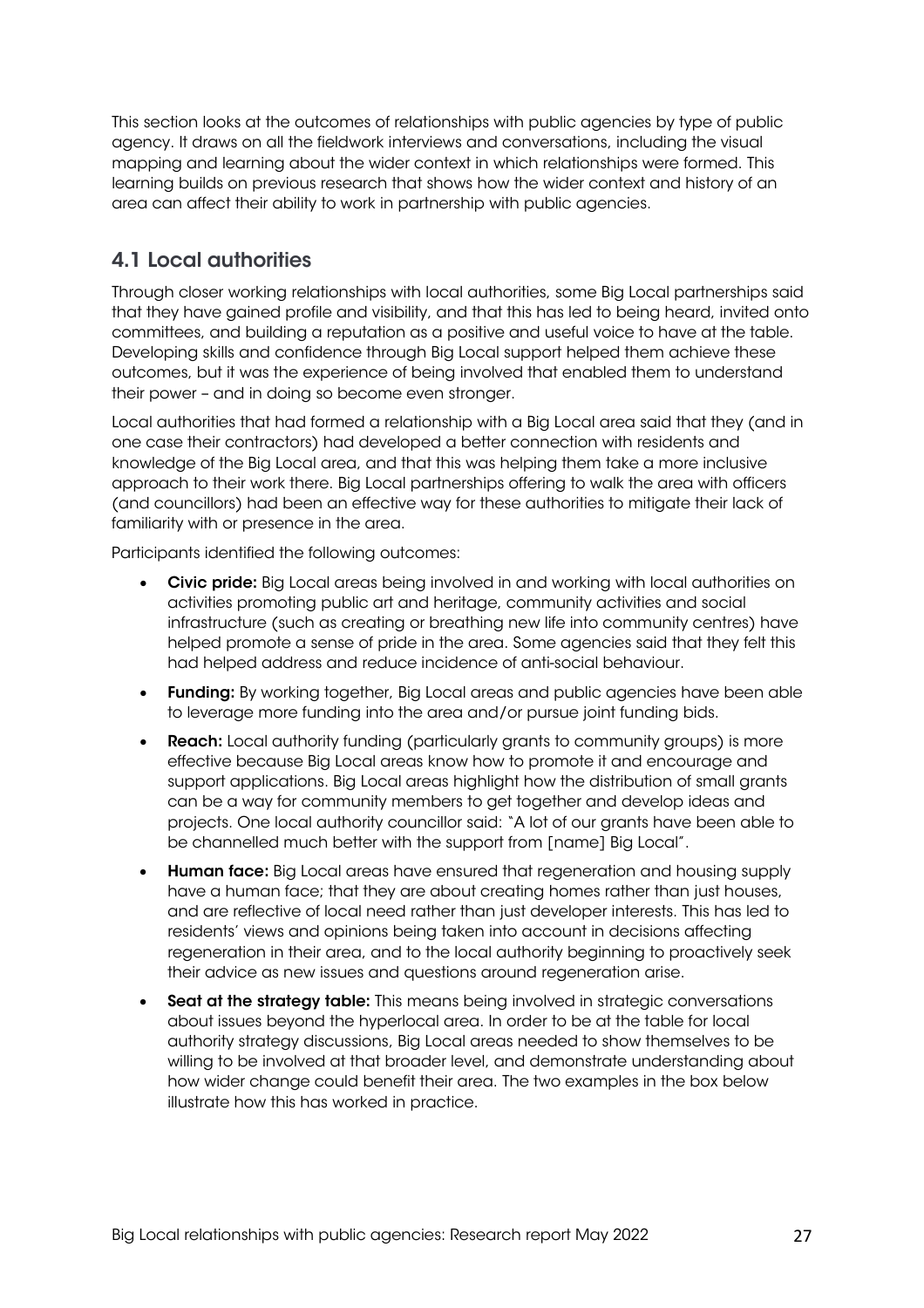#### Examples on the ground

- One Big Local area is a partner and member of a new organisation whose goal is to support, promote and connect up the borough's voluntary and community groups, organisations and social enterprises. As a lead partner in the new organisation, the Big Local area is contributing to the strategic development of the organisation by building membership, representing the sector and communicating and co-ordinating partnerships.
- Another Big Local area was commissioned to pilot a digital health inclusion project that is now being rolled out across their city. Members of the partnership now sit on the steering group for the city-wide programme rollout.

These are examples of positive outcomes where relationships have worked well – though it should be noted that political tensions and changes of regime following local elections have made relationships in some local authorities very sensitive. Indeed, working with councillors was described in some areas as being difficult, or even impossible.

This section describes the many positive outcomes where relationships have worked well. In section five we discuss the value of building relationships with both officers and elected members in order to build productive relationships.

# <span id="page-27-0"></span>4.2 Housing associations

The main findings of previous research commissioned by Local Trust on community experiences of regeneration highlighted that regeneration focused mostly on housing, not place, and that engagement approaches often restricted participation with little or no involvement of communities in the governance of projects.[2](#page-27-1)

In this research there were examples of positive change, as well as some mixed outcomes:

- Assets: Housing associations, including those where they are also the LTO, have often become very involved with the acquisition, development and/or management of a community centre in the Big Local area. This has been mutually beneficial: residents gain a community centre and housing associations can run their community investment activities from that centre, making them more accessible. While this is broadly positive, there have also been some tensions. These are at least in part bound up with them being very different entities – an unincorporated body led by volunteers on the one hand, and a legal body necessarily engaged with charity and housing regulators on the other.
- Whole community approach: There was some confusion about the extent to which a housing association's resources – human and monetary – are allowed to be spent in ways that benefit the whole of the local population and physical environment rather than being restricted to their properties and tenants. Some housing associations that took part in the research felt that they needed to be looking at the whole community. One commented: "It doesn't make sense to only work with our tenants; the rest of the community would fall down".
- Community investment: Where housing associations perceived a benefit to working with the whole community there was greater alignment with the priorities of Big Local partnerships, and there were examples of productive collaborations – for example,

<span id="page-27-1"></span><sup>2</sup> Blue Chula (2020) Developing potential: Lessons from community experiences of regeneration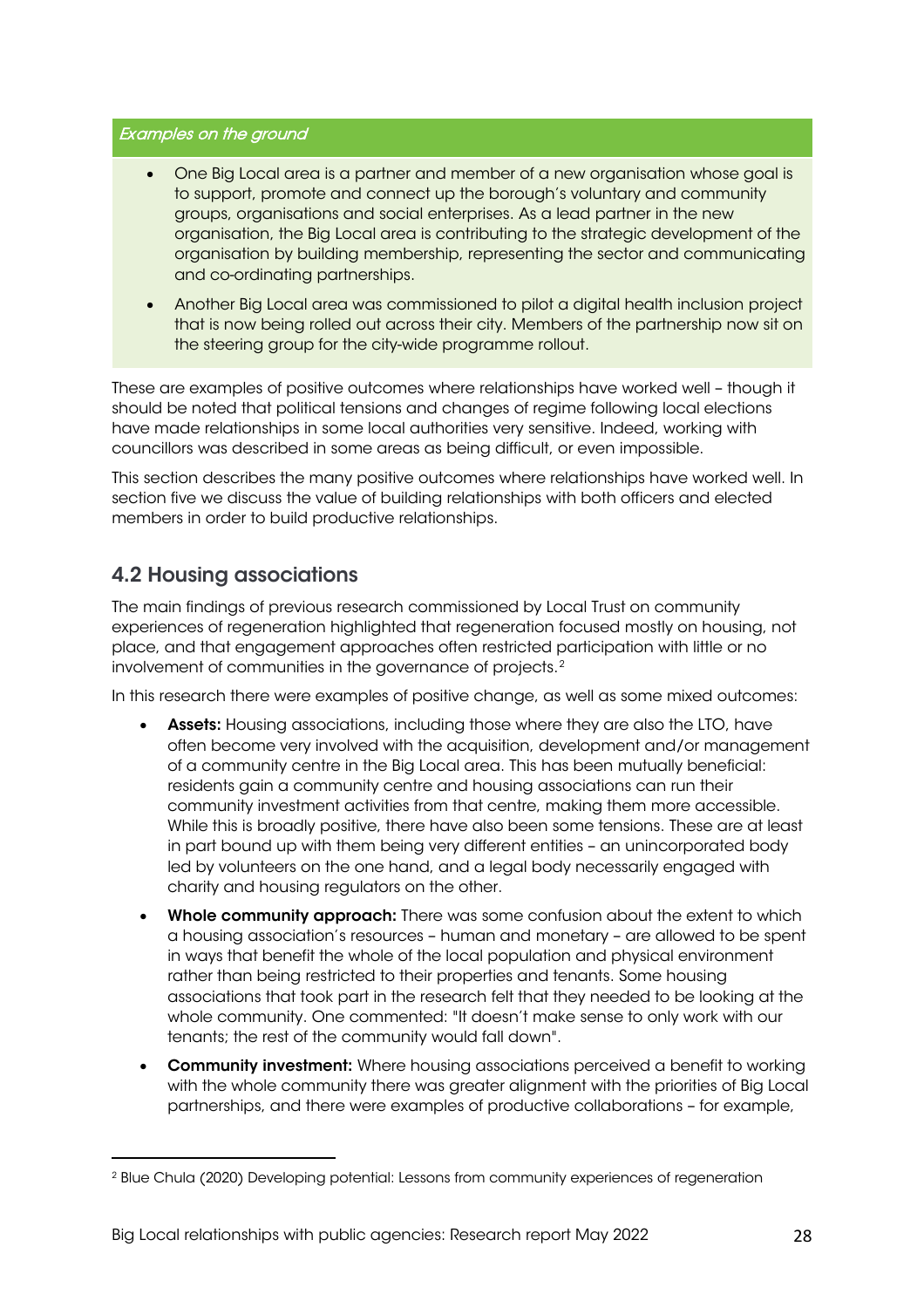on tackling unemployment and increasing employability, engaging young people, and work on community health and wellbeing.

• Brokering relationships: A housing association had used its own power and connections to facilitate and enable one Big Local partnership to extend its own relationships, especially around local authorities and councillors by making introductions and brokering relationships.

The potential for joint work around housing need and supply is underused. In one Big Local partnership there seemed to be little expectation that they might engage with the housing association in strategic thinking about the social rented and wider local housing market. This was despite the housing association teams being focused on community investment themes (such as employment, employability and wellbeing), joining up with the Big Local partnership on food banks and other initiatives, and generally building the capacity of the partnership.

#### Examples on the ground

- One housing association manages the community café at the Big Local area's community centre. A Big Local worker secured funding from Marcus Rashford's Free School Meals campaign, meaning they have been able to serve over 5000 free school meals from the café together. The housing association commented: "The Big Local area helps us to maintain services – especially as lockdown eases"*.* They are now run a lunch club together in order to reduce isolation for older people. The housing association has funded the tea and the technology to make it happen, while the Big Local is delivering. The housing association describes themselves and the Big Local area as more of a team than just a partnership pooling capacity and resources: "It's the combined strength of the funding".
- For another housing association, being partly dedicated to the wider community is core to their work, and they see the Big Local as part of that commitment. The housing association in question expressed that they would find it "too short-sighted to only work with tenants – that approach doesn't work in our experience".

### <span id="page-28-0"></span>4.3 Schools

Schools have gained invaluable insight from working with Big Local areas, which have themselves benefited from access to school communities and their assets. Often this connection has been ad hoc or in response to specific projects or activities. Nonetheless, united by a mutual interest in and commitment to local children and young people, they have achieved a range of outcomes.

- Schools and Big Local areas that took part in the research said that working together had led to initiatives that were more effective and inclusive because they were developed with the community and driven by people's passion and lived experience, as well as other local evidence of need.
- One Big Local area reported having gained **access to a wider audience** in the school's community of parents and students. They felt that they had gained credibility with the school through being involved in successful projects, such as a career fair, and now had a more responsive and flexible relationship with them.
- Schools and colleges reported gaining a partner they can go to whether for oneoff projects and events or more strategic, long-term initiatives that benefited from the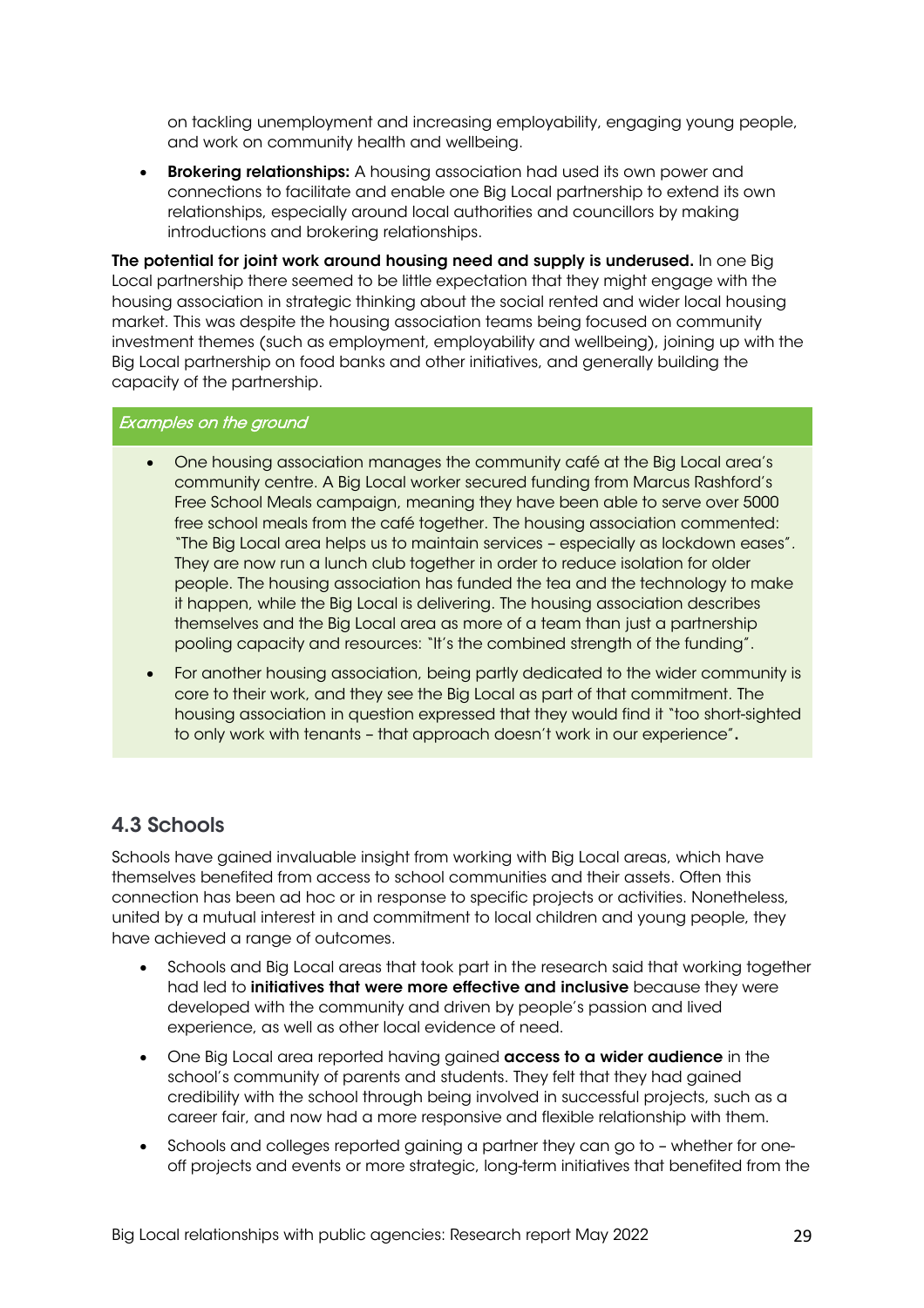'insight that can't be taught' mentioned above. Both were highly valued by the schools and colleges that took part in the research.

Both parties felt the benefits of mutual support around issues they have in common, pooling their knowledge and connections to achieve positive outcomes. For example, one school and their Big Local area had worked together to *improve* the local environment through jointly undertaking projects, including adding planting and extra lighting and finding ways to address issues like fly tipping.

#### Examples on the ground

- Through working together, a school, a Big Local area and the local police supported migrant families whose children had become involved in drug use in ways that were built on an understanding of those families' language and experience.
- A collaboration between a Big Local partnership and the local college was initially focused on supporting autistic students and their families in the community. Over time the collaboration has widened: parents have enrolled after coming to the college for peer support; students have begun to join regular street cleans; and children affected by autism are more supported to see themselves as a part of the college community.

### <span id="page-29-0"></span>4.4 Health agencies

Health agencies and Big Local areas that worked together felt that they were creating a safer and healthier environment and making health services work more effectively for the community. They gave the following examples of what they felt they had achieved together.

- **Embedding healthy living:** Big Local areas have initiated healthy lifestyle projects that have become embedded in communities. Health agencies provided recognition and validation for the projects, taking them on and funding or sustaining them in other ways for the long term. In one Big Local area, a mental health project was celebrating its third birthday; in another, a healthy walking group was celebrating its fifth. Both initiatives are now run by public health agencies.
- Patient pathways: Health agencies reported improvements in patient pathways. In one area where even available health services were underused, this began to change when those services were promoted through activities and spaces hosted and run by the Big Local partnership. There were also fewer missed appointments, and since the start of a new friendly drop-in facility, local GPs have been making more effective use of appointments, which themselves have reduced in number.
- **Inclusive:** More inclusive ways of working, and of presenting healthy living services and activities, had led to improved take-up and participation from South Asian communities – from young mums learning about caring for toddlers' teeth, to people experiencing poor mental health.
- Reducing isolation and keeping people connected during the pandemic: One Big Local area mobilised and trained volunteers to help get more people connected digitally and reduce isolation during the pandemic. While this was a community-led initiative it had the support of the local Clinical Commissioning Group (CCG) and local authority, who then looked at how they might sustain and extend the support across the wider district.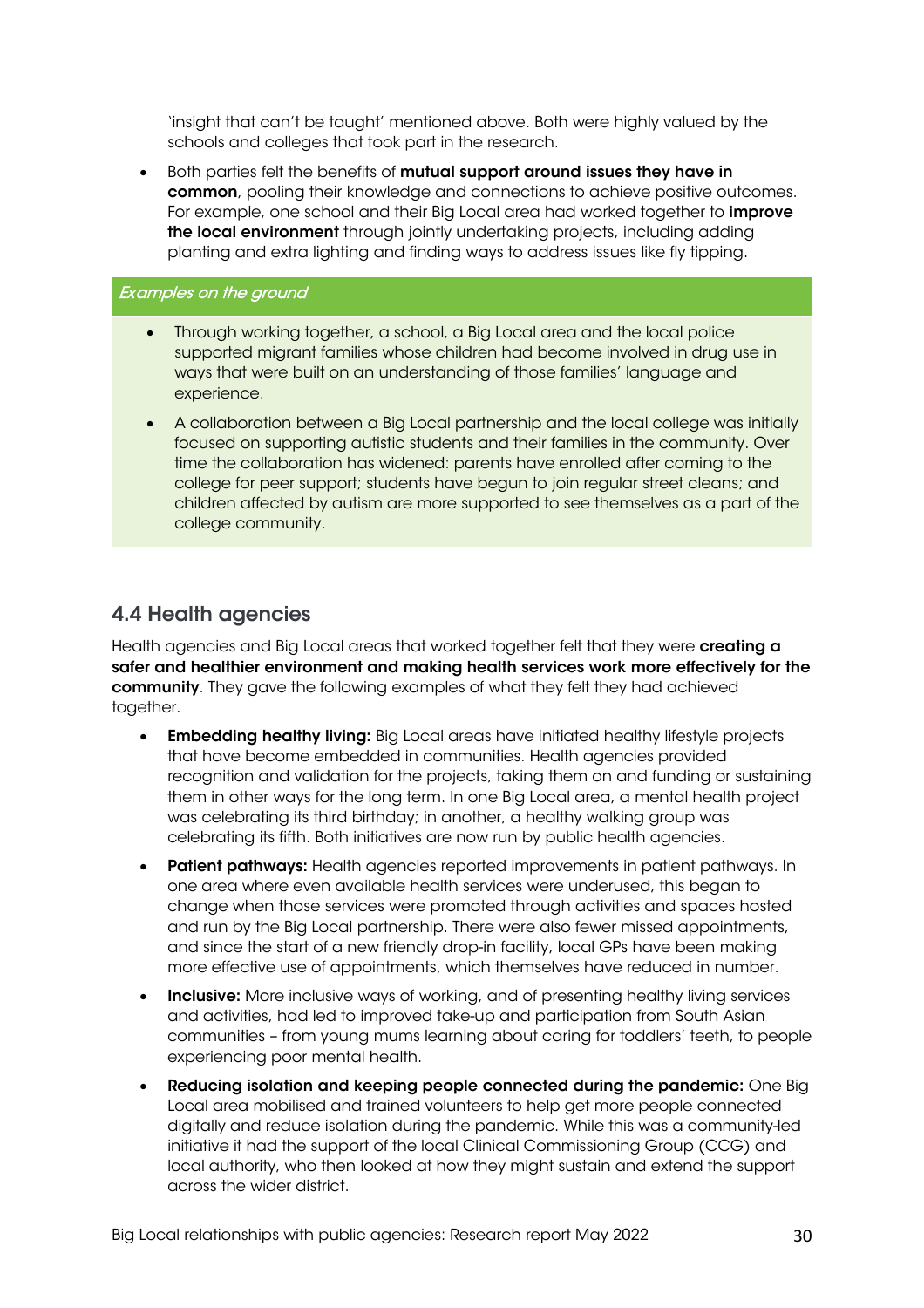#### Examples on the ground

- Participants said that it can be hard to know where to start when communities want to influence or work with health agencies. Even starting a conversation can be a huge achievement. One Big Local partnership took part in a facilitated conversation with the Clinical Commissioning Group responsible for their area. The conversation allowed them to start getting to know one another, to discover a willingness on both sides to work together, and to begin to spot the challenges and priorities where they might be able to help one another. There is still work to be done, but by the end of the conversation both parties could see that they would be able to develop, as one participant put it, "a new shared culture based on trust".
- The Healthy Living Team chose to partner with Big Local as a way to achieve greater take-up of their work with young families around toddlers' oral health. By working with the Big Local partnership who agreed to host the sessions, the health agency felt they had been able to make the sessions accessible, and that attendance and take-up had been higher than it would have otherwise been.

Outcomes for health and wellbeing are strong and clear, although often they are being achieved through working with other voluntary and community organisations rather than health agencies in the public sector. The research also found that strong ties with health agencies were essential even to projects being delivered by community groups. The facilitator of a men's project being delivered in a community centre, for example, described the links he had with public agencies as 'wrapping around' the project, meaning that he knows that he has a way to refer people on or seek advice if there is a serious disclosure. In his words: "The men's project needed not only a safe space for men but also a network of partnerships to wrap around it".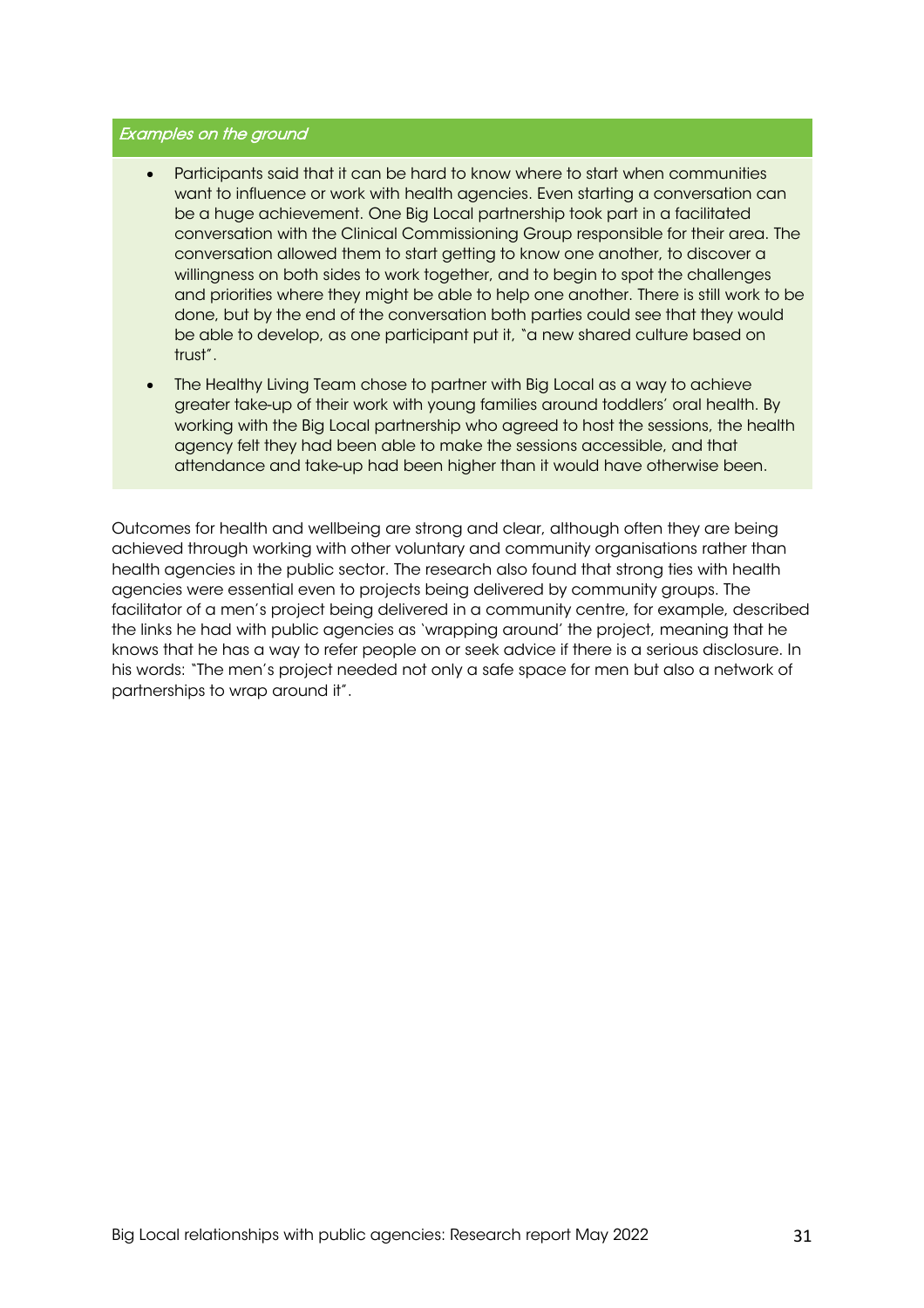# <span id="page-31-0"></span>5. Conclusion and messages for public agencies

This final section brings together the research findings and puts forward some key messages for public agencies and communities. The research looked at relationships between Big Local areas and public agencies – which ones exist, what makes them work, and what they achieve. It focused on the four most common types of public agency Big Local areas were connecting with: local authorities, schools, housing associations and health agencies. The scoping interviews and desk review that preceded the fieldwork suggest that the experience in Big Local areas has wider relevance for other neighbourhood and community groups and organisations.

# 5.1 Findings

There is a public policy and good-practice basis to communities seeking relationships with public agencies. All four types of public agency that this research focused on are required or encouraged to work with local communities, and to build this into their plans. Whether they know how to go about this varies. Most local authorities, for example, had lost community engagement and youth-work capacity and expertise because of public funding cuts, and lacked any local presence or footprint in the Big Local area.

Even where there is knowledge, there can be a disconnect between senior leadership commitment and what happens on the ground, especially where the public agency lacks a specific presence in the local area. This research found that Big Local areas can help bridge this gap and make public agency community engagement possible.

The kinds of relationships that communities and public agencies create varies between areas, and can also change over time – from loose acquaintances to close allies and friends; from informal and ad hoc to contractual and structured. Relationships can also be greatly affected by what both parties have experienced in the past. The research found that it helps communities and public agencies to know that it is alright to have a mixture of relationships and to be accepting of people's feelings about the past. Public agencies may be a mixture of any of the following to communities:

- Powerful allies who are supportive of the Big Local area and have the power to make things happen.
- Friends and acquaintances who have a good relationship with the Big Local area and can be called upon for support when needed.
- Clients and contractors with whom the Big Local area has a contractual arrangement to carry out work.

The research showed that what mattered was having the confidence and making the time to recognise the type of relationship that was present, and to work out how to change it if necessary. Being aware of the different types of relationships and what they bring might help Big Local areas choose where to invest their time, and decide how to approach and work with public agencies to best achieve their objectives. It can also help to acknowledge the different roles communities and public agencies take when they work together. These were:

**Communities:** Initiating a project, way of working or good-practice model based on lived experience; implementing an existing policy or project and helping ensure it fits and is inclusive for the community; influencing decisions through having access to the governance of public agencies.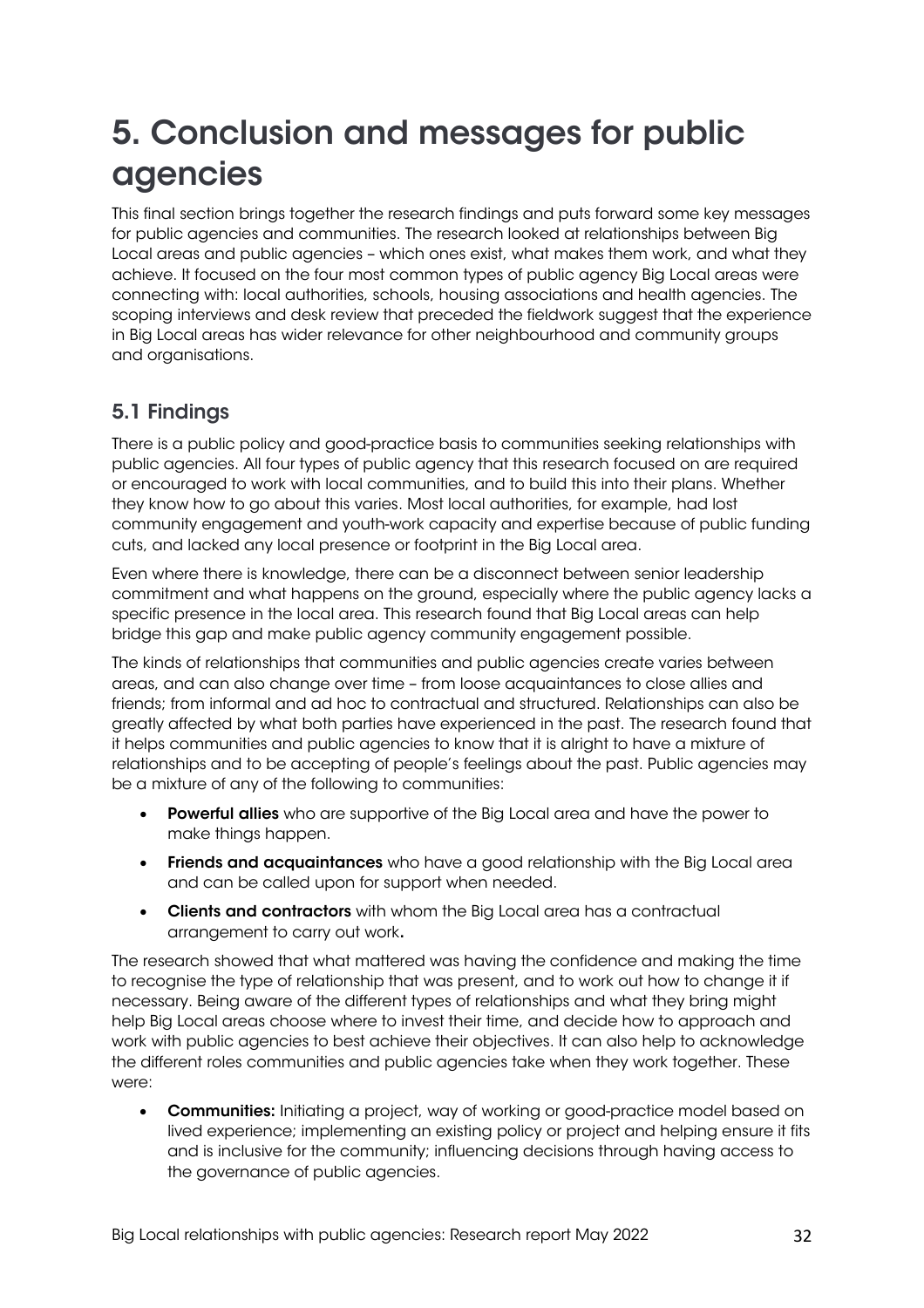• Public agencies: Enabling community action; opening up public processes for community contribution; brokering connections; facilitating the take-up, scaling or replication of community projects.

In practice, recognising and adapting to these different relationships and roles is challenging and takes trust on both sides. Much has been written about the importance of making time to build trust. In this research, communities and public agencies said that trust had been helped along by:

- 1. understanding one another's goals and plans, and the wider context for these including any pressures or worries
- 2. listening to one another's values and being able to spot what they have in common
- 3. having the chance to admit 'I don't know what you actually do' when necessary, and again begin to spot points of alignment.

Building trust is not easy, nor is creating the space for conversations about goals or values. Having paid support made a considerable difference to Big Local areas in this respect. There is also power in having an independent facilitator to hold a space and enable people to come together, be asked to share reflections and be supported to do so.

With or without paid support, the research found that there are things that both parties can do for themselves that will build trust and understanding about relationships and roles between a community and a public agency. For example, making time for:

- creating spaces and opportunities to spend time together to listen and understand one another's goals, plans, values and challenges
- putting boundaries around what will and won't be discussed at different meetings so that people with public policy responsibilities feel safe to come along, and people who have been hurt or let down in the past know that they will have the opportunity to be heard
- framing the relationship with positive intention in other words, spending time deliberately focusing on the strengths of a relationship and what the parties can do together.

# 5.2 Key messages

There is no ignoring the challenges involved in communities and public agencies working together – whether they are historical and structural or to do with capacity, experience or resources – but what this research has shown is that whatever the context, there is scope and possibility for change. By working together, good things get done, and in ways that are more inclusive, welcome and effective than if either party had done them alone.

Local authorities and councillors will find they need multiple relationships between the community and different departments and layers in the hierarchy. Accepting that there is history on both sides, and finding where working together is in fact possible, may be more effective than ignoring historical disagreements or attempting to unpick them. Funding cuts may have dismantled local authority capacity for community engagement, but by joining up with Big Local areas, new routes into the community can be established.

Housing associations can be powerfully supportive allies to communities, provided that their governance and leadership see the value of working with the whole community rather than just their own tenants. Housing associations can add value to community work in many ways, from helping with the acquisition, development or running of a community hub to co-locating their community investment activities, such as employment and training, health and wellbeing, and support for young people.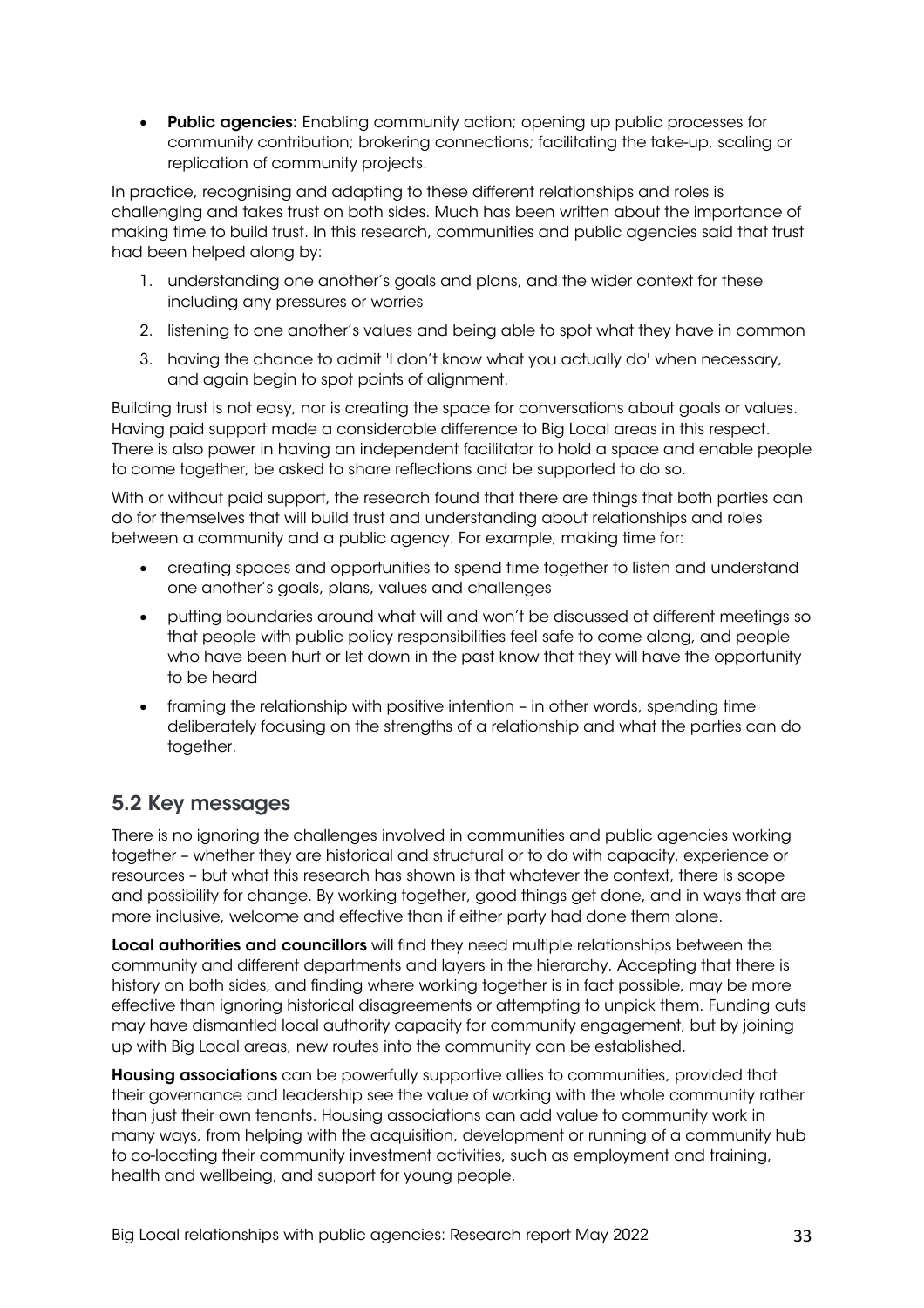Schools have gained new insights into the community around them, and been able to pursue projects that they could not have carried out alone. This kind of collaboration has been achieved because the school and the Big Local partnership have established an ongoing dialogue, allowing them to understand one another's priorities and see the potential of working together. Reaching this level of understanding can take time – something that some stretched schools lack currently. One effective way to build this understanding is through a member of a community group sitting on a school's governing board, and a member of that governing board sitting on a community group's committee or joining its meetings. For some schools and communities, starting with a one-off opportunity or invitation to get involved may be a more realistic and productive way to begin to build a closer relationship.

**Health agencies** can be quite a challenge for communities to understand, so finding ways to open up governance and other structures and demystify processes can be helpful. Getting together to understand the way one another works, and what health and wellbeing issues are being prioritised on both sides, can also help. It is key for health agencies to understand the health and wellbeing work that communities are delivering outside the NHS and public health context, and to work out how their own public sector work can usefully fit together with that of the community.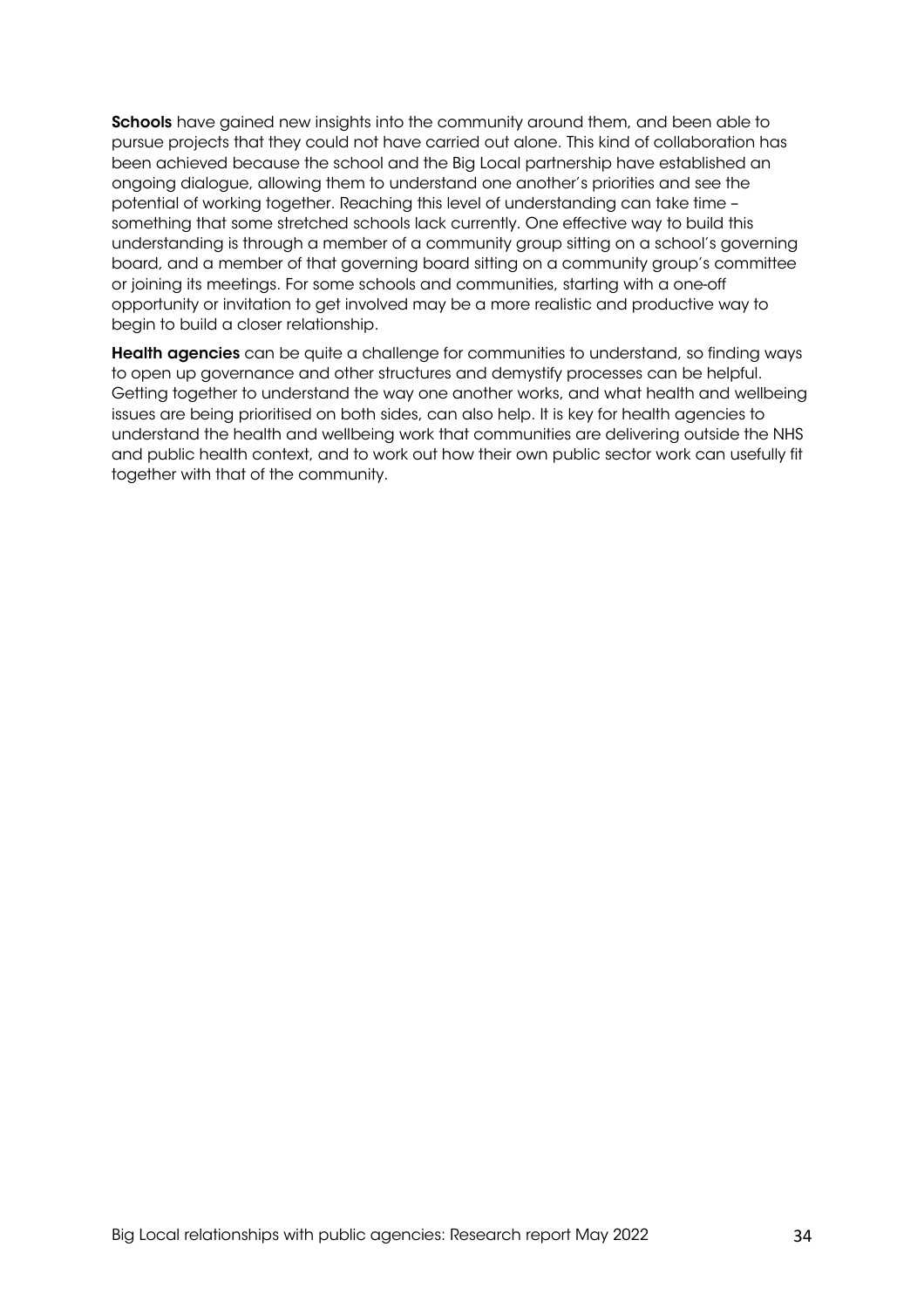# <span id="page-34-0"></span>Bibliography

Baker, L., Garforth, H., Taylor, M. and Turner, K. (2016). *People, places and health agencies: Lessons from Big Local residents*. London: Institute for Voluntary Action Research.

Centre for Excellence in Community Investment (2020). *Community investment is the work social housing organisations do alongside people and communities to help them thrive*. London: HACT.

Cook, J., Thiery, H., Burchell, J., Walkley. F, Ballantyne, E. and McNeill, J. (2020). *Report #1 Lessons from lockdown*. Sheffield: University of Sheffield.

Lent, A. and Studdert, J. (2021). *The new community paradigm: Why public services need radical change and how it can be achieved*. London: New Local.

Local Trust (2021). *Big Local partnerships and the public sector: scoping paper*.

Lyon, D., Tunaker, C., Pratt-Boyden, K. and Theodossopoulos, D. (2021). *Power in Big Local Partnerships*. London: Local Trust.

McCabe, A., Wilson, M. and Macmillan, R. (2018). *Big Local: Reflections on Community Leadership (Paper Two)*. Birmingham: Third Sector Research Centre.

McCabe, A., Wilson, M. and Macmillan, R. (2019). *Big Local: Reflections from 'the Outside In' (Paper Three)*. Birmingham: Third Sector Research Centre.

McCabe, A., Wilson, M. and Macmillan, R. (2020) *Stronger than anyone thought: Communities responding to COVID-19*. London: Local Trust.

Nicol, H. and Raven, P. (2020). *Developing potential: learning lessons from community experiences of regeneration*. London: Local Trust.

Pollard, G., Studdert, J. and Tiratelli, L. (2021). *Community power: the evidence*. London: New Local.

Terry, L. (2020). *Power in our hands: An inquiry into resident-led decision making in the Big Local programme*. London: Local Trust.

Tjoa, P. (2018). *Rebalancing the Power: Five principles for a successful relationship between councils and communities*. London: Local Trust.

Wilson, M., McCabe, A. and Macmillan, R. (2021). *Community responses to COVID-19: Striking a balance between communities and local authorities*. London: Local Trust.

Young, R. and Goodall, C. (2021). *Rebalancing the relationship: final report*. London: NCVO.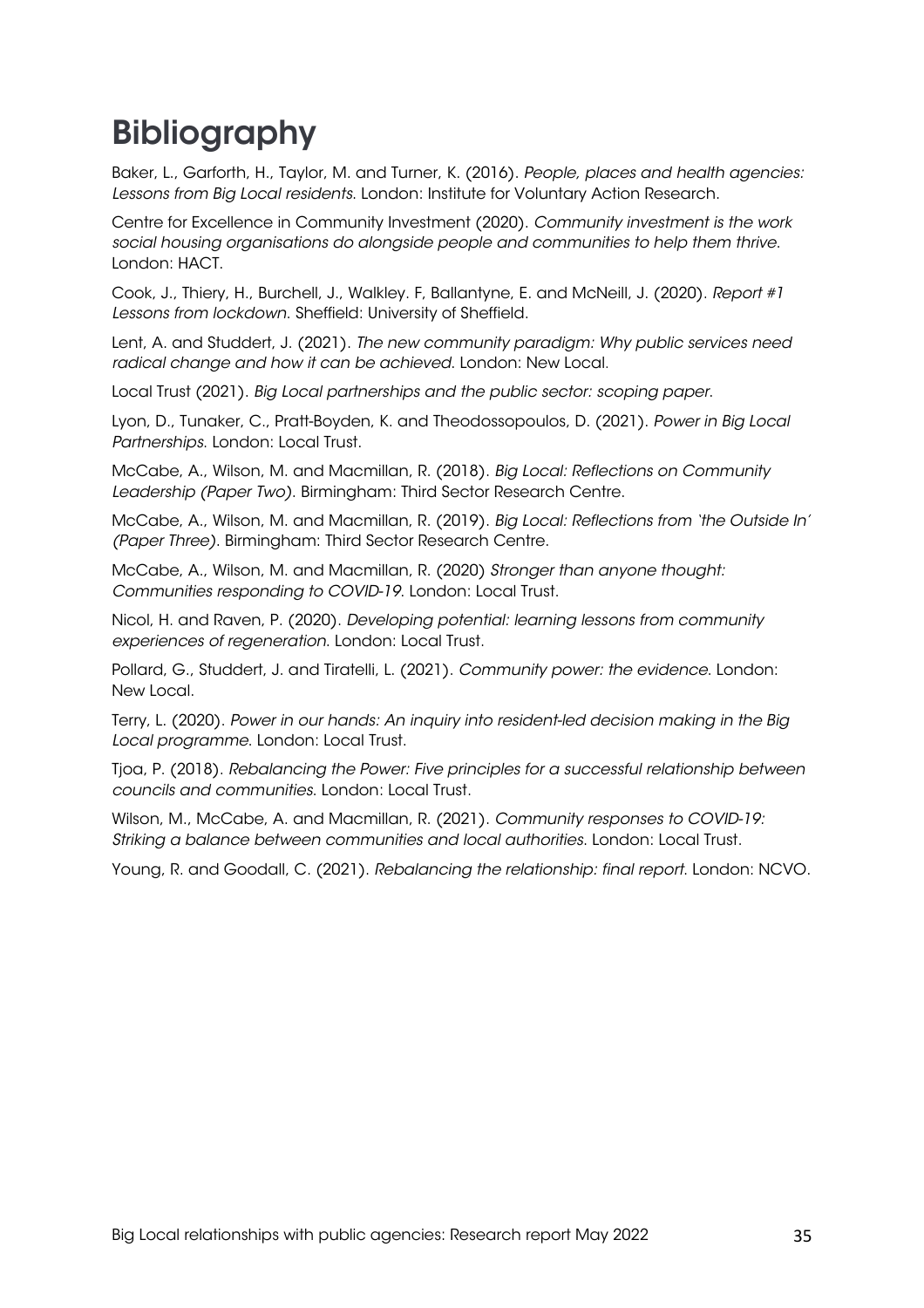# <span id="page-35-0"></span>Appendix A: Case study examples from the research

#### Example 1: Council and community working together for the long term

This example highlights the significance of trusted relationships between Big Local partnership members and officers within a local authority at borough level, in a context where there is also a county council and parish councils. The Big Local is in a small town in the east of England and is nearing the end of its Big Local spend. This example pinpoints the shared aims that underpin this relationship, as well as some challenges and limitations. It touches on the community benefit resulting from this relationship and approaches to working together that both partners felt were essential.

*"Big Local has enabled people and groups to work together in ways they hadn't previously". (Local authority)*

The relationship: The Big Local partnership has a long-standing relationship with its borough council, which is built on strong and positive links with a small number of officers who 'get' Big local and champion it internally. These officers were motivated to develop the relationship because they were interested in the idea of co-working with Big Local, as they acknowledged the connection of the Big Local area to the community; and because of a recognition that there is a skills and confidence gap that is holding communities back from coming forward with even small-scale ideas and proposals for community projects. The partnership is confident and ambitious for the future, but has found it hard to get beyond small-scale projects, or to turn those into major projects.

The relationship with the ward councillors is poor, and there is little contact with the county or parish councils. Relationships that exist between the borough and Big Local are mainly with the council's middle management. Communication at this level is positive and open – a Big Local partnership member said: *"we're able to just pick up the phone and talk about what's possible"*. Nonetheless, there is recognition that the relationship needs to become more strategic, including engaging more with councillors. Both the partnership and the borough council officers acknowledge that the relationship is maybe more reactive than proactive. Some opportunities to sit on borough boards or committees do not feel as strategic as they might be, and can have the feeling of box-ticking rather than attempting to engage deeply with residents.

**Outcomes:** Borough officers see the Big Local area as encouraging collaboration and innovation. It brings local people together in new combinations and supports small groups to develop their ideas with accessible funding, in a way that the borough council cannot. The partnership agreed that they *"try not to say 'no' to groups"* and concentrate on empowering the community. Through supporting small and local projects, the partnership also helps the council to *"connect the macro to the micro"*, including connecting people to borough wide projects intended to boost civic and community pride.

**Effectiveness:** Three features of the relationship appear particularly significant in helping their work together: having a champion internally at the borough council; being supported to step back and reflect on the relationship as part of Local Trust's wider programme learning (for example, partnership reviews and taking part in this research); and having independent funding that is held by the community and can be used in small amounts to support emerging projects and ideas.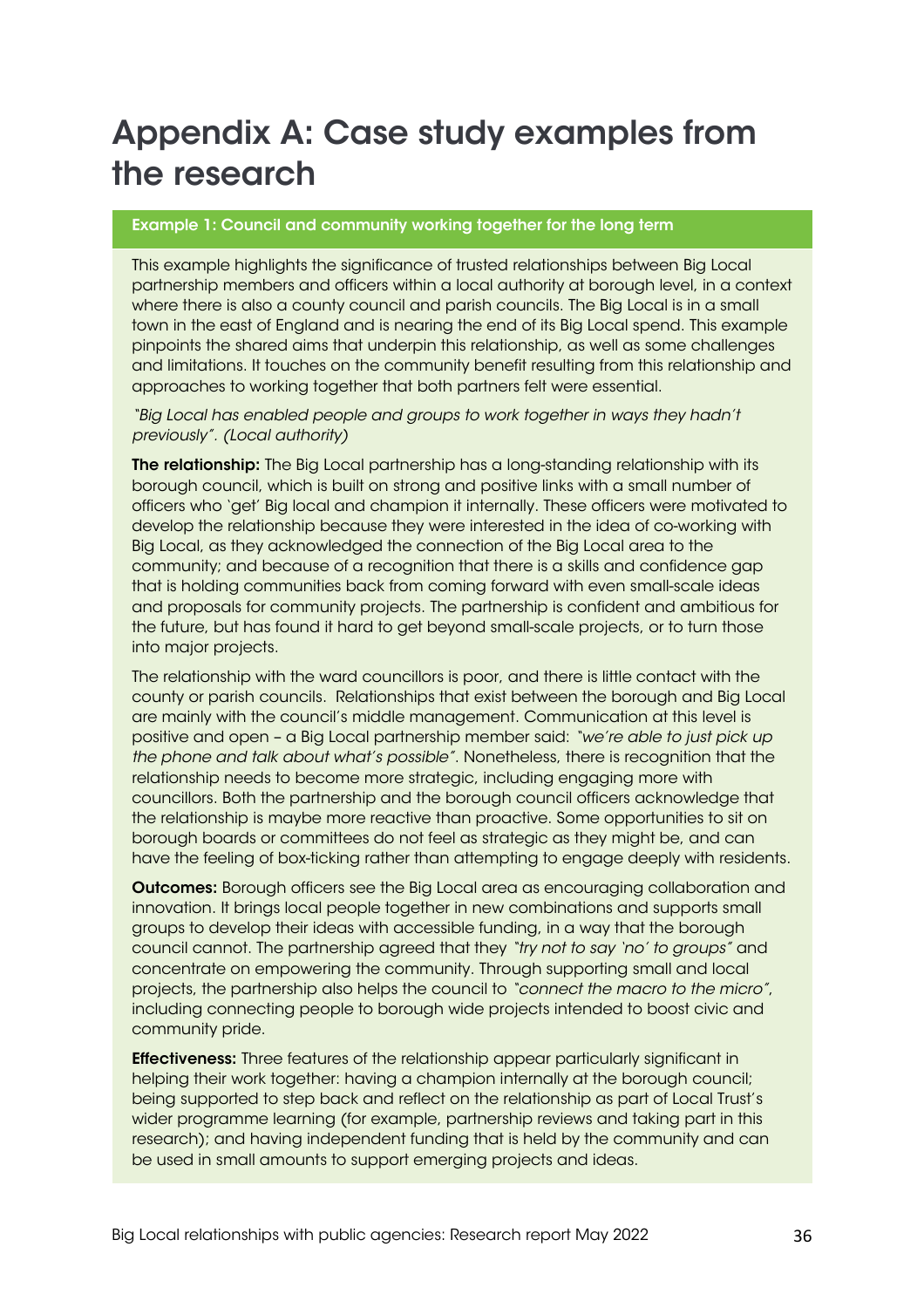Looking ahead: As part of this research, the council's deputy CEO joined a meeting with council officers and Big Local partnership members. The council believes that by continuing to work together, there is the potential to leverage more funding for the area; achieve more in their work on levelling up; and increase community power and pride. They see a wider cultural role for the partnership in reducing perceived apathy in other community groups for bidding for funding. The Big Local area shares the council's desire to work on both larger-scale initiatives and smaller projects, aiming to connect people, the council and wider town issues. As Big Local funding comes to an end, both parties agree that it is important maintain momentum, and build on knowledge of the people and groups that the partnership has worked with. They thought that the following strategies might help:

- To meet regularly and purposefully.
- To hold a celebratory exhibition that would be a chance to share what has been achieved especially with ward councillors.
- The partnership could use remaining time to act as facilitator to bring groups together with the council and help work out what the town's future Big Local might look like.

Wider learning: This example shows the importance to communities and public bodies of:

- taking time to building the relationship between community members and council officers
- recognising the value that relationships between communities and councils bring and being motivated to do more to support them
- developing positive, responsive relationships and communication between communities and council officers.

#### Example 2: Embedding a connection between a community and their school

This example describes how work together between a Big Local and Further Education (FE) college has resulted in positive changes from local to national level, particularly in relation to local support for families with autistic children. The Big Local area is in a market town setting in the north of England and is halfway through its Big Local spend. The relationship between the college and the Big Local partnership is longstanding and personal, but is helped by community focused leadership in the college.

The relationship: People involved and working with Big Local and the local college feel there is a great relationship between the two and describe the college as being the heart of the community. There is a feeling that the college is interested in all things community, and in finding ways to be inclusive – and these values resonate with their Big Local area. This is a strong, active, reciprocal and constructive relationship, which has many outcomes – at an individual level, community level, organisational level, and beyond to colleges outside the area, as well as influencing in Westminster. The partnership is both strategic and practical.

The relationship between Big Local and the college has grown over time through personal relationships. For example, when the current head teacher joined, he committed to developing and growing that relationship, recognising the potential in their shared values. Since then, they have collaborated in a range of ways, such as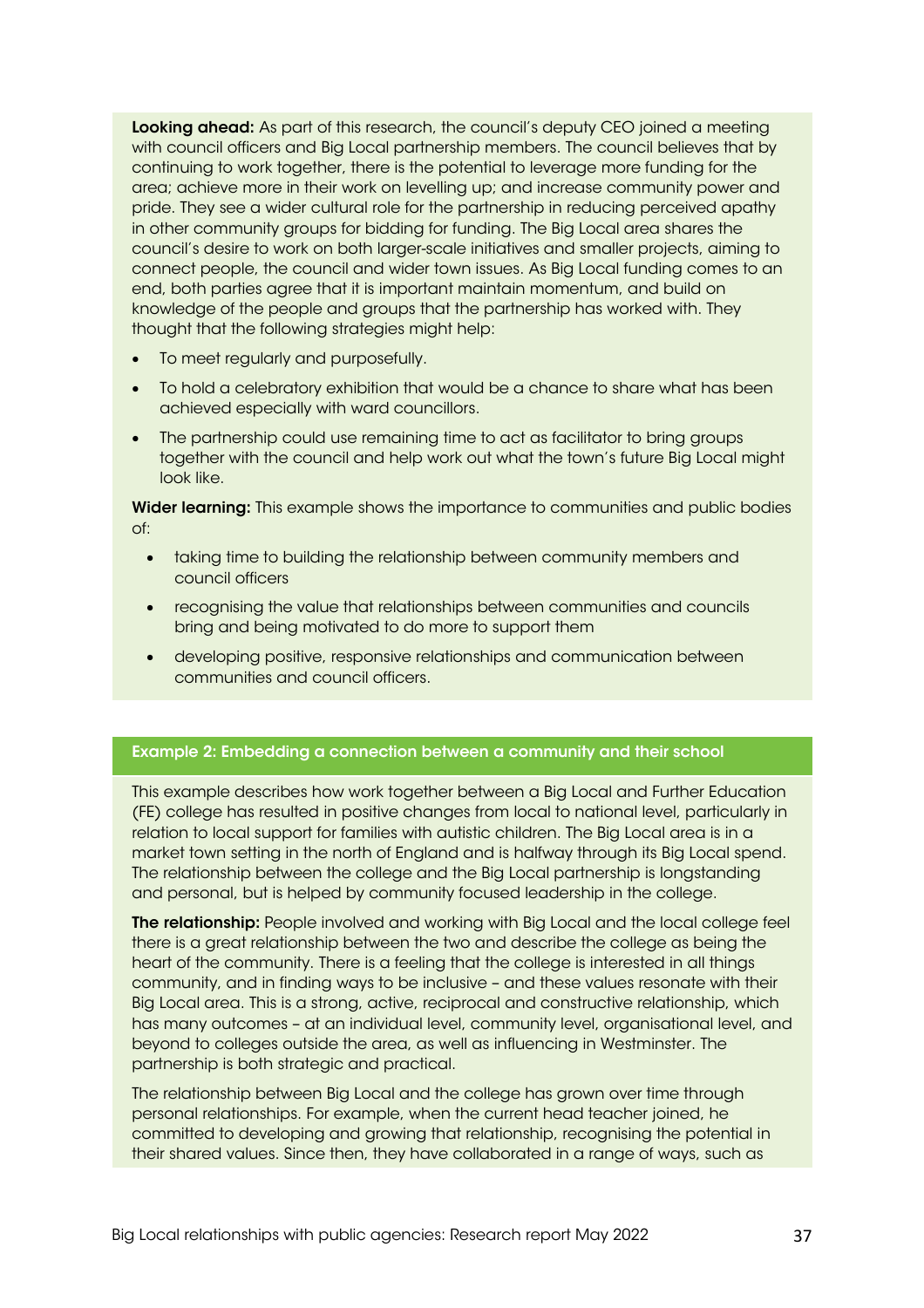offering peer support for parents of neurodiverse children. They have also helped grow more links between the college and different community centres in the area.

The idea for peer support for parents of neurodiverse children grew from the experience of the Big Local chair who cares for a son with severe learning difficulties and autism. *"I had a conversation [with others on the BL partnership and the worker] about my frustrations as an autism mum…",* they said. *"There is nothing local, I can travel out but support in [area] was taken from us when funding cuts hit".* The Big Local worker got in touch with a parent-run group supporting families with children and young adults on the autistic spectrum. Together they approached the college and asked for space to set up a peer support group.

The college agreed to provide the space, and also connected them to their own programme aimed at supporting learners with multiple needs. They commented:

*"We teamed up with them. It started small – with their students baking with us, and they came in and made tea with parents. We teamed up… offering free membership as a hook for parents and families. After a year or so it started really growing."* 

The monthly peer support café provides space to talk about anything and everything, not just de-escalation strategies and support. Through being in touch with this group the college principle understood the need for advocacy support for people affected by autism, and advocacy support is now embedded in the college.

**Outcomes:** The peer support café has connected with isolated people often afraid to go out because they felt no-one else understood their needs. From this, the college gained an invaluable insight into autism, while the parents and children involved experienced the link to the college and its learning opportunities. Some parents have gone on to enrol in classes themselves. In return, Big Local offers work-experience placements for students, including those with additional needs who find it difficult to get work experience elsewhere and may need more support.

The Big Local area has also connected college students with opportunities to develop social enterprises and business activities, nurturing their ideas and aspirations. One student now runs a website; another has a small gardening business. Other educational institutions have copied the idea: *"[It's a] genuine fantastic idea from a parent that's in your shoes"* (chair of Big Local). And the learning from this initiative has reached parliament – through it, an ex-MP who chairs the All-party Autism Group in Westminster came to learn about the experience of families, and of young people with autism in education.

**Effectiveness:** The Big Local partnership emphasises the benefits of partnership working across the community, business and public sectors, and there are written jointworking agreements in place to keep things clear. Positive relationships between paid staff in both the college and Big Local have been critical to success, with the additional benefit of wider informal contact time. Both parties have shared values and goals and a passion to pursue them together. College staff sit on the Big Local partnership as a friend and get involved with volunteer community projects. These include clean-ups and the food distribution project (previously fully, and now partly, funded by the Big Local area). The Big Local partnership's food distribution project now provides breakfasts at the college. The college also invites a Big Local worker into the college a few times each term to promote Big Local and what they are doing. While there is a certain amount of red tape involved when working with the college, this does appear to be much less than the Big Local has experienced when working with other public agencies.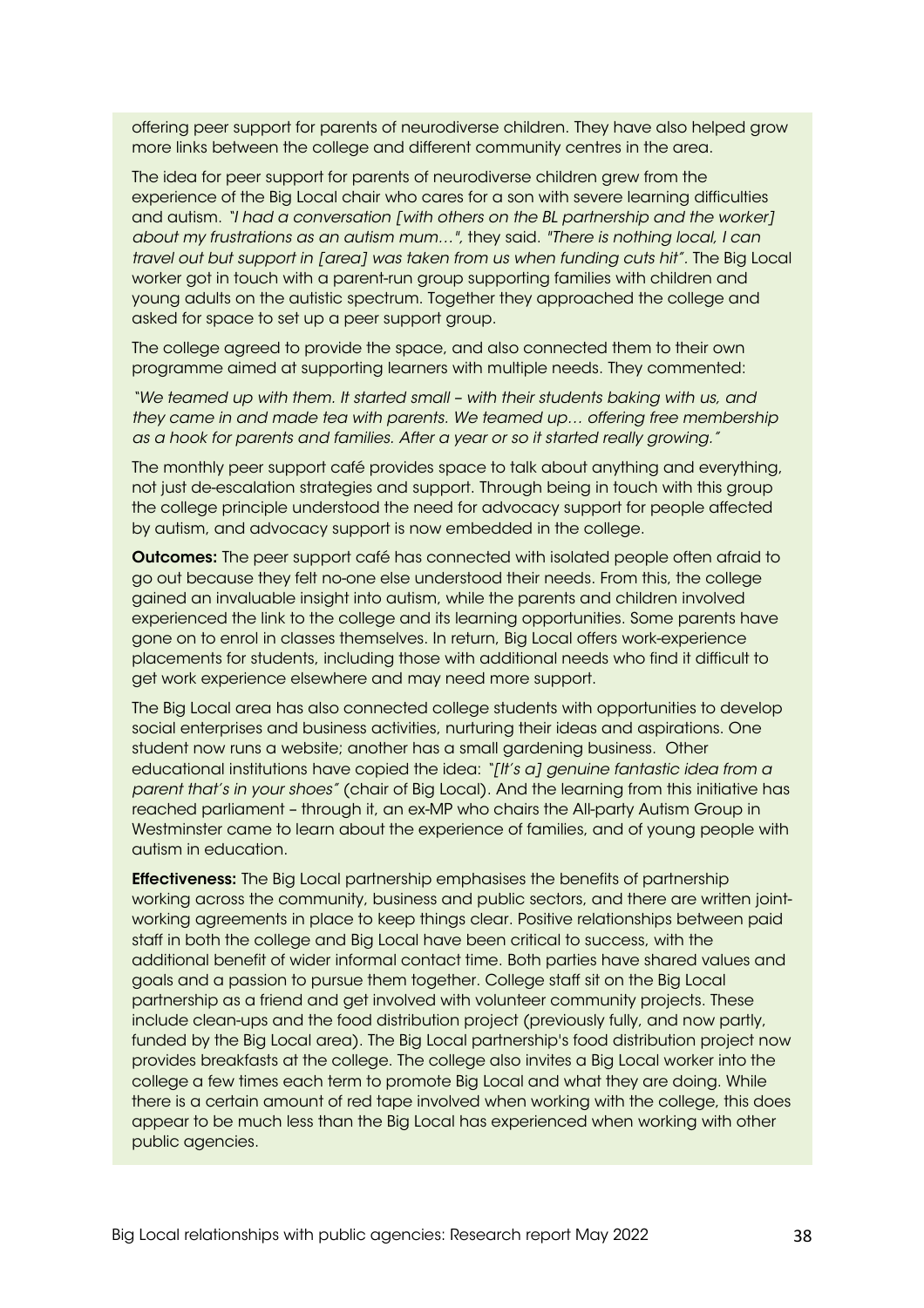Looking ahead: A lot has been achieved in creating a new space for families with autistic children, and there is optimism for further collaboration in future. There is a real worry about what the college stands to lose when Big Local ends. They commented: "I have to say that [Big Local] is a real positive thing for the community and for the college – they champion the college as much as they can. We know they only have funding for the next couple of years – if they go we will really miss them (…) I don't know how we would continue. The peer support café is not self-sustaining without Big Local funding."

Wider learning: This example shows the importance to communities and public bodies of:

- identifying a shared priority in this case support for families with autistic children
- spotting and building on opportunities to work with education partners when they arise
- working to achieve outcomes that meet the needs of both partners and where necessary having written joint working agreements in place.

#### Example 3: Starting the conversation with a health agency

This example draws on learning from the relationship between a Big Local and Primary Care Network (made up of GP practices working together with community services, mental health services, social care services, pharmacies, and hospital and voluntary services) in their local areas and Clinical Commissioning Group (a clinically-led group including all of the GP groups in a geographical area with responsibility for organising the delivery of NHS services). Working together is still at an early stage, but there are already foundations for developing some shared objectives in the immediate future. The Big Local area is in an urban, town setting near a large city, and is about halfway through its Big Local spend.

*"This primary care network has huge potential to support people from more social aspects. Understanding that it's wider than health is key"* (Health agency)

*"We want to understand the primary care network's priorities and for them to understand ours, and what we can ask each other for or help with"* (Big Local partnership)

The relationship: Through involvement in this research the Big Local partnership identified the desire and need to understand their relationship with their Primary Care Network (PCN), which they felt held considerable power, information and funding for health outcomes. The partnership was supported to explore this assumption, and to consider how their knowledge of the community and its needs could be valued in this relationship.

**Outcomes:** At this stage the partners are developing intended outcomes for their work together. The Big Local partnership and a representative from the Clinical Commissioning Group (CCG) came together to do some work on the extent and nature of relationships between the Big Local partnership and the health system locally. From this they understood the need and potential for Big Local to act as both a strategic and local delivery partner, building on existing foundations; and that there is a good fit between them in terms of shared aims and reaching the community, including through the Big Local Hub. The CCG values the Big Local area's characteristics of being resident-led and strongly concerned with communities and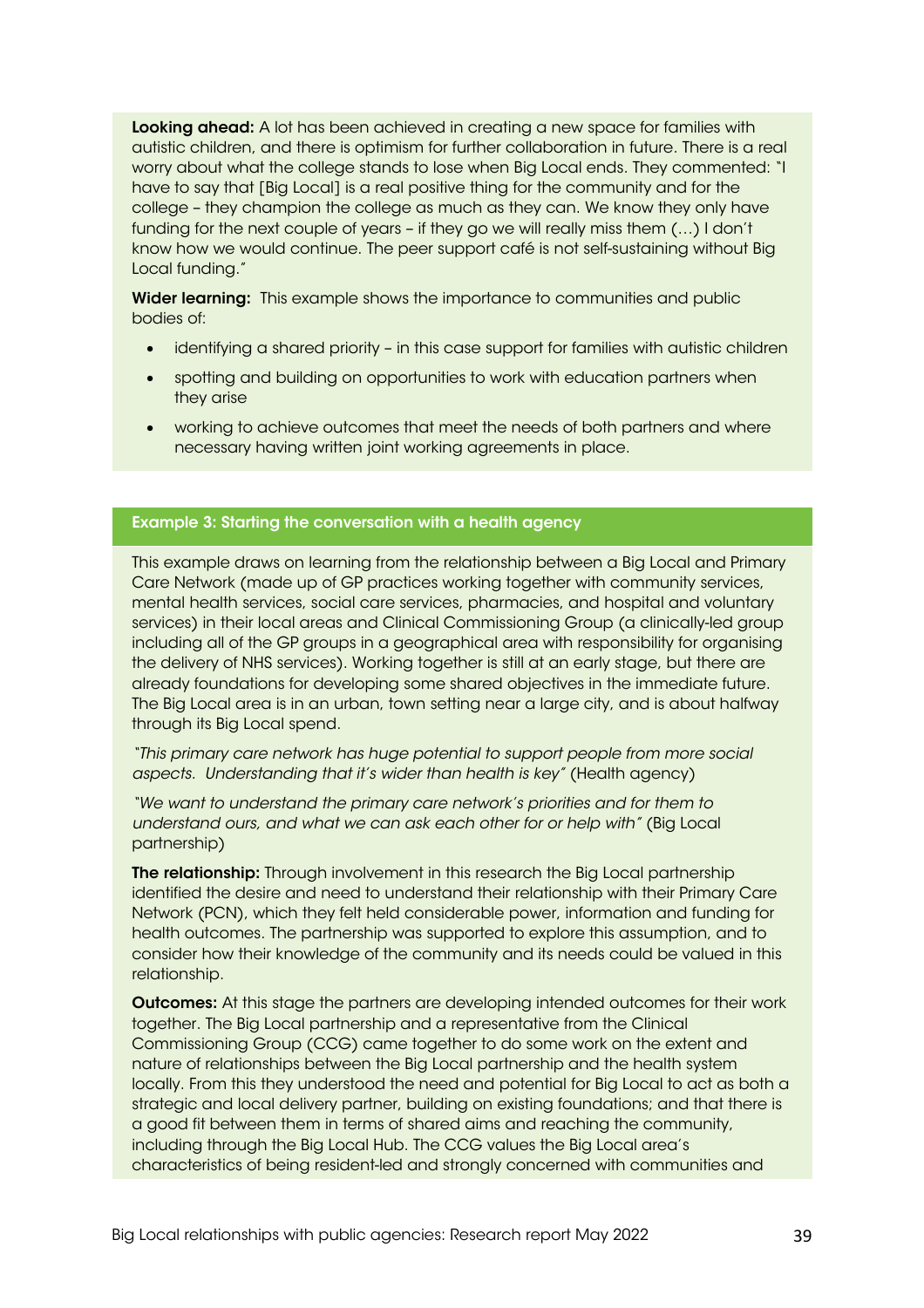their wellbeing. The COVID-19 pandemic has made even clearer the importance of community responses in addressing health issues.

Through the facilitated process, both partners identified local health-related challenges and opportunities to work on them. Challenges identified were:

- 'Waiting well' (a way of managing the waiting process for health procedures by combining addressing the backlog of appointments alongside communicating with people about their place in the system and addressing other issues in the meantime where possible)
- **Long COVID**
- The crisis in homecare

Opportunities to work jointly on these issues were:

- Strengthen social prescribing and prevent deterioration
- Support community assets (recognising the experience everyone brings as a valuable asset, and seeking out and valuing the experience of those who find it hard to contribute solutions formally)
- A new culture and value base (that is, joint working on establishing a shared culture rather than just tweaking or tinkering with what's there already)

Effectiveness: This example highlights the necessity of identifying key questions that will help communities and health agencies working together. The facilitated conversation between the Big Local and CCG focused on:

- what is happening in the community?
- what would have the most impact (potentially with low investment)?
- what are the most pressing issues?

Both felt it important to understand each other's respective roles, avoid duplication, and make sure there is appropriate training and supervision if needed. A participant in the facilitation conversation said: "*otherwise it's like having the jigsaw pieces without seeing the picture."*

Essential elements of an effective community response were identified as:

- having a local track record of addressing the underlying issues that put pressure on hospitals or exclude people (for example, reducing missed hospital appointments and ceasing to send hospital letters to residents unable to read them due to a sight impairment)
- effective and accessible communication in the community
- making the most of local assets and helping people realise their potential with tools that will help, such as basic First Aid and Mental Health First-Aid, and making links to the NHS Leadership Academy.

Looking ahead: Both parties identified that they want to achieve, as one participant put it, "a new shared culture based on trust". They believe the timing is right because of the challenges their communities are facing, and the opportunity to overcome these if they work together. There was a further catalyst in coming together: to bring in and work with a new organisation in the area aiming to support, promote and connect the voluntary, community, faith and social enterprise sectors. The Big Local area has built foundations in the community and is aware of and working with a preventative approach – for example, supporting wellbeing activities to prevent ill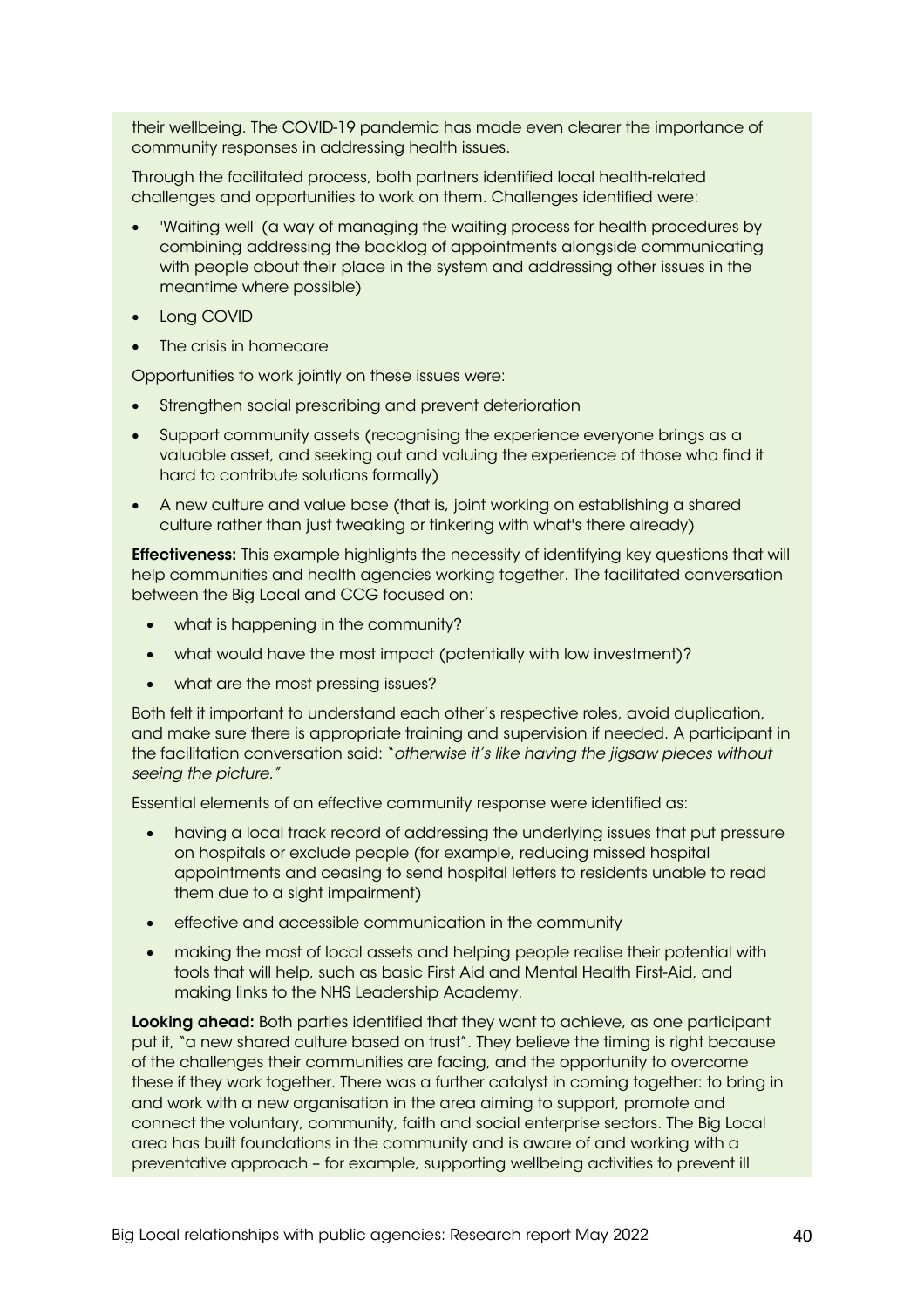health. They also felt they could "make high level strategic talk make sense at a community level". Together they identified a range of initiatives that they could take forward together based on increased understanding of each other's strengths, knowledge, connections and limitations:

- Common projects and pilots or 'test and learn' approaches (what are the common problems, such as social isolation, we want to solve?).
- Genuine community consultation amplifying the voice of individuals and families.
- Understanding the challenges for communities coming out of the pandemic.

*"At the Provider Collaborative meeting this afternoon we agreed that neighbourhood working would be our priority over the next six months - I think the work [here] gives us a good start."* (Health agency representative)

Wider learning: This example shows the importance to communities and public bodies of:

- encouraging and supporting communities to become not only delivery partners with the health agencies, but also to become strategic partners and use their local intelligence to inform policy
- identifying the 'fit' between what community groups can do and their public health sector partners – both in relation to shared aims and reaching the community
- valuing the distinctive contribution that communities can make as part of a wider ecosystem of health and wellbeing (in the Big Local programme this includes being resident-led and having a holistic approach to the wellbeing of the whole community).

#### Example 4: Big Local working with the community's landlord and housing association

This example summarises learning from the experience of a Big Local area working with a housing association in its community, which is also its Locally Trusted Organisation (LTO), the organisation chosen by the Big Local partnership to administer and account for the distribution of its funding. Through the shared aim of supporting the community in its broadest sense, and an awareness of each other's strengths, working together has resulted in deeper understanding of the importance and resident-led decision making to local community development. The Big Local area is in small town setting in the north-west of England.

*"You have to be behind every aspect of the project. It's long-term work and you have to put aside your expectations. And you have to hang onto that for years. It's a longterm commitment." (Housing association)*

The relationship: The LTO for this Big Local area is the housing association that lets most of the social rented homes in the area. The relationship with the Big Local area is managed through the association's community investment arm, and its worker is an experienced community development professional who has been seconded to them by the association. The housing association has had properties and worked in the area for many years prior to the Big Local programme and will continue to do so after the programme ends. Both the Big Local area and housing association want to see the community thrive and have similar priorities, such as increasing employability, health and wellbeing in the area. These shared aims provide a foundation for working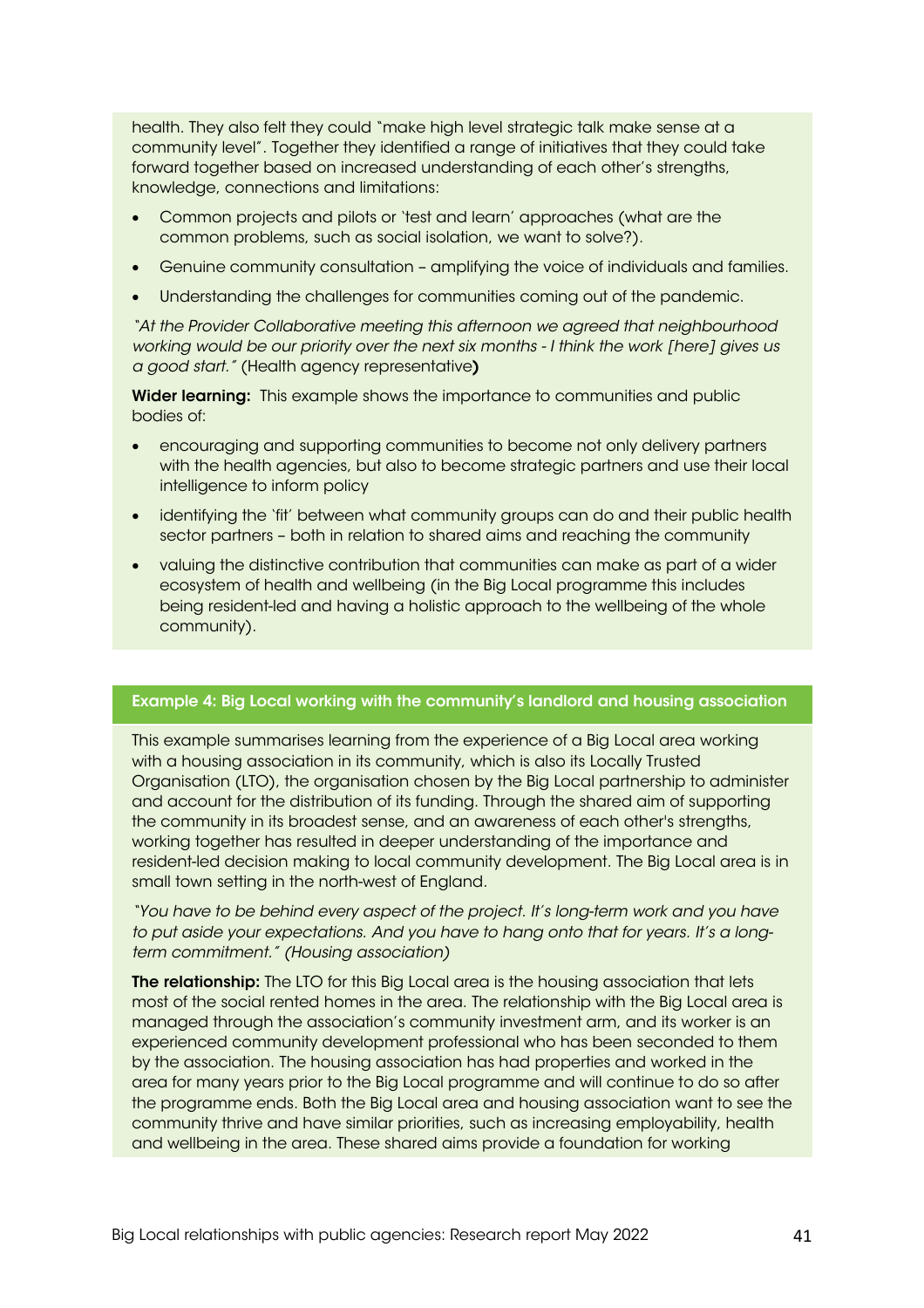together. The association's charitable objects allow it to work with the whole community rather than just its tenants.

The housing association's original motivation to get involved with Big Local was "to support our communities". That motivation remains. Over the years the housing association has grown, and with that growth has come a change in its governance and the way it handles risk. Its growth has sometimes affected its ability to work flexibly and responsively with the community, and what activities they want to pursue. These changes in the housing association have had a ripple effect on their relationship with the Big Local partnership.

**Effectiveness:** The housing association and Big Local have achieved more through working together.

The Big Local partnership is seen as being very good at working with public agencies (and others), and is seen as an excellent partner to work with. The housing association said: "Their passion for what they wanted to do for the community – you couldn't help but want to be part of it"*.* Their passion and drive have permeated the relationship with the housing association, which is deeply commitment to the ambitions of Big Local.

The housing association and Big Local have been able to work on common themes, especially around employment and employability, with Big Local hosting services and support offers that the housing association brings. There is good alignment between the two parties around a number of other themes, including health and wellbeing in the community.

Big Local benefits from having access to the housing association's internal resources (for example, finance and insurance, or legal and contracts expertise), which has helped with negotiations over the acquisition and leasing arrangements for the community centre that the Big Local area now manages. This is also a result of the LTO relationship that Big Local has with the housing association. The Big Local area aims to form a legal entity, which will enable it to take over the building.

**Outcomes:** The housing association has learned more from the experience of working with Big Local about the importance of stepping back and having real respect for the ideas and projects that have been developed and driven by residents.

Looking ahead: The way housing associations are regulated is likely to continue to push them towards careful management of any risks. Both parties will need to find the balance between the processes and policies that will manage risk (particularly in considering taking on buildings) while empowering the community to pursue its priorities:

"*We want them to be able to crack on! Otherwise, it's frustrating for them [but we are] now working towards the partnership understanding that… and being able to do a risk assessment [in relation to the community building] It's a learning curve for us all."* (Housing association staff)

Wider learning: This example shows the importance to communities and public bodies of:

- valuing the passion and connection to local people that community groups can offer to housing associations
- valuing the positive support and stability that a connection with a local housing association can provide to a community (for example, through being the accountable body for an unincorporated group, holding assets, and supporting with the development of governance, risk management and policies)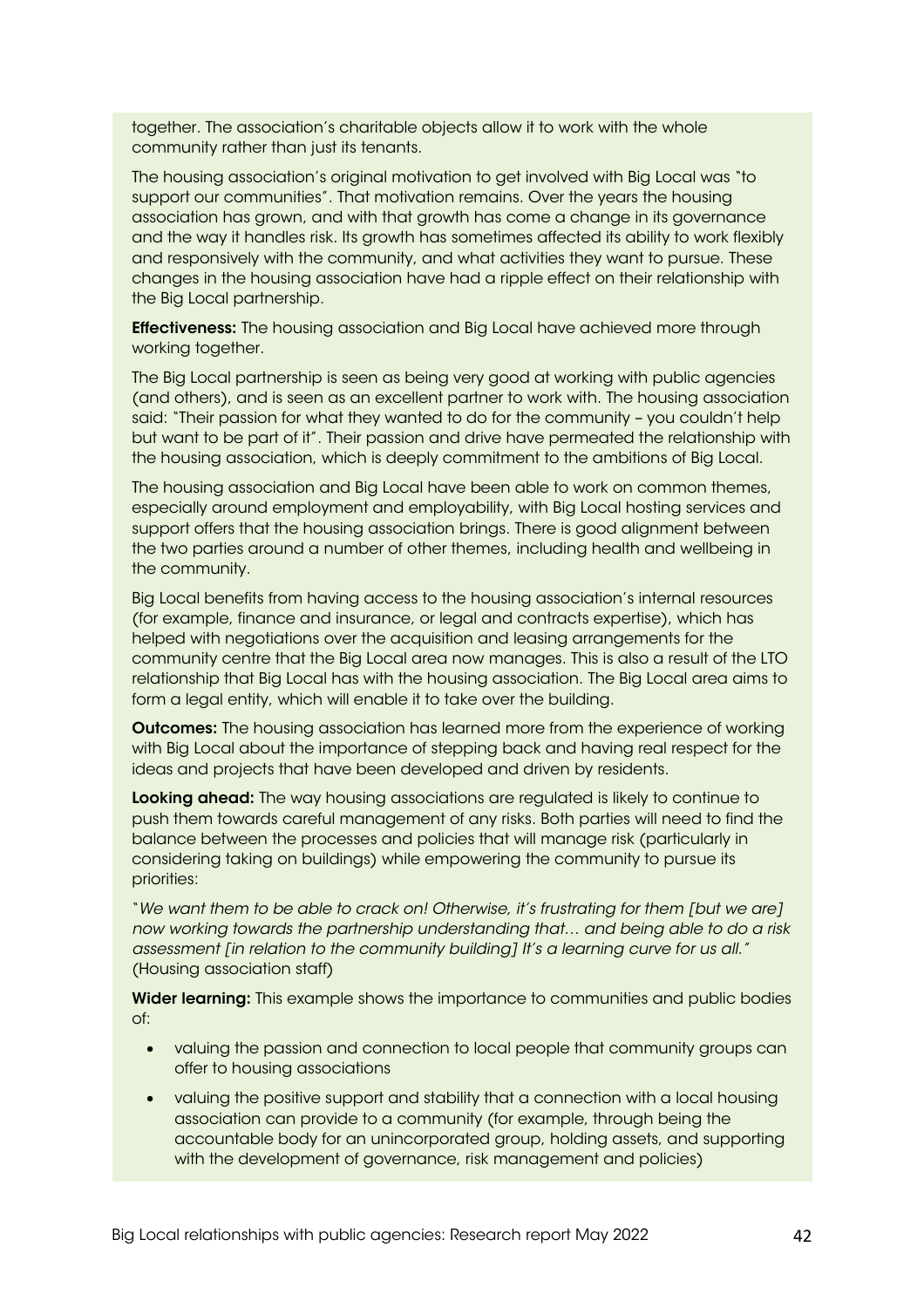• realising the potential for joint work across issues of deep concern to the community and the housing association, such as employment and employability or financial exclusion.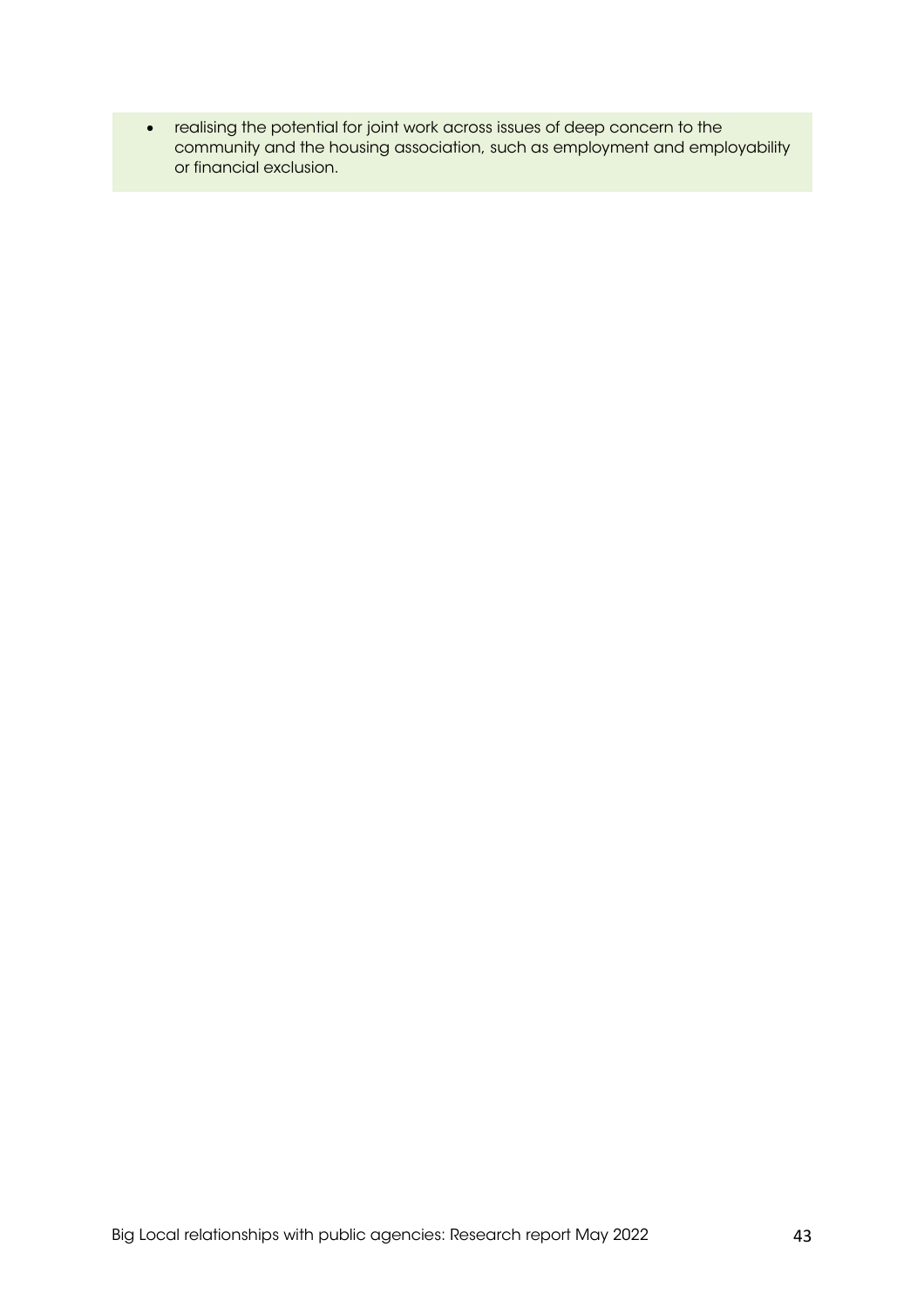# <span id="page-43-0"></span>Appendix B: Methodology

The research approach and methods enabled us to work flexibly, responsively and iteratively with Local Trust and Big Local areas, and helped us make the research accessible and manageable for Big Local areas. These methods drew on visual research, participatory mapping and coaching techniques, as well as group facilitation and interviews. All methods were developed in ways that allowed for remote, in-person and hybrid delivery. The work was carried out in three phases – scoping, fieldwork and analysis – during June to October 2021.

# Scoping

The scoping phase had two aims: to inform the fieldwork and to share lessons from the existing literature. In order to carry this out we:

- Identified and reviewed 48 research and policy documents produced by Local Trust and others offering insights into relationships between communities and public agencies prior and subsequently to March 2020. In agreement with Local Trust, we dedicated more time to sources published after March 2020 that looked at how the pandemic had affected relationships.
- Carried out 10 stakeholder interviews and discussions engaging 15 people from within Local Trust and the Big Local programme, and from one each of the four types of public agency.
- Reviewed data collected from Big Local reps in 2020 where they were asked a small number of questions about relationships with public agencies.
- Formulated new questions to be included in the 2021/22 Quarter 1 reps survey and analysed those responses as part of this report. The questions were:
	- o Which public agencies does your partnership have a relationship with?
	- o Who in the Big Local usually holds the relationships with public agencies?
	- o What is the purpose of the relationships? Reps were asked to say what best described the purpose of the relationships from the following:
		- **Developing or delivering projects, activities or services in** partnership/collaboration.
		- **•** Promoting and sharing information about respective projects, activities and services.
		- **Participating in networks and forums with public agencies.**
		- Giving and receiving informal advice and support.
		- Receiving funding from the public agency to deliver projects, activities or services.
		- Developing or acquiring assets from the public agency.
		- Consulting and gathering community feedback on public sector projects, activities, or services.
		- Providing routes into the community, and a trusted platform for the public agency.
		- Providing routes into the public agency for community members.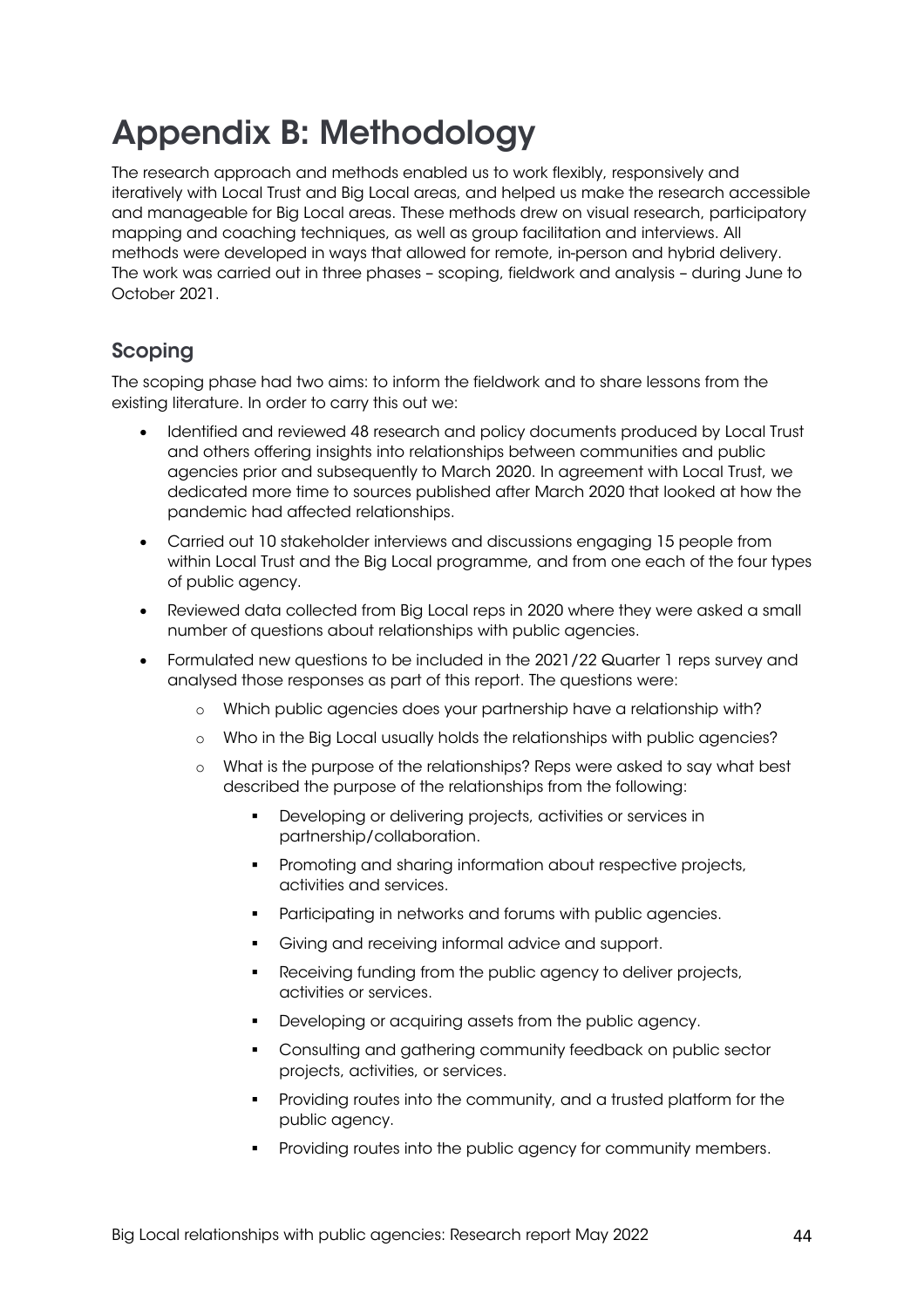- Working on large development/infrastructure projects with the public agency.
- Funding the public agencies to deliver projects, activities or services.
- To what extent have you noticed the Big Local partnership's relationships with public agencies changing over the past year?
- Over the next 12 months, do you think the Big Local partnership is likely to work more closely with public agencies?

During this phase we also held inception meetings with Local Trust and within our research delivery team. We used these to help us deepen our thinking about how we understand 'effectiveness' and how we can best organise ourselves and our work to be of most benefit to participants.

# **Fieldwork**

The research was carried out in 10 Big Local areas and engaged a total of 38 people working in public agencies and 65 people working in Big Local communities (see breakdown below) in a variety of roles offering operational and leadership perspectives, as well as resident, volunteer and community development work angles. Most of these participants contributed to the research through the relationship mapping workshops, and a semi-structured interview or a facilitated conversation.

| 10 people working with Local<br><b>Trust</b> | 65 people working in<br>communities | 38 people working in public<br>agencies     |
|----------------------------------------------|-------------------------------------|---------------------------------------------|
| Local Trust staff members                    | 44 Big Local partnership<br>members | 11 people working in local<br>authorities   |
| <b>Local Trust partners</b>                  | <b>Big Local workers</b><br>11.     | 6 people working in housing<br>associations |
|                                              | 10 Big Local reps                   | 6 people working in schools                 |
|                                              |                                     | 7 people working in health<br>agencies      |
|                                              |                                     | 7 elected councillors                       |
|                                              |                                     | 1 Job Centre Plus                           |

The 10 areas were selected based on the following criteria: to avoid Big local partnerships who were already actively participating in fieldwork for other research; achieving a reasonable geographical spread across England; and covering a range of public agency relationships. The Big Local areas we approached to take part were cautious not to overcommit their time and resources to this research. This was in part due to the research coinciding with the school summer holiday and the easing of COVID-19 restrictions. All participating Big Local areas and public agencies have been anonymised.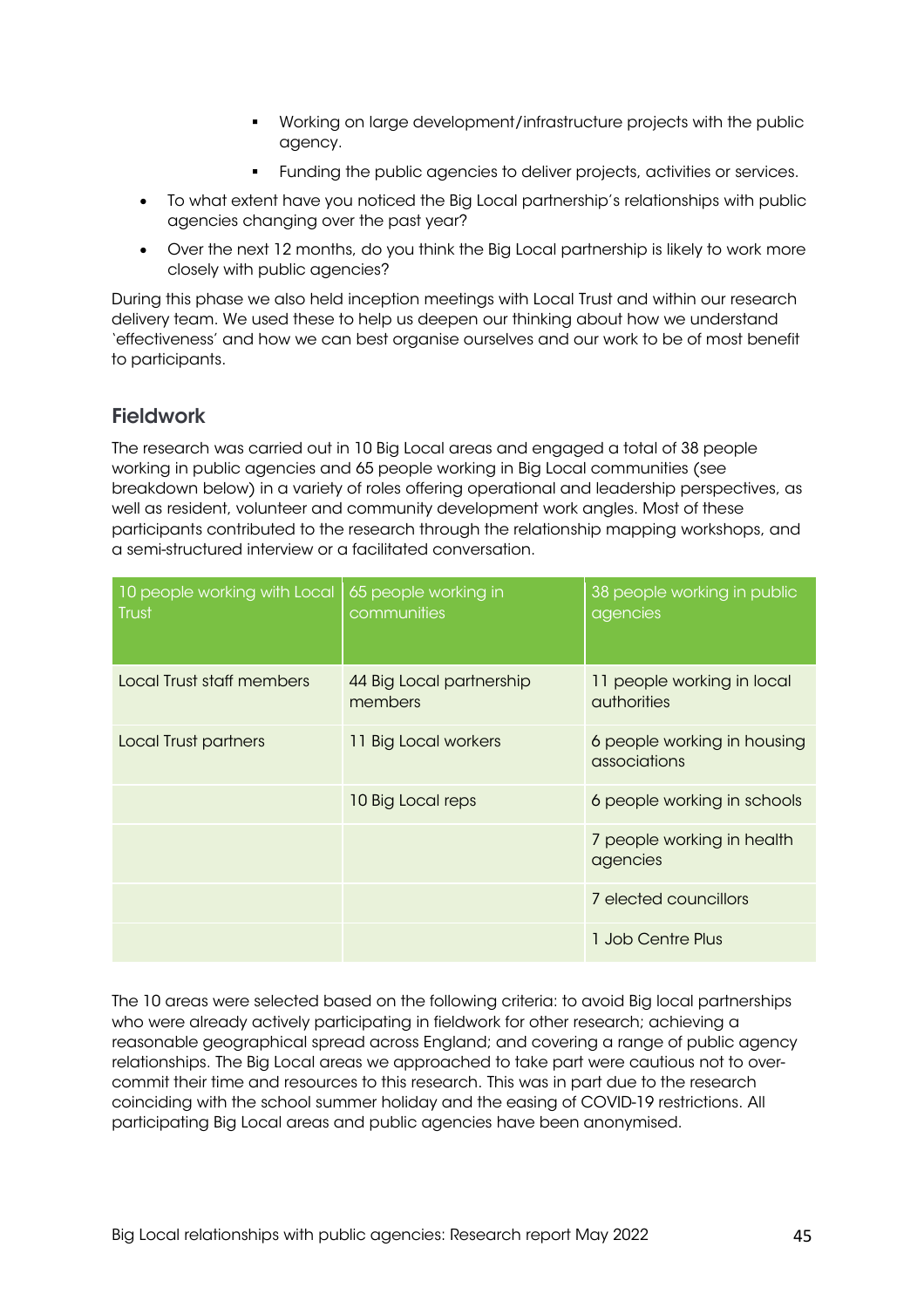# Scoping calls and document review

For each Big Local area included in the sample, Local Trust provided a summary local statistical social and economic data ('Local Insight') and programme documents including the area's own 'Big Local plan' for their area and associated reviews, assessments or reports submitted by the Big Local rep that supports them.

Each area was approached for an initial scoping call – usually with the Big Local rep and Big Local partnership chair – to discuss the purpose of the research and begin to understand the kinds of experiences and perspectives that we might be able to learn from in each area. The approach and likely methods were also discussed so that we could adjust the initial research design to their capacity and interest.

# Participatory relationship mapping workshops

Ten relationship mapping sessions took place – one in each of the 10 Big Local areas where in-depth fieldwork took place – with between 4–12 stakeholders at each session including Big Local partnership members, reps and workers as well as some LTOs and public agencies.

The sessions were designed as a fun, creative session where Big Local partnerships would map out the range of their relationships with public agencies, identify two important criteria for what makes these relationships effective, and then analyse their relationships against these criteria. In practice, the sessions were designed to move through three stages: a general (often messy!) map of all relationships, then two specific maps: one of a good relationship and one of a relationship they'd like to develop or do some work on. The maps were drawn onto attractive templates, and we supplied shapes and a key to what each shape signified (outcomes, for example).

What we learned:

- The maps were a great conversation enabler that allowed people to draw out and discuss positives and negatives in their experience of public agency relationships.
- The maps were hand-painted, making them visually appealing and accessible. This seemed to have a positive impact on people's engagement, making the hard work done by residents feel both appealing and valued.
- Asking Big Local residents to decide what effectiveness was for them at the start of the session framed the mapping process in a way that was authentic and meaningful to each resident.
- A simple key provided thematic prompts for each Big Local to work through. This meant that the while the maps were personalised in terms of effectiveness they were also consistent and could be compared.

# Facilitated conversations

Each Big Local area was offered the opportunity to have a facilitated conversation with a public agency where they wanted to develop the relationship or do some work on it. These were identified as part of the mapping. They included right facilitated conversations in seven areas (one area had a second conversation to build on the first) between Big Local partnerships and local authorities, a college, health agencies and a housing association.

The idea was for this to be a conversation between the Big Local partnership and a public agency in a shared (and facilitated) space, using coaching-style questions that would help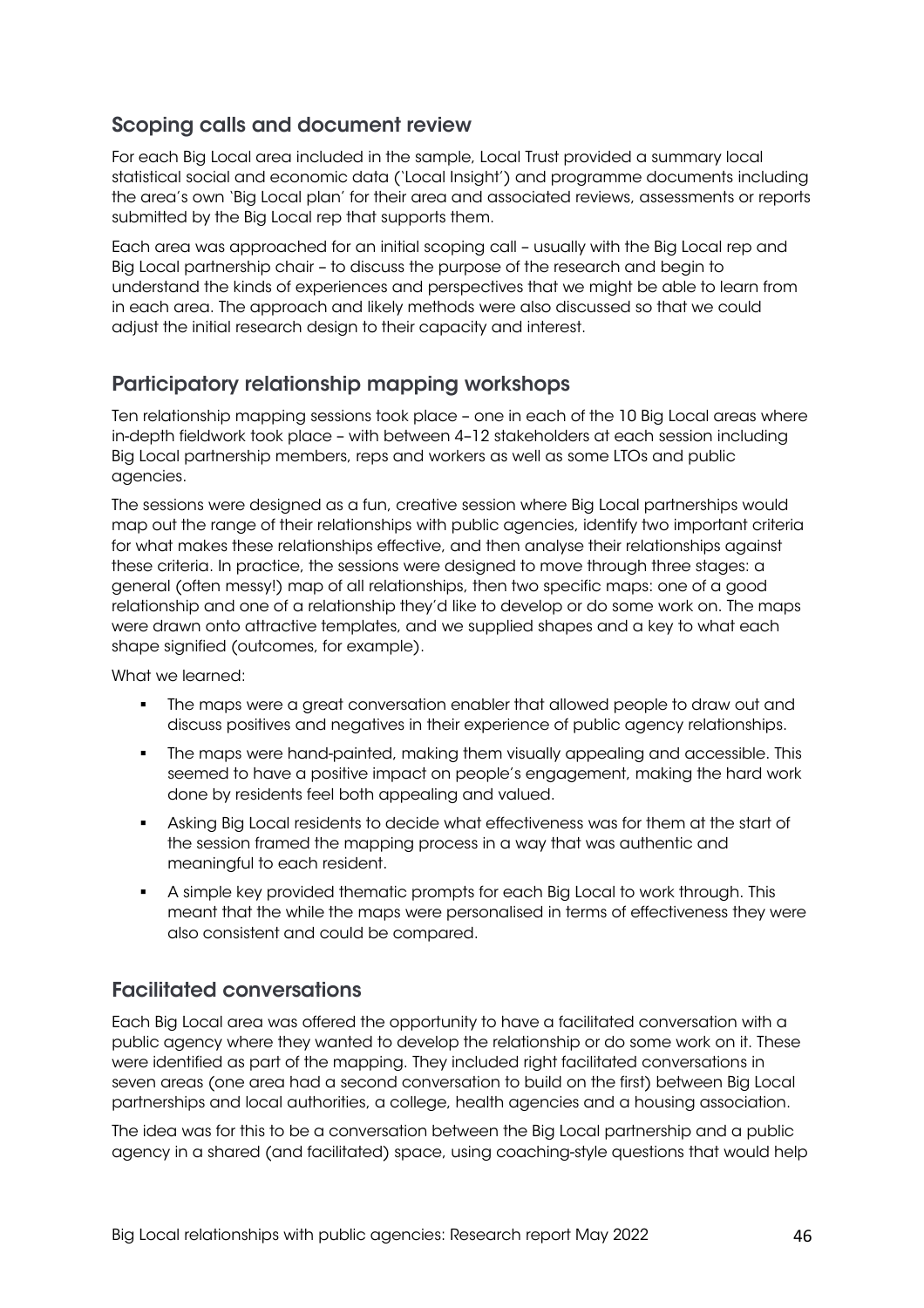tease out and encourage sharing and reflecting. Attendance was mainly limited to no more than two people from each party.

What we learned:

- It was positive to be able to offer this as an opportunity, although for some areas the timing wasn't always right.
- It was perhaps especially well-suited to health agencies, where communities can really struggle even to initiate a conversation. Facilitation helped to leverage conversation and set a relationship off on a good track.
- Areas can really see the potential for these conversations to help unstick difficulties in their relationships with public agencies, but it can take time to engineer a conversation in ways that mean both parties feel they are choosing to have the conversation. The role of the rep was sometimes very helpful in achieving this.

### Semi-structured in-depth interviews

In order to capture the experiences and perspectives of a range of public agencies and partners in each area we identified a number of other organisations and individuals for short interviews in person, online or by phone at their convenience. This added to both breadth and depth of insight. See table above for details.

# Analysis

The following processes have contributed to the analysis presented in this report:

- The research team produced area-level writeups of the data collected in each of the 10 Big Local areas focused on in the research. This included identifying themes and issues about relationships between the Big Local area and the four types of public agencies of interest overall, and in-depth look at one or more of these relationships.
- **The research team met regularly throughout the fieldwork phase, to debrief and** share emerging themes. At the end of the fieldwork, the team reviewed the arealevel writeups and met to collectively analyse the findings. They did this with respect to each research question, looking at what had emerged overall and by type of public agency.
- Local Trust staff and partners took part in a collaborative analysis workshop where they were shown summaries of the data and emerging analysis. They were invited to share their reflections on what was being learned and what that means for relationships between communities and public agencies now and in the future. Local Trust invited members of their Big Local Policy and Advocacy Panel, a forum created in January 2020 for Big Local areas to be involved in shaping Local Trust's policy and advocacy work, to this workshop. The responses from the workshop fed into this research.